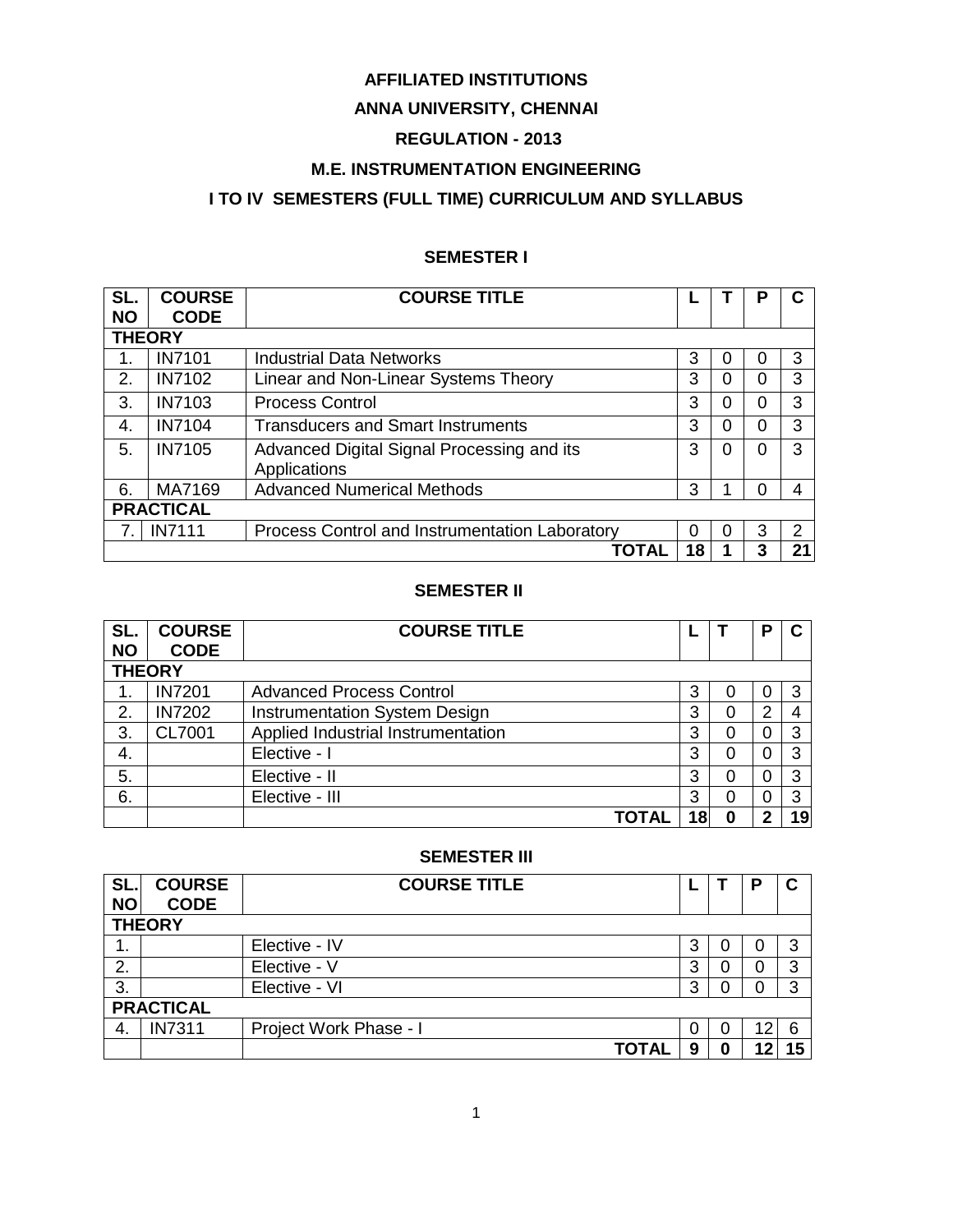# **SEMESTER IV**

| SL.<br><b>NO</b> | <b>COURSE</b><br><b>CODE</b> | <b>COURSE TITLE</b>          |  |  |  |    |  |  |  |
|------------------|------------------------------|------------------------------|--|--|--|----|--|--|--|
|                  | <b>PRACTICAL</b>             |                              |  |  |  |    |  |  |  |
| . .              | <b>IN7411</b>                | <b>Project Work Phase II</b> |  |  |  |    |  |  |  |
|                  |                              | <b>TOTAL</b>                 |  |  |  | 12 |  |  |  |

# **TOTAL NUMBER OF CREDITS 67**

# **ELECTIVES FOR M.E INSTRUMENTATION ENGINEERING SEMESTER II**

|   | <b>ELECTIVE - I</b>                 |                                  |   |  |  |  |  |  |  |  |
|---|-------------------------------------|----------------------------------|---|--|--|--|--|--|--|--|
|   | <b>SL. NO COURSE</b><br><b>CODE</b> | <b>COURSE TITLE</b>              |   |  |  |  |  |  |  |  |
|   |                                     |                                  |   |  |  |  |  |  |  |  |
|   | CL7008                              | <b>Fault Tolerant Control</b>    | ົ |  |  |  |  |  |  |  |
|   | <b>IN7001</b>                       | <b>Adaptive Control</b>          | າ |  |  |  |  |  |  |  |
| ર | <b>IN7002</b>                       | <b>Advanced Image Processing</b> | າ |  |  |  |  |  |  |  |

÷

| <b>ELECTIVE - II</b> |                     |                                             |   |  |   |  |  |  |
|----------------------|---------------------|---------------------------------------------|---|--|---|--|--|--|
|                      | <b>SL.NO COURSE</b> | <b>COURSE TITLE</b>                         |   |  | п |  |  |  |
|                      | <b>CODE</b>         |                                             |   |  |   |  |  |  |
|                      | <b>IN7003</b>       | <b>Advanced Operating System Principles</b> | 3 |  |   |  |  |  |
| -5.                  | <b>IN7004</b>       | <b>Applied Biomedical Instrumentation</b>   | 3 |  |   |  |  |  |
| 6.                   | <b>IN7005</b>       | <b>Applied Soft Computing</b>               | 3 |  |   |  |  |  |

| <b>ELECTIVE - III</b> |                      |                                      |        |  |   |  |  |  |  |
|-----------------------|----------------------|--------------------------------------|--------|--|---|--|--|--|--|
|                       | <b>SL. NO COURSE</b> | <b>COURSE TITLE</b>                  |        |  | п |  |  |  |  |
|                       | <b>CODE</b>          |                                      |        |  |   |  |  |  |  |
|                       | <b>IN7006</b>        | <b>Biomedical Signal Processing</b>  | 3      |  |   |  |  |  |  |
| 8.                    | <b>IN7007</b>        | <b>Embedded Systems Architecture</b> | ◠<br>N |  |   |  |  |  |  |
| 9.                    | <b>IN7008</b>        | <b>Industrial Drives and Control</b> | ົ      |  |   |  |  |  |  |

# **SEMESTER III**

|   | <b>ELECTIVE - IV</b>               |                                           |   |  |   |  |  |  |  |  |
|---|------------------------------------|-------------------------------------------|---|--|---|--|--|--|--|--|
|   | <b>SL.NO COURSE</b><br><b>CODE</b> | <b>COURSE TITLE</b>                       |   |  | n |  |  |  |  |  |
|   | <b>IN7009</b>                      | Instrumentation in Petrochemical Industry | 3 |  |   |  |  |  |  |  |
| ⌒ | <b>IN7010</b>                      | <b>Optimal Control</b>                    | 3 |  |   |  |  |  |  |  |
| 3 | <b>IN7011</b>                      | <b>Optimal State Estimation</b>           | 3 |  |   |  |  |  |  |  |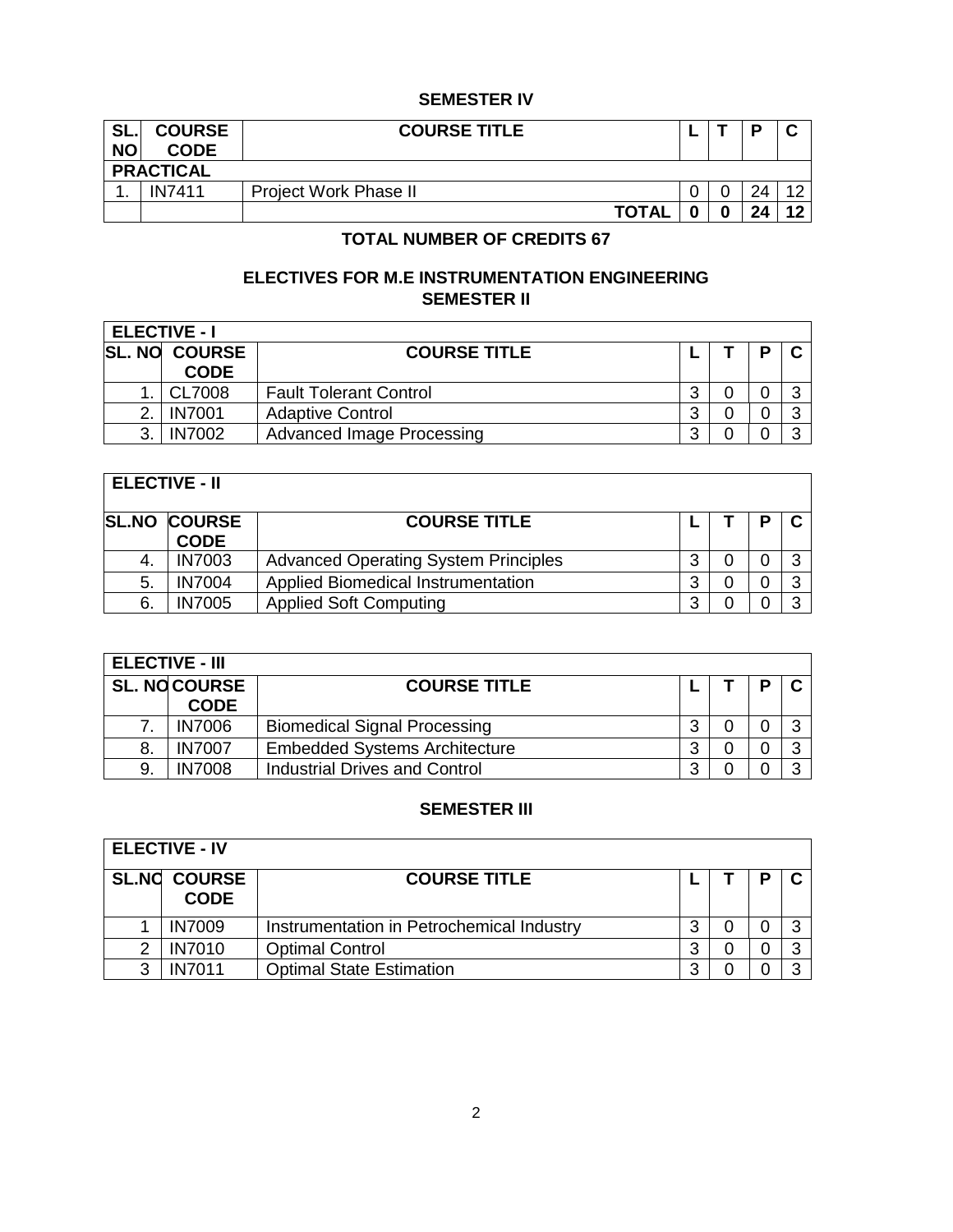| <b>ELECTIVE - V</b> |                                     |                                            |   |  |   |  |  |  |  |
|---------------------|-------------------------------------|--------------------------------------------|---|--|---|--|--|--|--|
|                     | <b>SL. NO COURSE</b><br><b>CODE</b> | <b>COURSE TITLE</b>                        |   |  | D |  |  |  |  |
|                     | <b>IN7012</b>                       | <b>Robotics and Automation</b>             | 3 |  |   |  |  |  |  |
| 5                   | <b>IN7013</b>                       | System Identification                      | 3 |  |   |  |  |  |  |
| 6                   | <b>IN7014</b>                       | <b>Thermal Power Plant Instrumentation</b> | 2 |  |   |  |  |  |  |

|    | <b>ELECTIVE - VI</b> |                                   |   |  |   |  |  |  |  |
|----|----------------------|-----------------------------------|---|--|---|--|--|--|--|
|    | <b>SL. NO COURSE</b> | <b>COURSE TITLE</b>               |   |  | D |  |  |  |  |
|    | <b>CODE</b>          |                                   |   |  |   |  |  |  |  |
|    | <b>IN7015</b>        | Virtual Instrumentation           | 3 |  |   |  |  |  |  |
| 8  | <b>IN7016</b>        | <b>VLSI System Design</b>         | 3 |  |   |  |  |  |  |
| 9  | CL7003               | <b>Wireless Sensor Networks</b>   | 3 |  |   |  |  |  |  |
| 10 | CL7002               | <b>Robust Control</b>             | 3 |  |   |  |  |  |  |
| 11 | FT7010               | Cryptography and Network Security | 3 |  |   |  |  |  |  |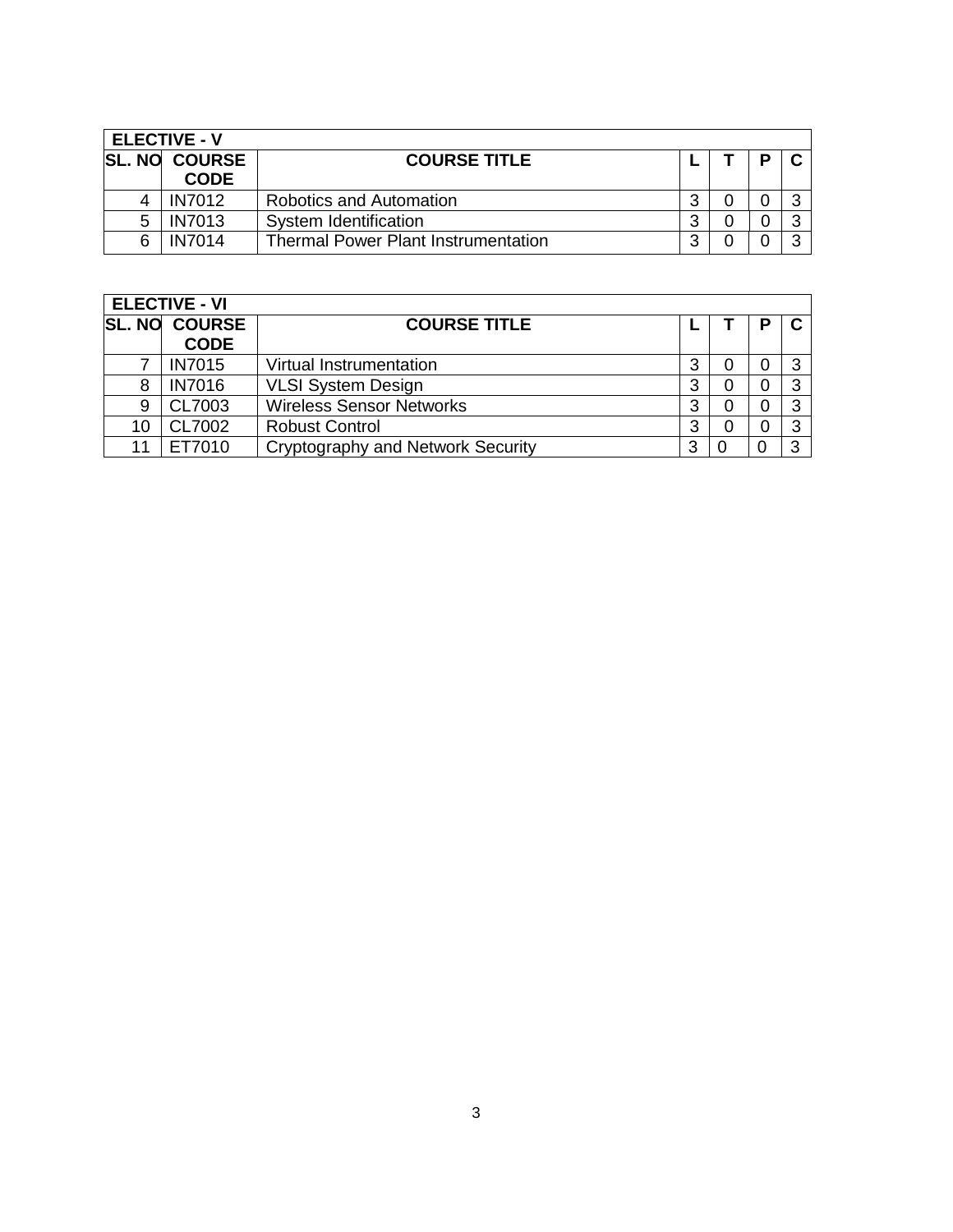# <span id="page-3-0"></span>**IN8101 7** I**NDUSTRIAL DATA NETWORKS L T P C**

**3 0 0 3**

# **COURSE OBJECTIVES**

- To give an overview of the Industrial data communications systems
- To provide a fundamental understanding of common principles, various standards, protocols
- To provide in
- sight into some of the new principles those are evolving for future networks.

# **COURSE OUTCOMES**

- Ability to develop an understanding of and be able to select and use most appropriate technologies and standards for a given application
- Ability to design and ensuring that best practice is followed in installing and commissioning the data communications links to ensure they run fault-free

### **UNIT I DATA NETWORK FUNDAMENTALS**

EIA 232 interface standard – EIA 485 interface standard – EIA 422 interface standard – Serial interface converters - ISO/OSI Reference model – Data link control protocol – Media access protocol:-Command/response, Token passing and CSMA/CD - TCP/IP – Bridges – Routers – Gateways –Standard ETHERNET Configuration

#### **UNIT II PLC, PLC PROGRAMMING & SCADA 9**

Evolutions of PLCs – Programmable Controllers – Architecture – Comparative study of Industrial PLCs. –PLC Programming:- Ladder logic, Functional block programming, Sequential function chart, Instruction list and Structured text programming. SCADA:- Remote terminal units, Master station, Communication architectures and Open SCADA protocols.

# **UNIT III DISTRIBUTED CONTROL SYSTEM & HART 9**

Evolution - Different architectures - Local control unit - Operator Interface – Displays - Engineering interface - Study of any one DCS available in market - Factors to be considered in selecting DCS – Case studies in DCS. Introduction- Evolution of signal standard – HART communication protocol – Communication modes – HART Networks – HART commands – HART applications – MODBUS protocol structure – Function codes – Troubleshooting

#### **UNIT IV PROFIBUS AND FF 9**

Fieldbus:- Introduction, General Fieldbus architecture, Basic requirements of Fieldbus standard, Fieldbus topology, Interoperability and Interchangeability Profibus:- Introduction, Profibus protocol stack, Profibus communication model, Communication objects, System operation and Troubleshooting – Foundation fieldbus versus Profibus.

# **UNIT V AS – INTERFACE (AS-i), DEVICENET AND INDUSTRIAL ETHERNET 9**

AS interface:- Introduction, Physical layer, Data link layer and Operating characteristics. Devicenet:- Introduction, Physical layer, Data link layer and Application layer. Industrial Ethernet:- Introduction, 10Mbps Ethernet and 100Mbps Ethernet - Introduction to OLE for process control

## **TOTAL 45 PERIODS**

**9**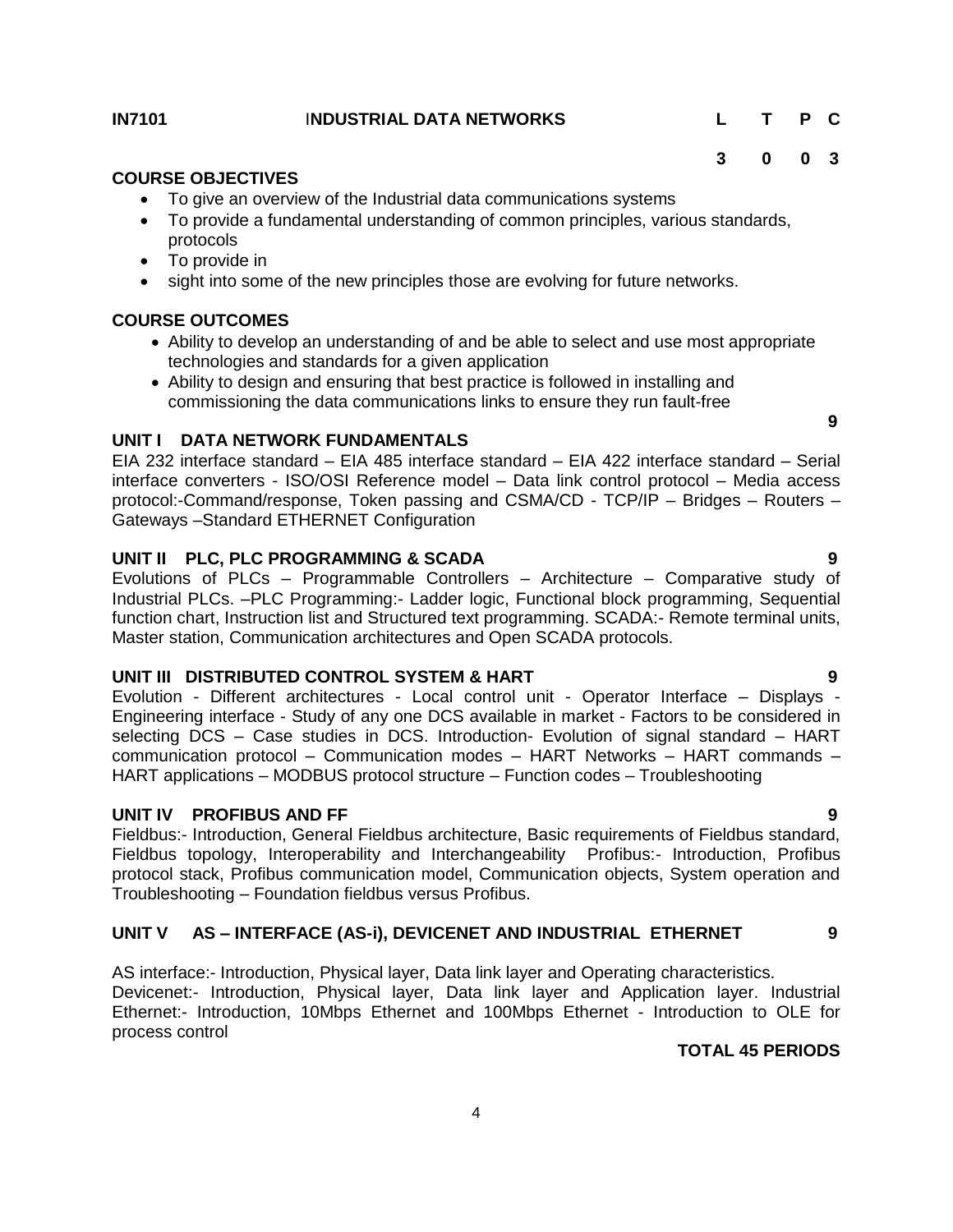# **REFERENCE BOOKS**

- 1 T.A. Hughes, "Programmable Logic Controllers: Resources for Measurements and Control Series", Third edition, ISA Press, 2000.
- 2 R.Bowden, "HART Application Guide", HART Communication Foundation, 1999.
- 3 G.K.McMillan, "Process/Industrial Instrument and Controls Handbook", Fifth Edition, McGraw-Hill handbook, New York, 1999.
- 4 J.Berge, "Field Buses for Process Control: Engineering, Operation, and Maintenance", ISA Press, 2004.
- 5 S.Mackay, E.Wright, D.Reynders, and J.Park, "Practical Industrial Data Networks: Design, Installation and Troubleshooting", Newnes Publication, Elsevier, 2004.
- 6 W.Buchanan, "Computer Busses: Design and Application", CRC Press, 2000.
- 7 F.D.Petruzella, "Programmable Logic Controllers", Third Edition, Tata McGraw-Hill, 2010.
- 8 M.P.Lucas, "Distributed Control System", Van Nostrand Reinhold Company, New York, 1986.
- 9 G.Clarke, D.Reynders and E.Wright, "Practical Modern SCADA Protocols: DNP3, IEC 60870.5 and Related Systems", Newnes, First Edition, 2004.

#### **IN7102 LINEAR AND NON-LINEAR SYSTEMS THEORY L T P C 3 0 0 3**

# **COURSE OBJECTIVES**

- To develop the skills needed to represent the system in state space form
- To impart knowledge required to design state feedback controller and state observers
- To impart knowledge and skills needed to classify singular points and construct phase trajectory using delta and isocline methods.
- To make the students understand the concepts of stability and introduce techniques to assess the stability of certain class of non-linear system using describing function, Lyapunov Stability, Popov's Stability Criterion and Circle Criterion
- To make the students understand the various non-linear behaviors such as Limit cycles, input multiplicity and output multiplicity, Bifurcation and Chaos.

# **COURSE OUTCOMES**

- Ability to represent the time-invariant systems in state space form as well as analyze,
- whether the system is stabilizable, controllable, observable and detectable.
- Ability to design state feedback controller and state observers
- Ability to classify singular points and construct phase trajectory using delta and isocline methods.
- Use the techniques such as describing function, Lyapunov Stability, Popov's Stability Criterion and Circle Criterion to assess the stability of certain class of non-linear system.
- Ability to describe non-linear behaviors such as Limit cycles, input multiplicity and output multiplicity, Bifurcation and Chaos.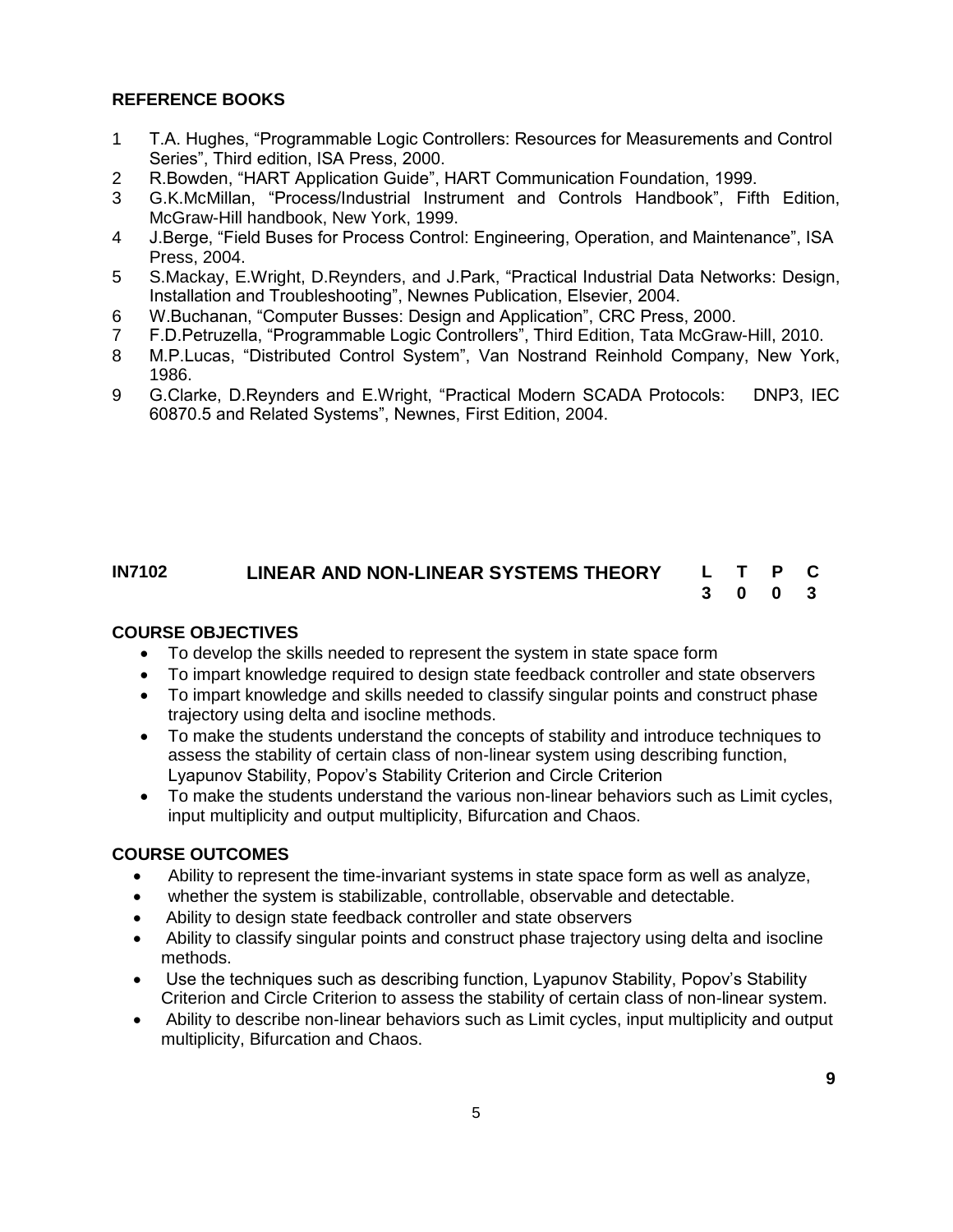# **UNIT I STATE SPACE APPROACH**

Review of state model for systems – No uniqueness of state model - Role of Eigen values and Eigenvectors - State transition matrix and its properties – free and forced responses – State Diagrams - minimal realization – balanced realization.

# **UNIT II STATE FEEDBACK CONTROL AND STATE ESTIMATOR 9**

Controllability and observability – Stabilizability and Detectability - Kalman Decomposition - State Feedback – Pole placement technique – Full order and Reduced Order Observers

# **UNIT III NON-LINEAR SYSTEMS 9**

Types of Non-Linearity – Typical Examples – Singular Points - Phase plane analysis (analytical and graphical methods) – Limit cycles – Equivalent Linearization – Describing Function Analysis, Derivation of Describing Functions for different non-linear elements.

### **UNIT IV STABILITY OF NON-LINEAR SYSTEMS 9**

Stability concepts – Equilibrium points – BIBO and Asymptotic stability – Stability Analysis by DF method – Lyapunov Stability Criteria – Krasovskil's method – Variable Gradient Method – Popov's Stability Criterion – Circle Criterion

### **UNIT V NON-LINEAR SYSTEMS ANALYSIS 9**

Bifurcation Behavior of Single ODE Systems: - Motivation, Illustration of Bifurcation Behavior and Types of Bifurcations - Bifurcation Behavior of Two-State Systems: - Dimensional Bifurcations in the Phase-Plane, Limit Cycle Behavior and Hopf Bifurcation - Introduction to Chaos: The Lorenz Equations, Stability Analysis of the Lorenz Equations, Numerical Study of the Lorenz Equations, Chaos in Chemical Systems and Other Issues in Chaos

### **TOTAL 45 PERIODS**

- **1** K.Ogata, "Modern Control Engineering", Prentice Hall, Fifth Edition, 2010.
- **2** M.Gopal, "Digital Control and State Variable Methods: Conventional and Intelligent Control Systems", Third Edition, Tata Mc-Graw Hill, 2009.
- **3** B.W.Bequette, "Process Control: Modeling, Design and Simulation", Prentice Hall International series in Physical and Chemical Engineering Sciences, 2003.
- **4** Steven E. LeBlanc, Donald R. Coughanowr, "Process Systems Analysis and Control", Third Edition, Chemical Engineering series, McGraw-Hill Higher Education, 2008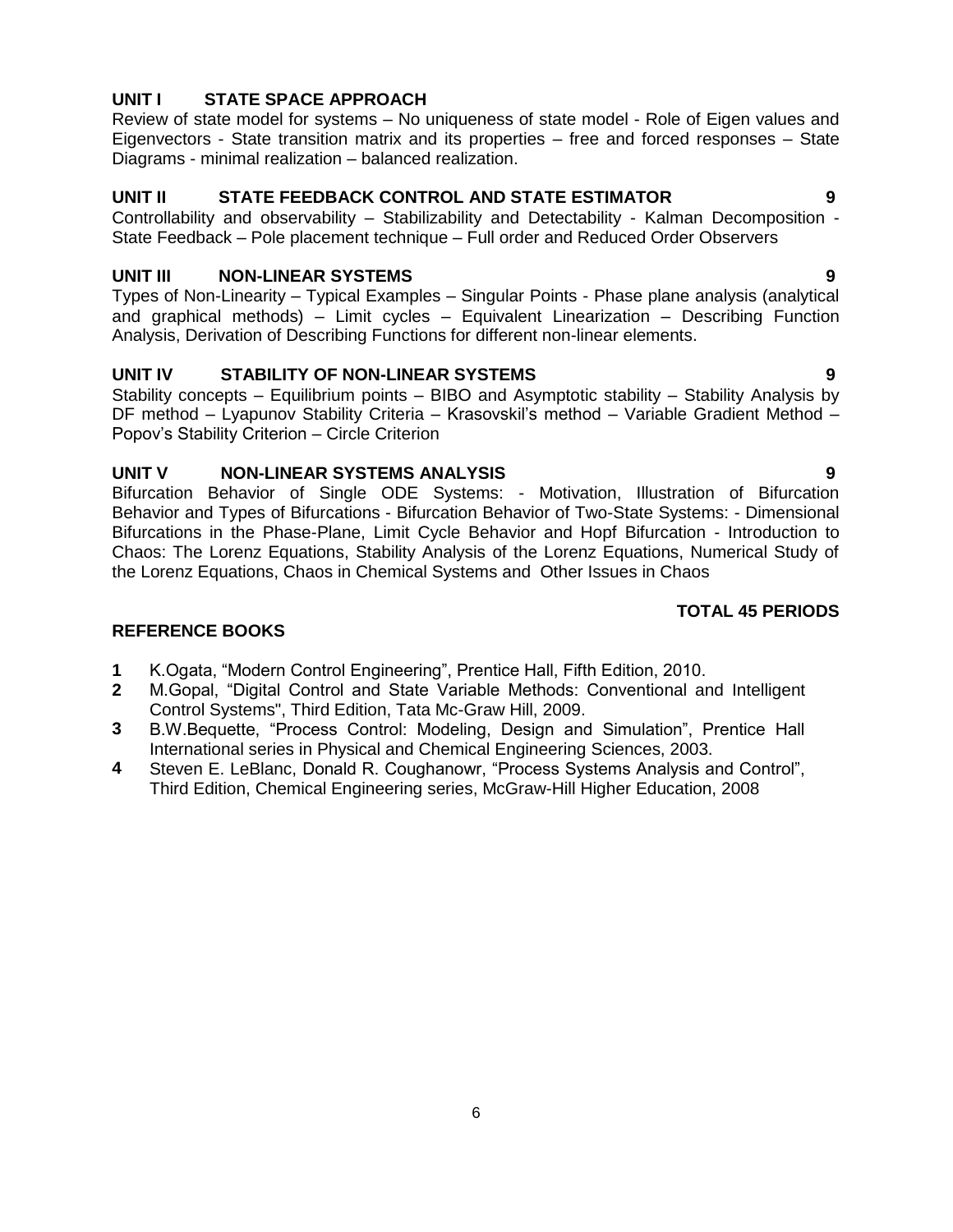# <span id="page-6-0"></span>**IN7103 PROCESS CONTROL L T P C**

### **COURSE OBJECTIVES**

- To give an overview of the features associated with Industrial Type PID Controller such as reset windup, bumpless auto-manual transfer, proportional kick and derivative kick.
- To make the students understand the various PID tuning methods
- To elaborate different types of control schemes such as cascade control, feed-forward control, DMC, GPC, Inferential control schemes, Multi-variable control schemes etc.

# **COURSE OUTCOMES**

- Ability to Apply knowledge of mathematics, science, and engineering to the build and analyze models for flow, level, and thermal processes
- Ability to determine the advanced Features supported by the Industrial Type PID Controller.
- Ability to Design, tune and implement SISO P/PI/PID Controllers to achieve desired Performance for various processes
- Ability to Analyze Multivariable Systems and Design Multi-variable and Multi-loop Control Schemes for various processes namely four-tank system, pH process, bio-reactor, distillation column
- Ability to Identify, formulate, and solve problems in the process control domain

# **UNIT I PROCESS DYNAMICS & CONTROL ACTIONS 9**

Need for process control – Hierarchical decomposition of Control Functions - Continuous and batch processes – P&ID diagram - Self regulation - Interacting and non-interacting systems - Mathematical model of Level, Flow and Thermal processes – Lumped and Distributed parameter models – Linearization of nonlinear systems - Characteristic of ON-OFF, P, P+I, P+D and P+I+D control modes – Digital PID algorithm – Auto/manual transfer - Reset windup – Practical forms of PID Controller

**UNIT II PID CONTROLLER TUNING – SINGLE LOOP REGULATORY CONTROL 9** Evaluation criteria – IAE, ISE, ITAE and  $\frac{1}{4}$  decay ratio – Tuning :- Process reaction curve method:- Z-N and Cohen-Coon methods, Continuous cycling method and Damped oscillation method – optimization methods – Auto tuning.

#### **UNIT III ENHANCEMENT TO SINGLE LOOP REGULATORY CONTROL & MODEL BASED CONTROL SCHEMES 9**

Cascade control – Split-range - Feed-forward control – Ratio control – Inferential control –– override control - Smith predictor control scheme - Internal Model Controller - IMC PID controller – Single Loop Dynamic Matrix Control – Generalized Predictive Control

# **UNIT IV MULTIVARIABLE SYSTEMS & MULTI-LOOP REGULATORY CONTROL 9**

Multivariable Systems – Transfer Matrix Representation – Poles and Zeros of MIMO System - Multivariable frequency response analysis - Directions in multivariable systems - Singular value decomposition - Multi-loop Control - Introduction – Process Interaction – Pairing of Inputs and Outputs -The Relative Gain Array (RGA) – Properties and Application of RGA - Multi-loop PID Controller – Biggest Log Modulus Tuning Method - Decoupling Control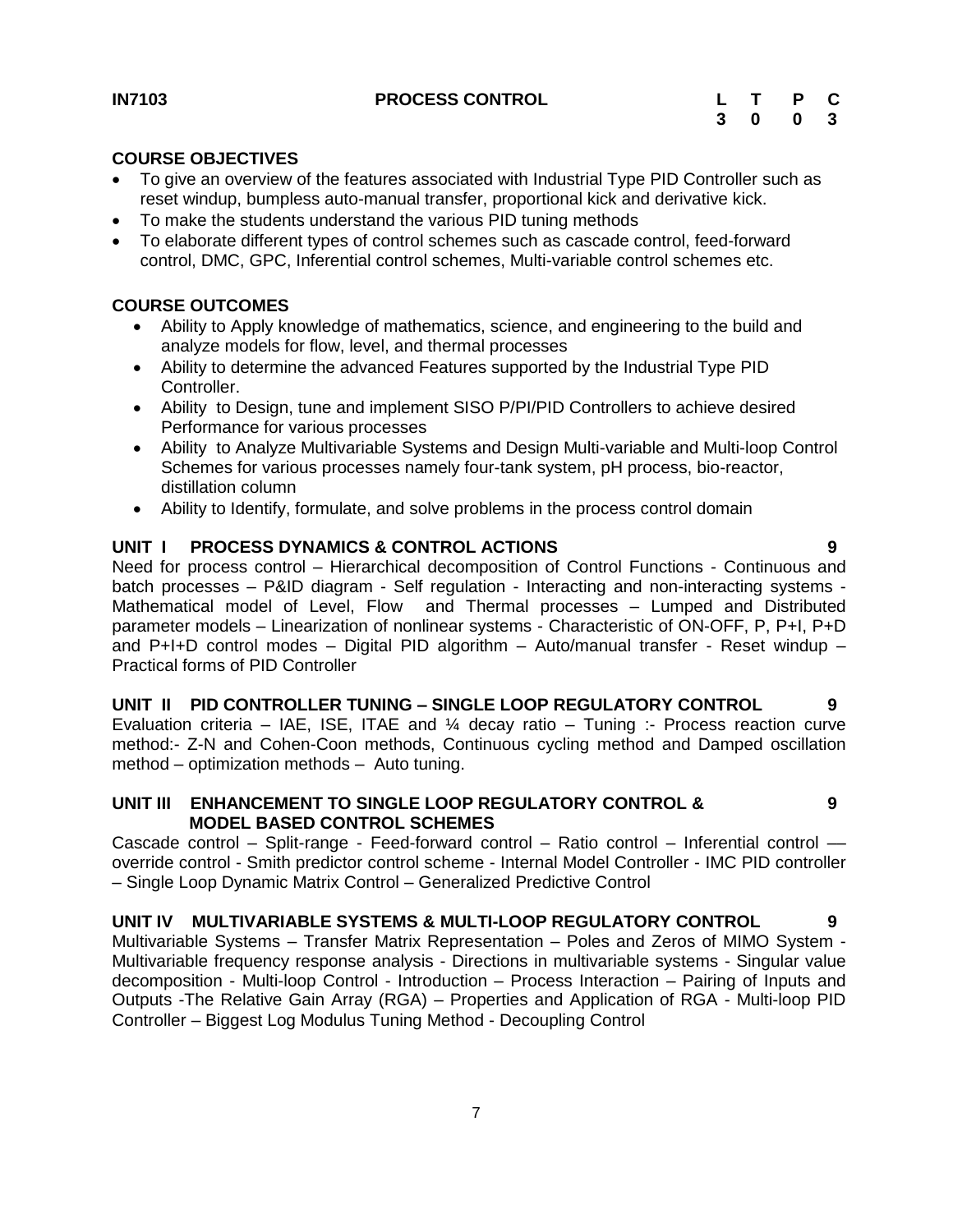# **UNIT V MULTIVARIABLE REGULATORY CONTROL & CASE –STUDIES 9**

Introduction to Multivariable control – Multivariable PID Controller -Multivariable IMC – Multivariable Dynamic Matrix Controller - Multiple Model based Predictive Controller –Predictive PID Control - Control Schemes for Distillation Column, CSTR, Bioreactor, Four-tank system, pH, and polymerization reactor.

### **REFERENCE BOOKS**

- **1** B.Wayne Bequette, "Process Control: Modeling, Design, and Simulation", Prentice Hall of India, 2004.
- **2** [Dale E. Seborg](http://as.wiley.com/WileyCDA/Section/id-302477.html?query=Dale+E.+Seborg) , [Duncan A. Mellichamp](http://as.wiley.com/WileyCDA/Section/id-302477.html?query=Duncan+A.+Mellichamp) , [Thomas F. Edgar,](http://as.wiley.com/WileyCDA/Section/id-302477.html?query=Thomas+F.+Edgar) and [Francis J. Doyle, III](http://as.wiley.com/WileyCDA/Section/id-302477.html?query=Francis+J.+Doyle%2C+III) "Process Dynamics and Control", John Wiley and Sons, 3rd Edition, 2010.
- **3** Jose A. Romagnoli and Ahmet Palazoglu , "Introduction to Process Control", CRC Press, Taylor and Francis Group, Second Edition, First Indian Reprint, 2010.
- **4** Coleman Brosilow and Babu Joseph, "Techniques of Model-based Control", Prentice Hall International Series, PTR, New Jersey, 2001.

#### <span id="page-7-0"></span>**IN7104 TRANSDUCERS AND SMART INSTRUMENTS L T P C 3 0 0 3**

#### **COURSE OBJECTIVES**

- To give a detailed knowledge on transducer characteristics and uncertainties in measurement
- To provide a detailed knowledge on error and determination of uncertainties in measurement.
- To give a comprehensive knowledge on smart sensor Design , Development and Challenges.
- To give exposure to manufacturing techniques and different types of Micro sensors and actuators
- To give an overview of latest advancement and trend in transducer systems.

# **COURSE OUTCOMES**

Students'

- Will be able to completely characterize a conventional transducer.
- Can confidently analyze and quantify the uncertainties in measurement data.
- Will have the capability to design and develop customized smart sensors.
- Acquire a comprehensive Knowledge of manufacturing techniques and design aspects of micro sensors and actuators
- Get exposure to latest sensor technology and advanced measurement Methodologies.

# **TOTAL 45 PERIODS**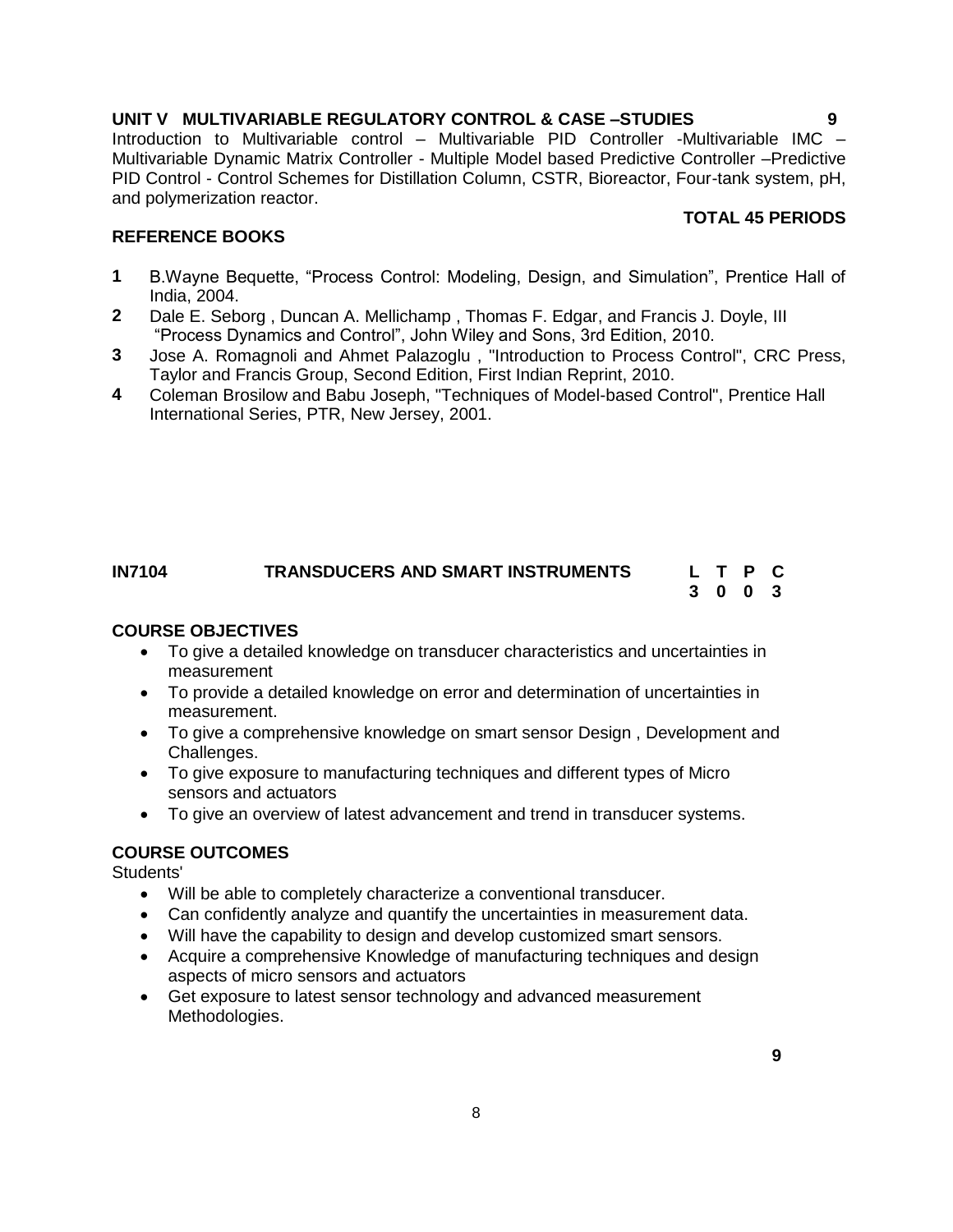### **UNIT I OVERVIEW OF CONVENTIONAL TRANSDUCERS AND ITS CHARACTERISTICS**

Overview of conventional sensors - Resistive, Capacitive, Inductive, Piezoelectric, Magnetostrictive and Hall effect sensors - Static and Dynamic Characteristics and specifications.

### **UNIT II MEASUREMENT ERROR AND UNCERTAINTY ANALYSIS 9**

Importance of error analysis - Uncertainties, precision and accuracy in measurement - Random errors - Distributions, mean, width and standard error - Uncertainty as probability - Gaussian and Poisson probability distribution functions, confidence limits, error bars, and central limit theorem - Error propagation - single and multi-variable functions, propagating error in functions - Data visualization and reduction - Least square fitting of complex functions

#### . **UNIT III SMART SENSORS 9**

Definition – Integrated smart sensors - Interface electronics - Design, sensing elements and parasitic effects, ADC, Accuracy and Dynamic range - Universal Sensor Interface – converters - front end circuits DAQ – Design - Digital conversion techniques - Microcontrollers and digital signal processors for smart sensors – selection - Timer, Analog comparator, ADC and DAC modules - Standards for smart sensor interface.

# **UNIT IV MICRO SENSORS AND ACTUATORS 9**

Micro system design and fabrication – Micro pressure sensors (Piezo resistive and Capacitive) – Resonant sensors – Acoustic wave sensors – Bio micro sensors – Micro actuators – Micro mechanical motors and pumps- Introduction to Nano sensors.

### **UNIT V RECENT TRENDS IN SENSOR TECHNOLOGIES 9**

Thick film and thin film sensors- Electro chemical sensors – RFIDs - Sensor arrays - Sensor network - Multisensor data fusion - Soft sensor.

# **TOTAL 45 PERIODS**

- **1** [Ernest O Doebelin](http://www.tatamcgrawhill.com/cgi-bin/same_author.pl?author=Ernest+Doebelin) and [Dhanesh N Manik,](http://www.tatamcgrawhill.com/cgi-bin/same_author.pl?author=Dhanesh+Manik) "Measurement Systems Application and Design", 5<sup>th</sup>Edition, Tata Mc-Graw Hill, 2009.
- **2** Ifan G. Hughes and Thomas P.A. Hase, Measurements and their Uncertainties: A Practical Guide to Modern Error Analysis, Oxford University Press, 2010.
- **3** Gerord C.M. Meijer, Smart Sensor Systems, John Wiley and Sons, 2008.
- **4** Tai-Ran Hsu, Mems and Micro Systems: Design and Manufacture, Tata McGraw Hill, 2002.
- **5** D. Patranabis, "Sensors and Transducers", Second Edition, PHI, 2004.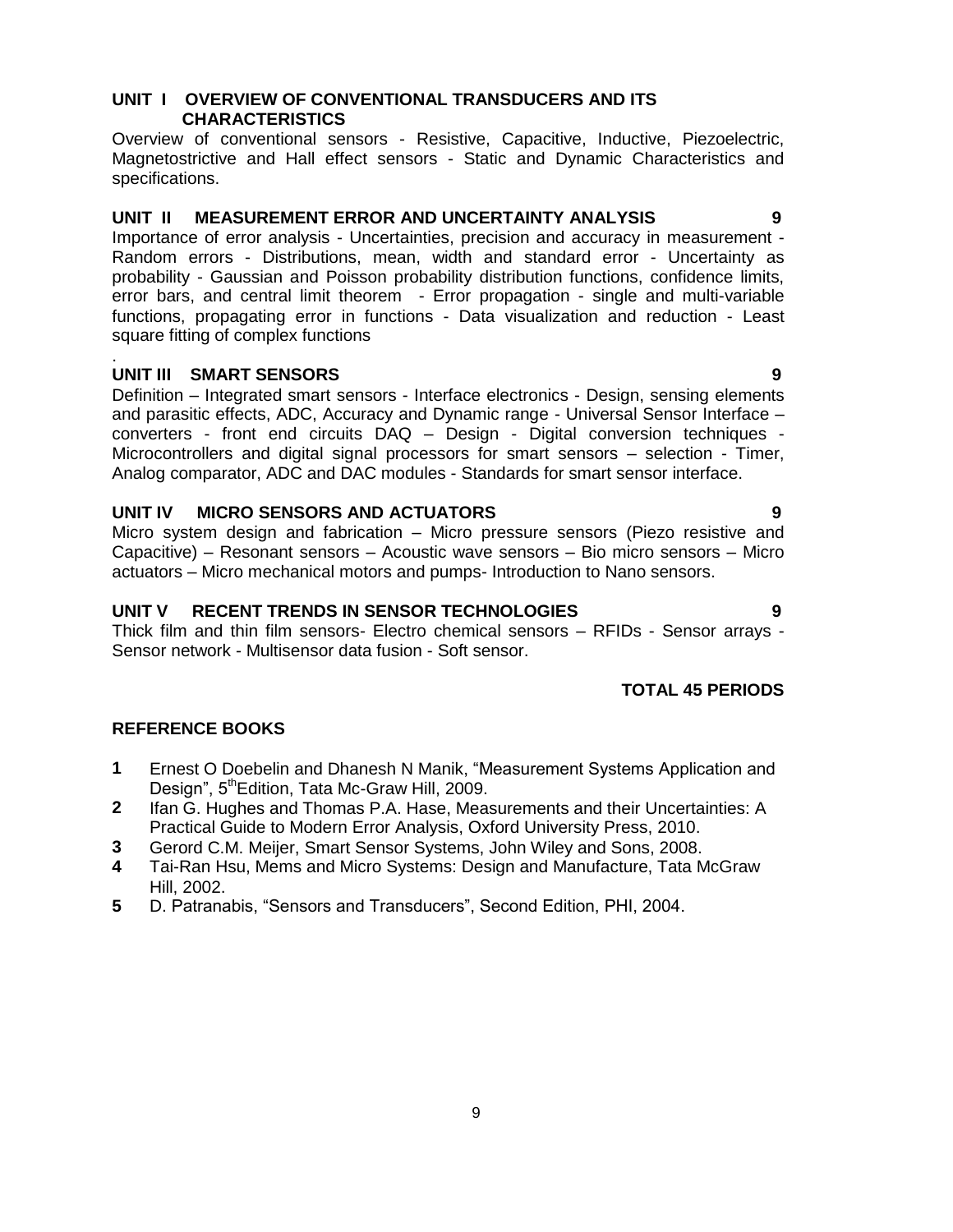#### <span id="page-9-0"></span>**IN7105 ADVANCED DIGITAL SIGNAL PROCESSSING AND ITS APPLICATIONS L T P C 3 0 0 3**

#### **COURSE OBJECTIVES**

- To give an overview of Advanced Digital Signal Processing subject with conceptual clarity.
- To provide the foundation for signal modeling, linear prediction and estimation theory.
- To impart knowledge on adaptive filter design, multi-rate signal processing and filter banks.

# **COURSE OUTCOMES**

- Ability to apply the knowledge of mathematics, science, and engineering for the analysis and design of digital systems.
- Ability to identify, formulate and solve engineering problems in the area of random signal processing and spectrum estimation.
- Ability to design adaptive filters with realistic constraints.

#### **UNIT I REVIEW OF DIGITAL SIGNALS, SYSTEMS AND FILTERS 9**

Discrete Time Fourier Transform – Frequency response of LTI systems - Discrete Fourier Transform - Fast Fourier Transform algorithms: Decimation in time and decimation in frequency algorithm - Digital filters: FIR filter, IIR filter.

#### **UNIT II RANDOM SIGNAL PROCESSING AND SPECTRUM ESTIMATION 9**

Discrete random processes - Expectation, Variance, Parseval's Theorem, Wiener Khintchine Relation - Power spectral density - Periodogram – Sample autocorrelation - Sum decomposition theorem, Spectral factorization theorem - Non-parametric methods - Correlation method - Co-variance estimator - Consistent estimators -Periodogram estimator - Barlett spectrum estimation - Welch estimation - Model based approach - AR, MA, ARMA signal modeling - Parameter estimation using Yule-Walker method.

### **UNIT III LINEAR ESTIMATION AND PREDICTION 9**

Maximum likelihood criterion - efficiency of estimator - Least mean squared error criterion - Wiener filter - Discrete Wiener Hoff equations - Recursive estimators - Kalman filter - Linear prediction, prediction error - whitening filter, inverse filter - Levinson recursion, Lattice realization, and Levinson recursion algorithm for solving Toeplitz system of equations.

#### **UNIT IV ADAPTIVE FILTERS 9**

FIR adaptive filters - Newton's steepest descent method - Adaptive filter based on steepest descent method - Widrow Hoff LMS adaptive algorithm - Adaptive channel equalization - Adaptive echo chancellor - Adaptive noise cancellation - RLS adaptive filters - Exponentially weighted RLS - Sliding window RLS - Simplified IIR LMS adaptive filter.

#### **UNIT V MULTIRATE DIGITAL SIGNAL PROCESSING 9**

Mathematical description of change of sampling rate - Interpolation and Decimation continuous time model - Direct digital domain approach - Decimation by an integer factor - Interpolation by an integer factor - Single and multistage realization - poly phase realization - Application to sub band coding - Wavelet transform and filter bank implementation of wavelet expansion of signals.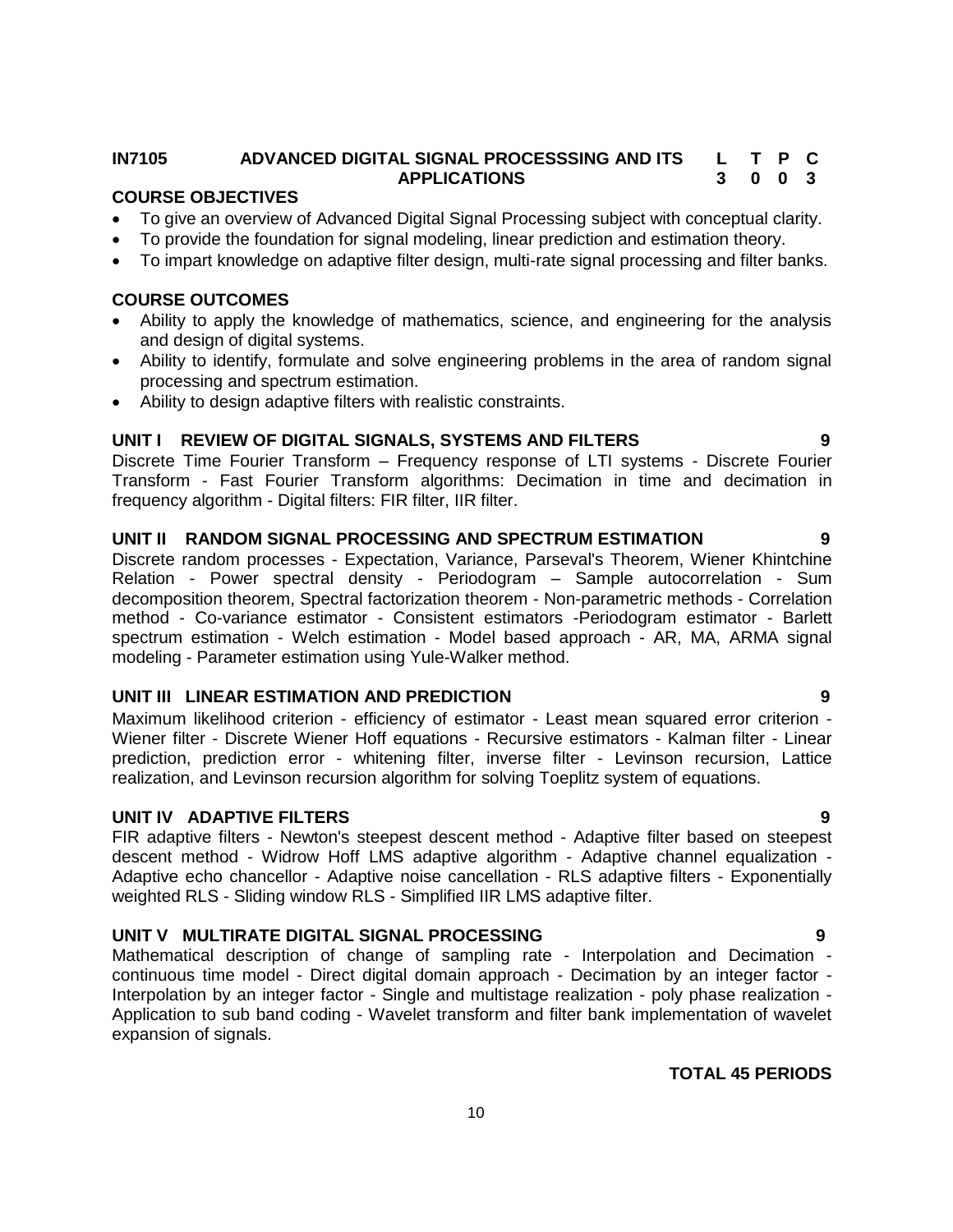### **REFERENCE BOOKS**

- 1. J.G.Proakis and D.G.Manolakis, " Digital Signal Processing: Principles, Algorithms and Applications ", 4<sup>th</sup> Edition, Pearson Prentice-Hall of India, 2007.
- 2. Monson H.Hayes, "Statistical Digital Signal Processing and Modeling ", Wiley India, 2008.
- 3. P. P. Vaidyanathan, "Multirate Systems and Filter Banks", Prentice Hall Signal Processing Series, Pearson, 2004.
- 4. Tulay Adali and Simon Haykin, "Adaptive Signal Processing, Next Generation Solutions", John Wiley and Sons, 2010.
- 5. [Ali Ahammad Shoukat Choudhury,](http://www.google.co.in/search?tbo=p&tbm=bks&q=inauthor:%22Ali+Ahammad+Shoukat+Choudhury%22) [Sirish L. Shah](http://www.google.co.in/search?tbo=p&tbm=bks&q=inauthor:%22Sirish+L.+Shah%22) and Nina F.Thornhill, "Diagnosis of Process Nonlinearities and Valve Stiction: Data Driven Approaches", Springer, 2008.

### **MA7169 ADVANCED NUMERICAL METHODS L T P C**

# **3 1 0 4**

### **OBJECTIVES:**

 To impart knowledge on numerical methods that will come in handy to solve numerically the problems that arise in engineering and technology. This will also serve as a precursor for future research.

### **UNIT I ALGEBRAIC EQUATIONS (9+3)**

Systems of linear equations: Gauss Elimination method, pivoting techniques, Thomas algorithm for tridiagonal system – Jacobi, Gauss Seidel, SOR iteration methods - Systems of nonlinear equations: Fixed point iterations, Newton Method, Eigenvalue problems: power method, inverse power method, Faddeev – Leverrier Method.

#### **UNIT II ORDINARY DIFFERENTIAL EQUATIONS (9+3)**

Runge Kutta Methods for system of IVPs, numerical stability, Adams-Bashforth multistep method, solution of stiff ODEs, shooting method, BVP: Finite difference method, orthogonal collocation method, orthogonal collocation with finite element method, Galerkin finite element method.

#### **UNIT III FINITE DIFFERENCE METHOD FOR TIME DEPENDENT PARTIAL DIFFERENTIAL EQUATION (9+3)**

Parabolic equations: explicit and implicit finite difference methods, weighted average approximation - Dirichlet and Neumann conditions – Two dimensional parabolic equations – ADI method; First order hyperbolic equations – method of characteristics, different explicit and implicit methods; numerical stability analysis, method of lines – Wave equation: Explicit scheme-Stability of above schemes.

#### **UNIT IV FINITE DIFFERENCE METHODS FOR ELLIPTIC EQUATIONS (9+3)**

Laplace and Poisson's equations in a rectangular region: Five point finite difference schemes, Leibmann's iterative methods, Dirichlet and Neumann conditions – Laplace equation in polar coordinates: finite difference schemes – approximation of derivatives near a curved boundary while using a square mesh.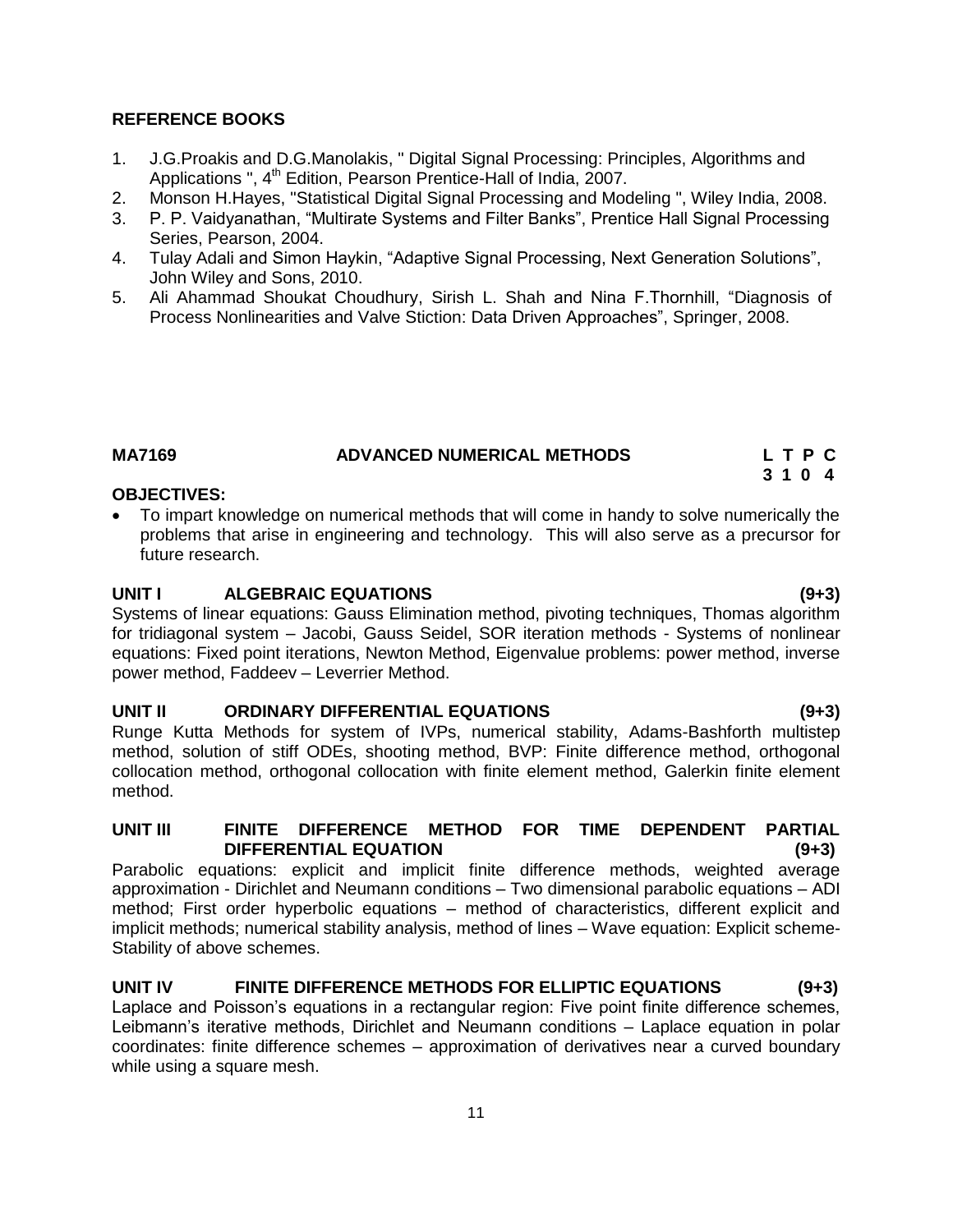#### **UNIT V FINITE ELEMENT METHOD (9+3)**

Partial differential equations – Finite element method - orthogonal collocation method, orthogonal collocation with finite element method, Galerkin finite element method.

# **TOTAL : 60 PERIODS**

### **OUTCOME:**

It helps the students to get familiarized with the numerical methods which are necessary to solve numerically the problems that arise in engineering.

# **REFERENCES**

- 1. Saumyen Guha and Rajesh Srivastava, "Numerical methods for Engineering and Science", Oxford Higher Education, New Delhi, 2010.
- 2. Gupta S.K., "Numerical Methods for Engineers", New Age Publishers, 1995
- 3. Burden, R.L., and Faires, J.D., "Numerical Analysis Theory and Applications", Cengage Learning, India Edition, New Delhi, 2009.
- 4. Jain M. K., Iyengar S. R., Kanchi M. B., Jain , "Computational Methods for Partial Differential Equations", New Age Publishers,1993.
- 5. Morton K.W. and Mayers D.F., "Numerical solution of partial differential equations", Cambridge University press, Cambridge, 2002.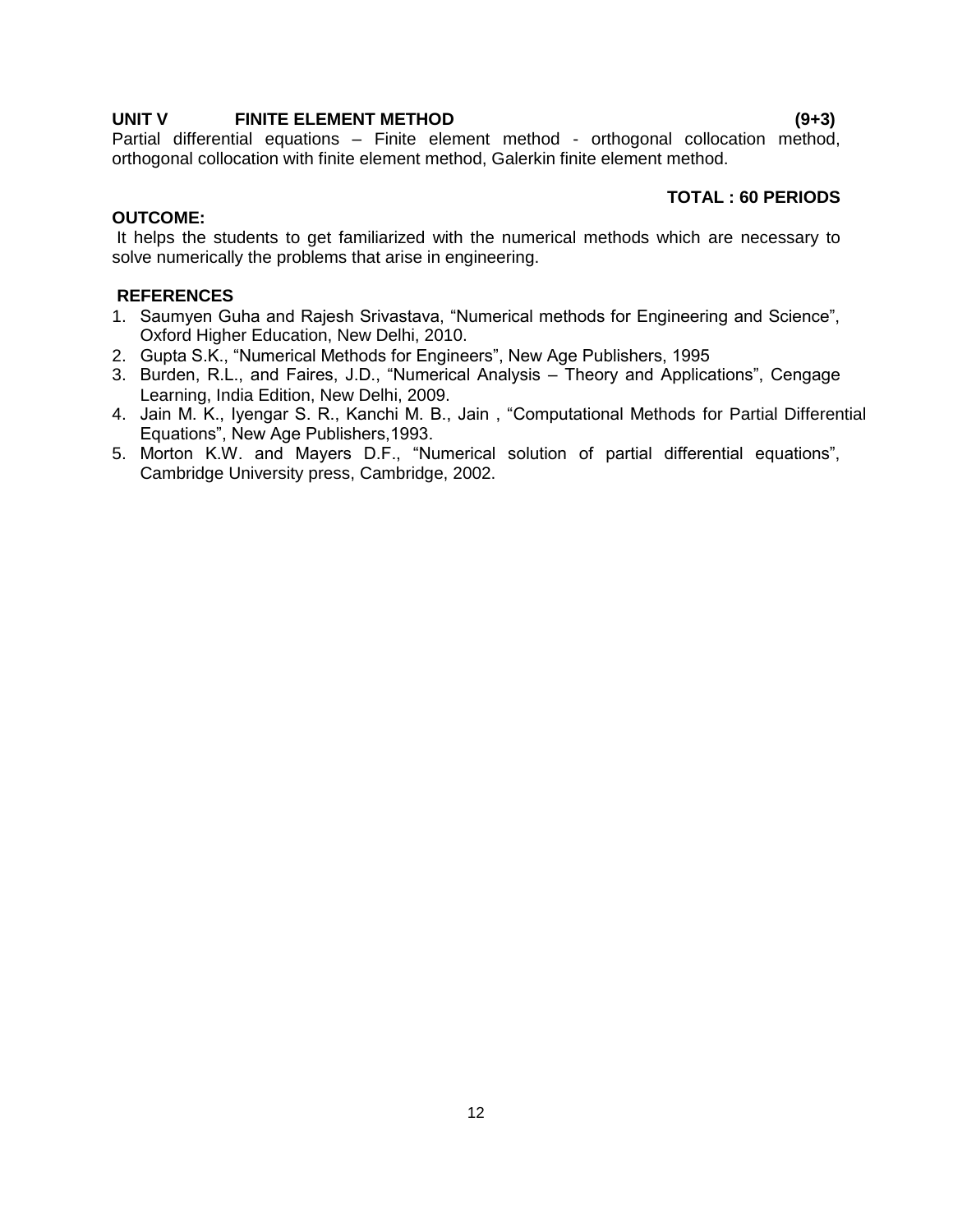#### **IN7111 PROCESS CONTROL AND INSTRUMENTATION LABORATORY L 0 T 0 P 3 C 2**

- <span id="page-12-0"></span>1. (a) Study of Process Control Training plant
	- (b) Piping and Instrumentation diagram
- 2. Simulation of lumped parameter and Distributed parameter systems.
- 3. Identification of linear dynamic model of a process using non- parametric methods.
- 4. (a) Design and implementation PID Control scheme on the simulated process. (b) PID Implementation issues
- 5. Level and pressure control (with and without Interaction) in process control Test Rig.
- 6. Auto- Tuning of PID controller
- 7. Design and implementation of Feed forward and Cascade control schemes on the simulated model of CSTR process.
- 8. (a) Analysis of MIMO system.

(b) Design and implementation of Multi-loop PID and Multivariable PID control schemes on the simulated model of two-tank systems.

9. Design and implementation of Robust PID control schemes on the simulated

model of variable area tank process.

- 10. a) Design and implementation of Self-tuning and Model Reference Adaptive Control schemes on the simulated model of variable area tank process.
	- (b) Design and implementation of gain scheduled Adaptive controller on the

simulated model of variable area tank process.

- 11.Study of MPC toolbox.
- 12 a) On-line Monitoring and Control Using Distributed Control System
	- b) Implementation of Discrete Control Sequence using Programmable Logic Controller.

# **TOTAL 45 PERIODS**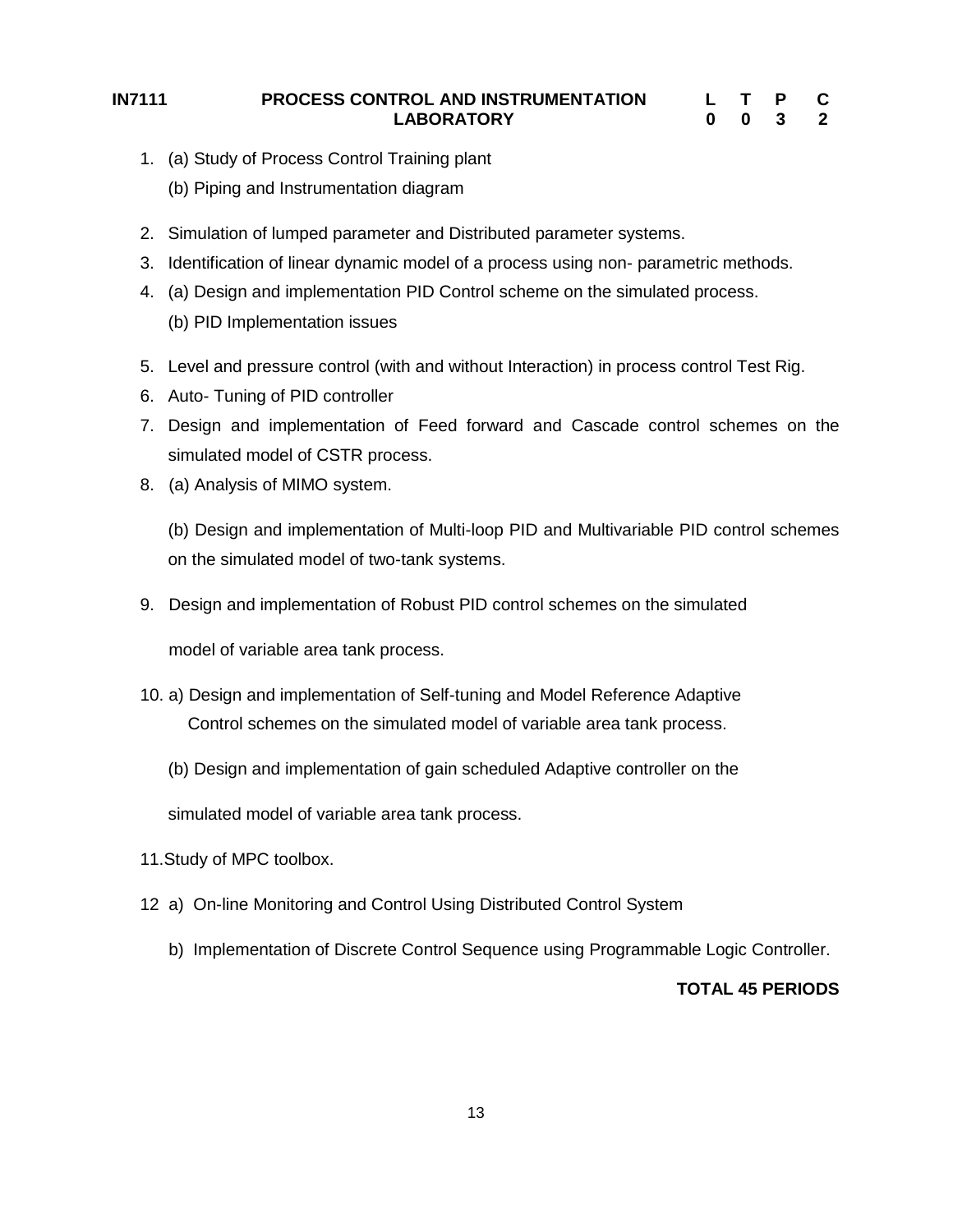<span id="page-13-0"></span>

### **COURSE OBJECTIVES**

- To teach students to build and analyze models for time-varying systems and non-linear systems.
- To develop the skills needed to design adaptive controllers such as gain-scheduled adaptive controller, Model-reference adaptive controller and Self-tuning controller for various applications
- To make the students learn to formulate optimal control schemes
- To provide basic knowledge about Fractional-order systems and Fractional-ordercontroller and to lay the foundation for the systematic approach to Design controller for fractional order systems
- To introduce FDI Techniques, such as Principal component Analysis, state observer to detect and diagnose faults in sensors and actuators

# **COURSE OUTCOMES**

- Ability to Apply knowledge of mathematics, science, and engineering to build and analyze models for time-varying systems and non-linear systems.
- Ability to design and implement adaptive controllers such as gain-scheduled adaptive controller, Model-reference adaptive controller and Self-tuning controller
- Ability to Identify, formulate, and solve optimal controller
- Ability to Analyze Fractional-order systems, Fractional-order- controller and Design controller for fractional order systems
- Ability to design and implement  $H_2$  and H-infinity Controllers
- Ability to use the FDI Techniques, such as Principal component Analysis, state observer to detect and diagnose faults in sensors and actuators

# **UNIT I CONTROL OF TIME-VARYING AND NONLINEAR SYSTEMS 9**

Models for Time-varying and Nonlinear systems – Input signal design for Identification –Realtime parameter estimation – Model Validation - Types of Adaptive Control - Gain scheduling - Adaptive Control - Deterministic Self-tuning Controller and Model Reference Adaptive Controller – Control of Hammerstein and Wiener Systems

#### **UNIT II OPTIMAL CONTROL & FILTERING 9**

Introduction – Performance Measure for optimal control problem – Dynamic Programming – Computational Procedure for solving Control Problem – LQR – Introduction to Optimal Filtering – Discrete Kalman Filter – LQG

# **UNIT III FRACTIONAL ORDER SYSTEM & CONTROLLER 9**

Fractional-order Calculus and Its Computations – Frequency and Time Domain Analysis of Fractional-Order Linear Systems - Filter Approximations to Fractional-Order Differentiations – Model reduction Techniques for Fractional Order Systems –Controller Design Studies for Fractional Order

#### **UNIT IV H-INFINITY CONTROLLER 9**

Introduction – Norms for Signals – Robust Stability – Robust Performance – Small Gain Theorem – Optimal H<sub>2</sub> Controller Design - H-Infinity Controller Design — Effects of Weighting Functions in H-Infinity Control.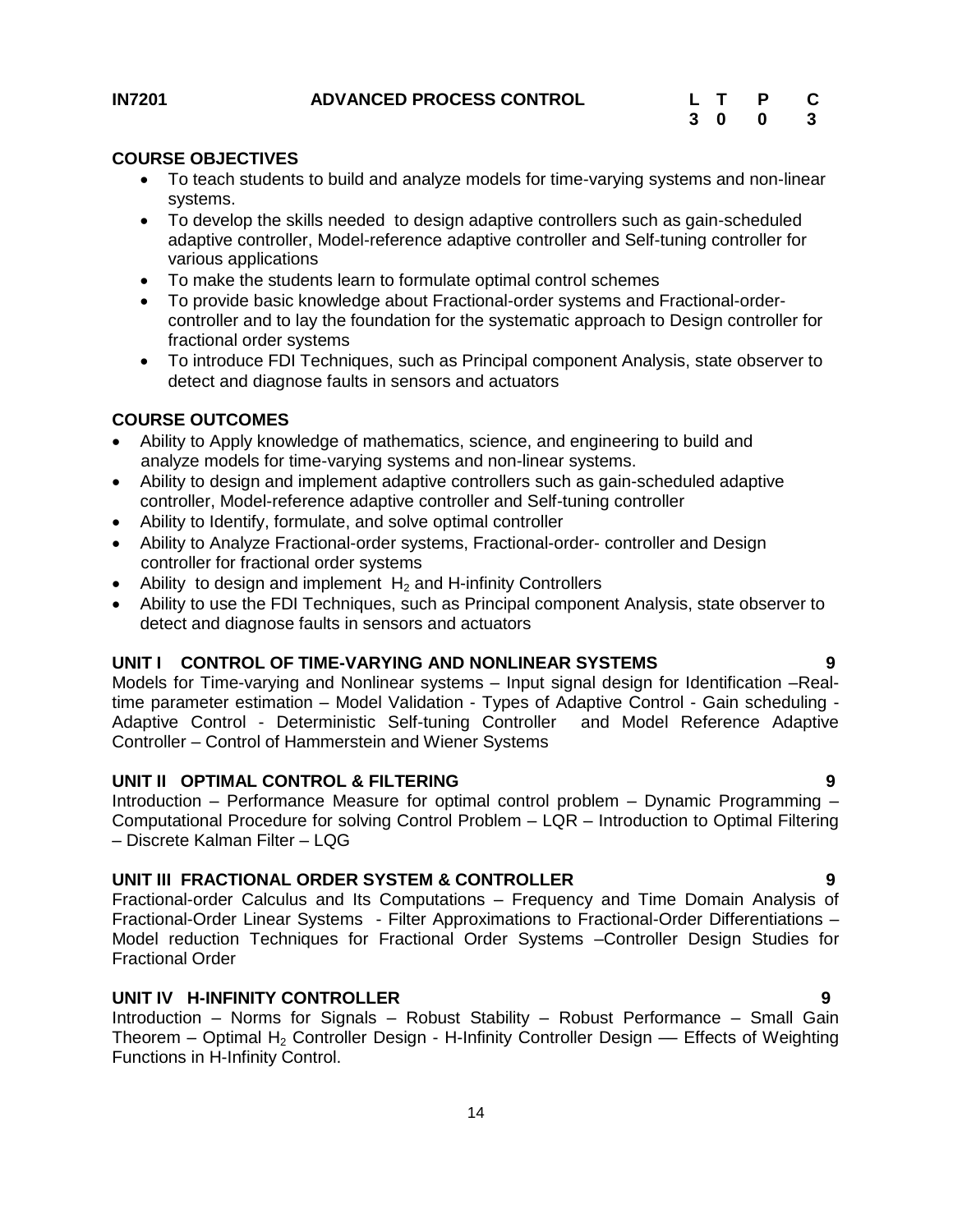# **UNIT V FAULT DIAGNOSIS AND FAULT-TOLERANT CONTROL 9**

Process Monitoring - Introduction – Statistical Process Control – Fault Detection with Principal Component Analysis – Fault Detection with State Observers – Fault Detection with signal models - Fault Detection of Control Loops- Sensor and Actuator Fault-Tolerant Control Design

#### **TOTAL 45 PERIODS**

#### **REFERENCE BOOKS**

- **1** K.J. Astrom and B.J.Wittenmark, "Adaptive Control", Pearson Education, Second Edition, 2008.
- **2** Donald E.Kirk, "Optimal Control Theory An Introduction", Dover Publications, Inc. Mineola, New York, 2004
- **3** D.Xue, Y.Q.Chen, D.P.Atherton, "Linear Feedback Control Analysis and Design with MATLAB, Advances In Design and Control", Society for Industrial and Applied Mathematics, 2007.
- **4** R. Isermann, "Fault-Diagnosis Systems: An Introduction from Fault Detection to Fault Tolerance", Springer, 2005

<span id="page-14-0"></span>

| <b>IN7202</b> | <b>INSTRUMENTATION SYSTEM DESIGN</b> | L T P C |  |  |
|---------------|--------------------------------------|---------|--|--|
|               |                                      | 3 0 2 4 |  |  |

#### **COURSE OBJECTIVES**

- To impart knowledge on the design of signal conditioning circuits for the measurement of Level, temperature and pH.
- To develop the skills needed to design, fabricate and test Analog/ Digital PID controller, Data Loggers and Alarm Annunciator
- To make the students familiarize design orifice and control valve sizing.

#### **COURSE OUTCOMES**

- Ability to design signal conditioning circuits for temperature sensors, V/I and I/V converters
- Ability to design and fabricate smart transmitters
- Ability to design, fabricate and test PID controllers and alarm circuits
- Ability to carryout orifice and control valve sizing for Liquid/Steam Services

### **UNIT I DESIGN OF SIGNAL CONDITIONING CIRCUITS 9**

Design of V/I Converter and I/V Converter- Analog and Digital filter design and Adaptive filter design – Signal conditioning circuit for pH measurement, Air-purge Level Measurement – Signal conditioning circuit for Temperature measurement: Thermocouple, RTD and Thermistor - Cold Junction Compensation and Linearization – software and Hardware approaches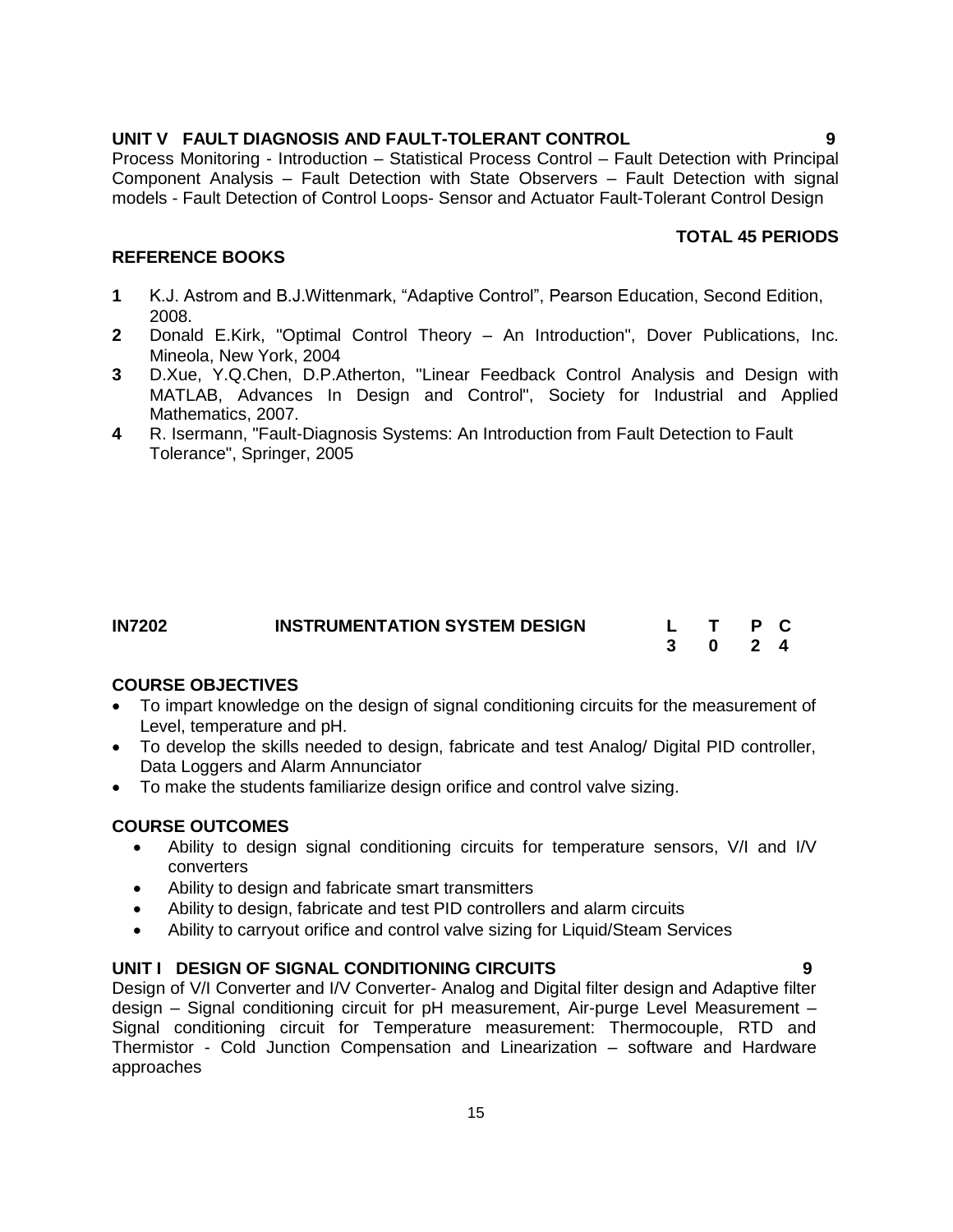# **UNIT II DESIGN OF TRANSMITTERS 9**

Study of 2 wire and 4 wire transmitters – Design of RTD based Temperature Transmitter, Thermocouple based Temperature Transmitter, Capacitance based Level Transmitter and Smart Flow Transmitters.

# **UNIT III DESIGN OF DATA LOGGER AND PID CONTROLLER 9**

Design of ON / OFF Controller using Linear Integrated Circuits - Electronic PID Controller – Microcontroller Based Digital Two-degree of freedom PID Controller - Micro - controller based Data Logger – Design of PC based Data Acquisition Cards

# **UNIT IV ORIFICE AND CONTROL VALVE SIZING 9**

Orifice, Venturi and flow nozzle Sizing: - Liquid, Gas and steam services – Control valve sizing – Liquid, Gas and steam Services – Rotameter Design.

# **UNIT V DESIGN OF ALARM AND ANNUNCIATION CIRCUIT 9**

Alarm and Annunciation circuits using Analog and Digital Circuits – Design of Programmable Logic Controller - Design of configurable sequential controller using PLDs

# **Practical Component**

- 1. Design Fabrication and Testing of 2 wire / 4 wire analog transmitters 5 Hrs 2. Design, Fabrication and Testing of Data Logger 3. Design Fabrication and Testing of PID Controllers (Analog / Digital) 5 Hrs 4. Design Fabrication and Testing of Alarm Annunciation Circuits **5 Hrs** 5. Development of Software Package for sizing Orifice/ Control valve / Rotameter 5 Hrs
	- 6. Design of Programming Logic Controller using Microcontroller 5 Hrs

# **REFERENCE BOOKS**

- **1** C. D. Johnson, "Process Control Instrumentation Technology", 8<sup>th</sup> Edition, Prentice Hall, 2006.
- **2** Control Valve Handbook, 4<sup>th</sup> Edition, Emerson Process Management, Fisher Controls International, 2005.
- **3** R.W. Miller, "Flow Measurement Engineering Handbook", Mc-Graw Hill, New York 1996.
- **4** Bela G. Liptak, "Instrument Engineers Handbook Process Control and Optimization", 4th Edition, Vol.2, CRC Press.

# **TOTAL 45 PERIODS**

**TOTAL 30 PERIODS**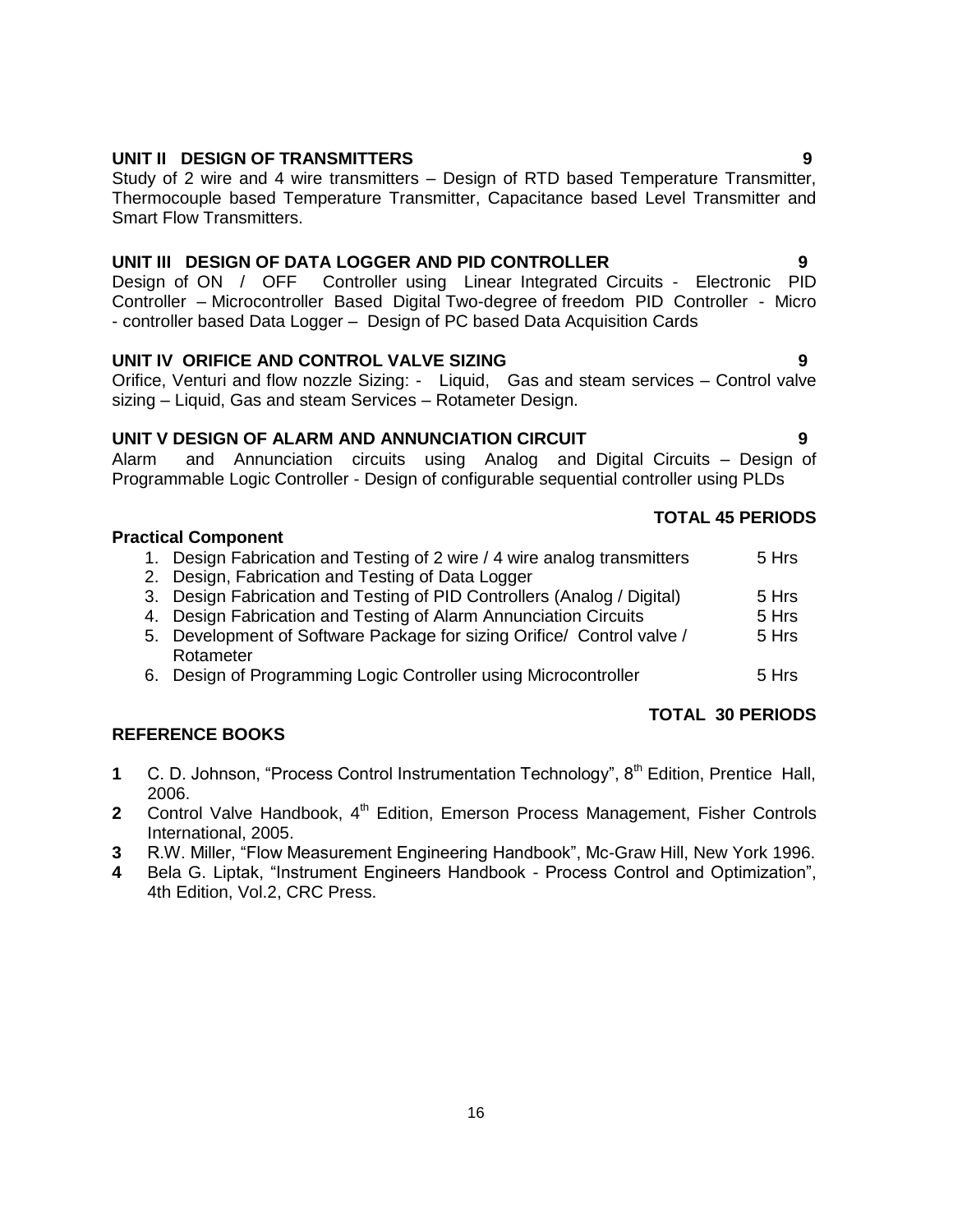#### **CL7001 APPLIED INDUSTRIAL INSTRUMENTATION L T P C**

#### **OBJECTIVES**

- To enable students acquire knowledge about the various techniques used for the measurement of primary industrial parameters like flow, level, temperature and pressure.
- To understand the important parameters to be monitored and analyzed in Thermal power Plant
- To get an exposure on the important parameters to be monitored and analyzed in Petrochemical Industry
- To learn about the hazardous zone classification and intrinsic safety techniques to the adapted in industries.
- Learn about other special purpose instruments like Nuclear radiation detection
- techniques, fibre optic sensors, Instrumentation for NDT applications etc

### **UNIT I REVIEW OF INDUSTRIAL INSTRUMENTATION 9**

Overview of Measurement of Flow, level, Temperature and Pressure.

#### **UNIT II MEASUREMENT IN THERMAL POWER PLANT (BOILERS) 9**

Selection and Installation of instruments used for the Measurement of fuel flow, Air flow, Drum level, Steam pressure, Steam temperature – Feed water quality measurement- Flue gas Oxygen Analyzers- Coal Analyzer.

#### **UNIT III MEASUREMENT IN PETROLEUM REFINERY 9**

Parameters to be measured in petroleum industry:-Flow, Level, Temperature and Pressure measurement in Distillation, Pyrolysis, catalytic cracking and reforming process-Hydrocarbon analyzers-oil in or on water- sulphur in oil Analyzer.

#### **UNIT IV INSTRUMENTATION FOR INDUSTRIAL SAFETY 9**

Electrical and Intrinsic Safety - Explosion Suppression and Deluge systems –Conservation and emergency vents - Flame, fire and smoke detectors - Leak Detectors - Metal Detectors.

### **UNIT V SPECIAL PURPOSE INSTRUMENTATION 9 9**

Detection of Nuclear Radiation – Corrosion monitoring – Fibre optic sensors-Instrumentation in weather stations – Instrumentation for NDT applications-Image processing Technique for measurements.

# **TOTAL : 45 PERIODS**

#### **REFERENCES**

- 1. B.G.Liptak, "Instrumentation Engineers Handbook (Process Measurement & Analysis)", Fourth Edition, Chilton Book Co, 2003.
- 2. K.Krishnaswamy and M.Ponnibala, "Power Plant Instrumentation", PHI Learning Pvt Ltd, 2011.
- 3. John G Webster, "The Measurement, Instrumentation, and Sensors Handbook", CRC and IEEE Press, 1999.
- 4. Håvard Devold, "Oil and Gas Production Handbook An Introduction to Oil and Gas Production", ABB ATPA oil and gas, 2006.
- 5. M.Arumugam, "Optical Fibre Communication and Sensors", Anuradha Agencies, 2002.
- 6. Paul E. Mix, "Introduction to Nondestructive Testing", John Wiley and Sons, 2005.

# **3 0 0 3**

- 
-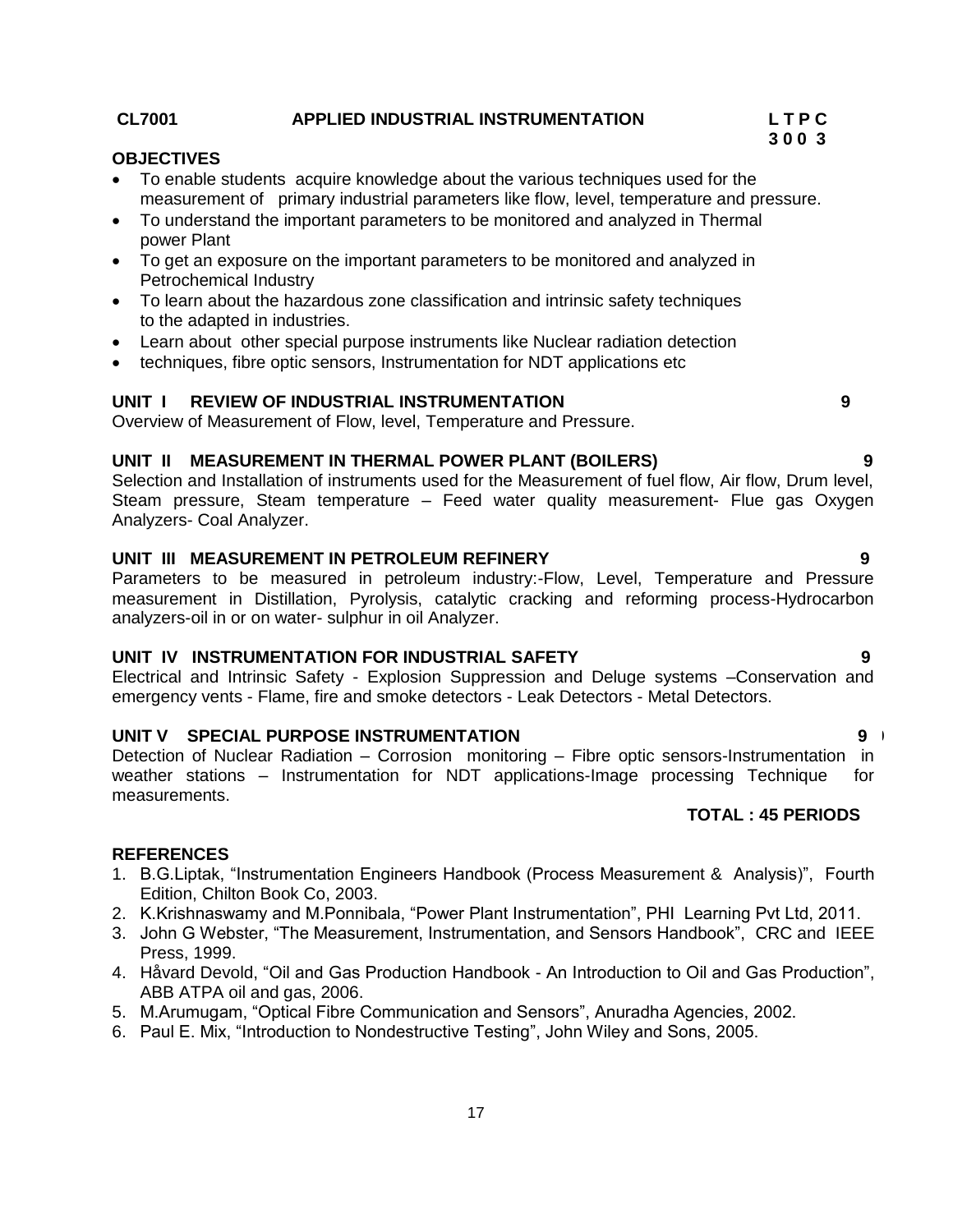### **CL7008 FAULT TOLERANT CONTROL L T P C**

Introduction – Passive Fault-tolerant Control- Active Fault tolerant Control - Actuator and Sensor Fault tolerance Principles:- Compensation for actuator – Sensor Fault-tolerant Control Design – Fault-tolerant Control Architecture - Fault-tolerant Control design against major actuator failures.

18

#### **OBJECTIVES**

- To give an overview of different Fault Detection and Diagnosis methods
- To impart knowledge and skills needed to design and detect sensor and actuators faults using structured residual approach as well as directional structured residual approach
- To impart knowledge and skills needed design and detect faults in sensor and actuators using GLR and MLR based Approaches
- To present an overview of various types of fault tolerant control schemes such as Passive and active approaches
- To impart knowledge and skills needed to detect and quantify and compensate stiction in Control valves

### **COURSE OUTCOMES**

- Ability to Explain different approaches to Fault Detection and Diagnosis
- Ability to design and detect sensor and actuators faults using structured residual approach as well as directional structured residual approach
- Ability to design and detect faults in sensor and actuators using GLR and MLR based Approaches
- Ability to explain various types of fault tolerant control schemes such as Passive and active approaches
- Ability to Design fault-tolerant control scheme in the presence of actuator failures Ability to detect and quantify and compensate stiction in Control valves

#### **UNIT I INTRODUCTION & ANALYTICAL REDUNDANCY CONCEPTS** 9

Introduction - Types of faults and different tasks of Fault Diagnosis and Implementation - Different approaches to FDD: Model free and Model based approaches-Introduction-Mathematical representation of Faults and Disturbances: Additive and Multiplicative types – Residual Generation: Detection, Isolation, Computational and stability properties – Design of Residual generator – Residual specification and Implementation

#### **UNIT II DESIGN OF STRUCTURED RESIDUALS & DIRECTIONAL STRUCTURED RESIDUALS 9**

Introduction- Residual structure of single fault Isolation: Structural and Canonical structures-Residual structure of multiple fault Isolation: Diagonal and Full Row canonical concepts – Introduction to parity equation implementation and alternative representation - Directional Specifications: Directional specification with and without disturbances – Parity Equation Implementation

#### **UNIT III FAULT DIAGNOSIS USING STATE ESTIMATORS 9**

Introduction – State Observer – State Estimators – Norms based residual evaluation and threshold computation - Statistical methods based residual evaluation and threshold settings: Generalized Likelihood Ratio Approach – Marginalized Likelihood Ratio Approach

# **UNIT IV FAULT TOLERANT CONTROL 9**

# **3 0 0 3**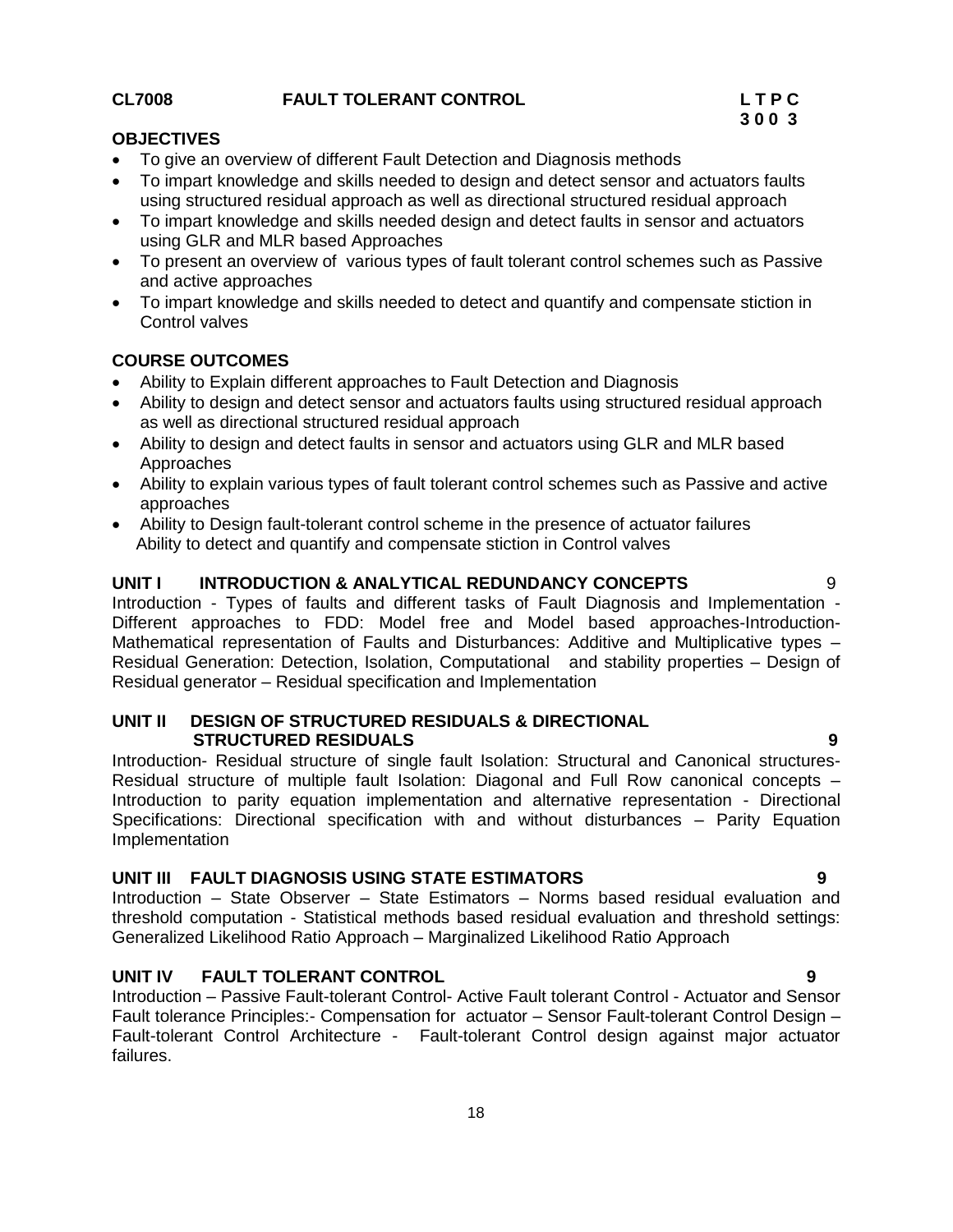# **UNIT V CASE STUDIES 9**

Fault tolerant Control of Three-tank System – Diagnosis and Fault-tolerant control of chemical process – supervision of steam generator – Different types of faults in Control valves – Automatic detection, quantification and compensation of valve stiction

#### **TOTAL: 45PERIODS**

- 1. Janos J. Gertler, "Fault Detection and Diagnosis in Engineering systems" 2<sup>nd</sup> Edition, Marcel Dekker, 1998.
- 2. Rolf Isermann, Fault-Diagnosis Systems an Introduction from Fault Detection to Fault Tolerance, Springer Verlag, 2006.
- 3. Steven X. Ding, Model based Fault Diagnosis Techniques: Schemes, Algorithms, and Tools, Springer Publication, 2008.
- 4. Hassan Noura, Didier Theilliol, Jean-Christophe Ponsart, Abbas Chamseddine, Fault-Tolerant Control Systems: Design and Practical Applications, Springer Publication, 2009.
- 5. Mogens Blanke, Diagnosis and Fault-Tolerant Control, Springer, 2003.
- 6. Ali Ahammad Shoukat Choudhury, Sirish L. Shah, Nina F. Thornhill, Diagnosis of Process Nonlinearities and Valve Stiction: Data Driven Approaches, Springer, 2008.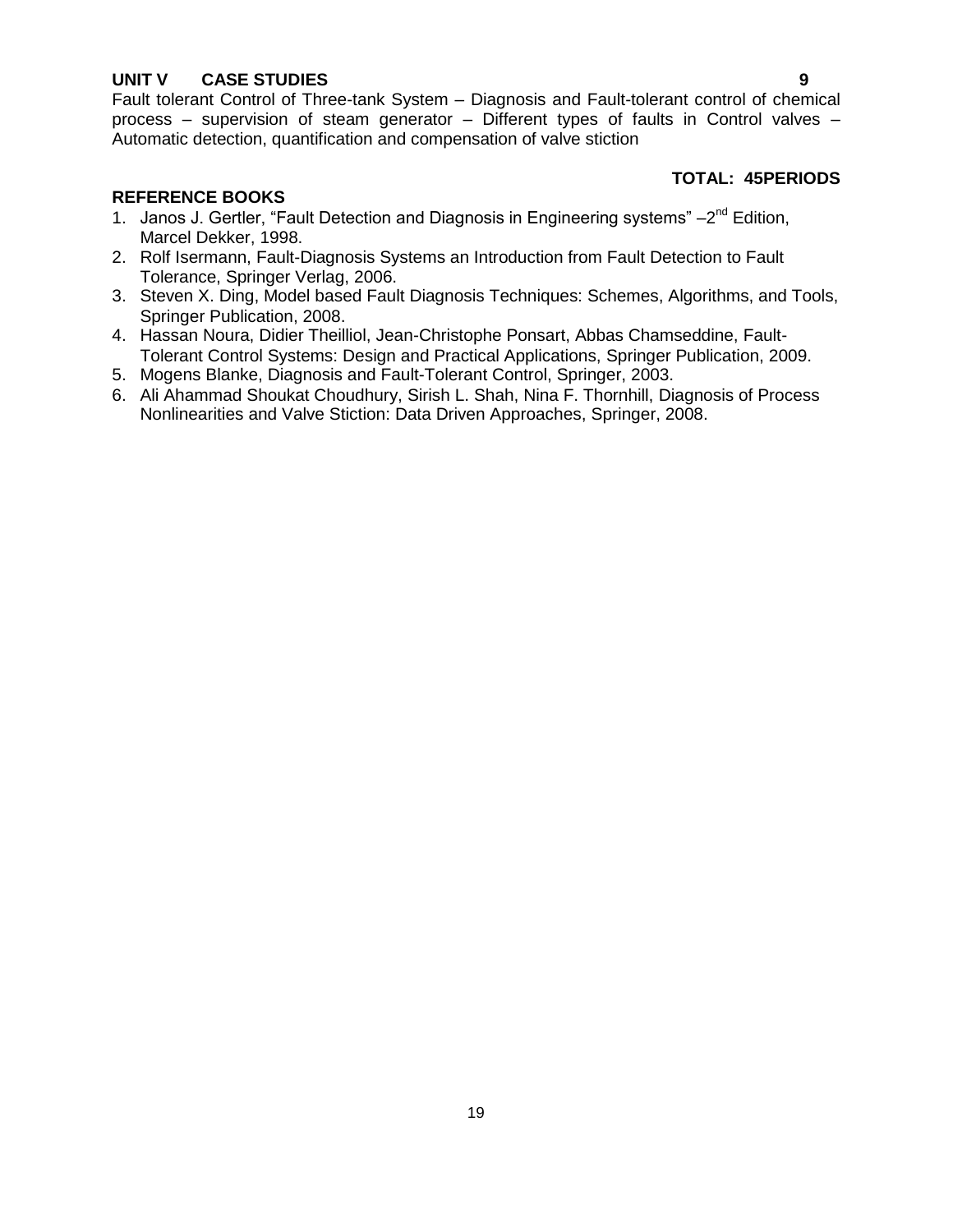#### <span id="page-19-0"></span>**IN7001 ADAPTIVE CONTROL L T P C**

# **COURSE OBJECTIVES**

- To impart knowledge on how to recursively estimate the parameters of discrete input output models (ARX/ARMAX etc) using recursive parameter estimation methods
- To make the student understand the principles of STR, MRAC and Gain scheduling.
- To make the student design simple adaptive controllers for linear systems using above methods

# **COURSE OUTCOMES**

- Will be able to design simple adaptive controllers for linear systems.
- Ability to identify, formulate, analyse the implementation of adaptive controllers t engineering problems.

# **UNIT I INTRODUCTION 9**

Introduction - Adaptive Schemes - The adaptive Control Problem – Applications - Real-time parameter estimation: - Least squares and regression methods- Estimating parameters in dynamical systems

# **UNIT II GAIN SCHEDULING 9**

Introduction- The principle - Design of gain scheduling controllers- Nonlinear transformations application of gain scheduling - Auto-tuning techniques: Methods based on Relay feedback

# **UNIT III DETERMINISTIC SELF-TUNING REGULATORS 9**

Introduction- Pole Placement design - Indirect Self-tuning regulators - direct self-tuning regulators – Disturbances with known characteristics

#### **UNIT IV STOCHASTIC AND PREDICTIVE SELF-TUNING REGULATORS 9**

Introduction – Design of minimum variance controller - Design of moving average controller stochastic self-tuning regulators

# **UNIT V MODEL – REFERENCE ADAPTIVE SYSTEM ATIONS 9**

Introduction- MIT rule – Determination of adaptation gain - Lyapunov theory –Design of MRAS using Lyapunov theory – Relations between MRAS and STR.

# **TOTAL 45 PERIODS**

- **1** K.J. Astrom and B. J. Wittenmark, "Adaptive Control", Second Edition, Pearson Education Inc., 1995.
- **2** T. Soderstorm and Petre Stoica, "System Identification", Prentice Hall International(UK) Ltd., 1989.
- **3** N.Mathivanan, "PC-based Instrumentation Concepts and Practice", Eastern Economy Edition, PHI Learning private ltd ,2009
- **4** [Lennart](http://www.amazon.com/Lennart-Ljung/e/B000APLEIM/ref=ntt_athr_dp_pel_1) Ljung, "System Identification: Theory for the User", Second Edition, Prentice Hall, 1999.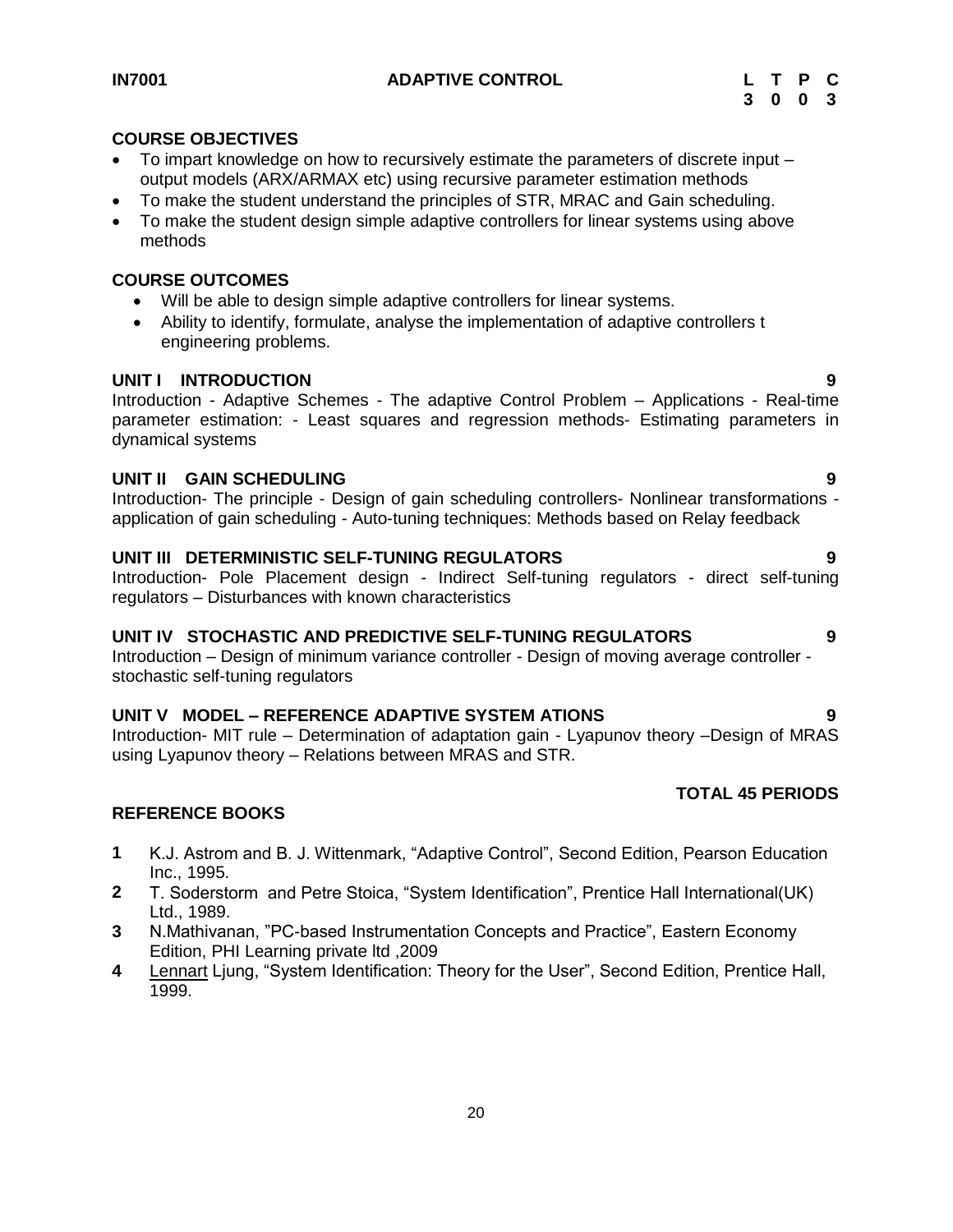#### <span id="page-20-0"></span>**COURSE OBJECTIVES**

- To introduce the image fundamentals and transforms
- To impart knowledge in image enhancement
- To give exposure to image restoration and image compression
- To familiarize the students on image analysis
- To make the students to understand the concept of pattern recognition

## **COURSE OUTCOMES**

- Be able to apply image enhancement, image compression, restoration techniques, image segmentation approaches.
- Ability to apply image processing techniques in both the spatial and frequency domains.
- Be capable of applying image processing algorithms to real problems.

#### **UNIT I IMAGE FUNDAMENTALS AND TRANSFORMS 9**

Elements of Digital image processing systems-Digital image representation- visual perception-Sampling, Quantization, Image basis function- Two dimensional DFT- Discrete cosine transform –Walsh-Hadamard transform-Wavelet transform-Principal Component Analysis-Color image Processing.

#### **UNIT II IMAGE ENHANCEMENT 9**

Basic grey level transformation - Contrast stretching - Histogram equalization - Image subtraction – Image averaging –Spatial filtering: Smoothing, sharpening filters – Laplacian filters – Frequency domain filters: Smoothing – Sharpening filters – Homomorphic filtering - Morphological Operations.

#### **UNIT III IMAGE RESTORATION AND COMPRESSION 9**

Image restoration-Degradation model-Unconstrained and Constrained restoration –Inverse filtering – Wiener filter-Restoration in spatial domain-Image Compression-Transform coding-Vector Quantization-Hierarchical and progressive compression methods

### **UNIT IV IMAGE ANALYSIS 9**

Boundary detection based techniques, Point, line detection, Edge detection, Edge linking, local processing, regional processing, Hough transform, Thresholding methods, Moving averages, Multivariable thresholding, Region-based segmentation, Watershed algorithm.

#### **UNIT V PATTERN RECOGNITION 9**

Recognition based on Decision Theoretic methods-Structural Recognition- Linear Discriminant Analysis – Baye's Classifier – Neural net- Fuzzy system – Optimization Techniques in Recognition - Applications in particle size measurement – Flow measurement - Food processing – Case studies.

#### **TOTAL 45 PERIODS**

- **1** Rafael C.Gonzalez and Richard E.Woods, "Digital Image Processing" Prentice Hall, Third Edition, 2007.
- **2** William K.Pratt, "Digital Image Processing", Wiley-Interscience, Fourth Edition, 2007.
- **3** Rafael C.Gonzalez and Richard E.Woods, "Digital Image Processing using MATLAB",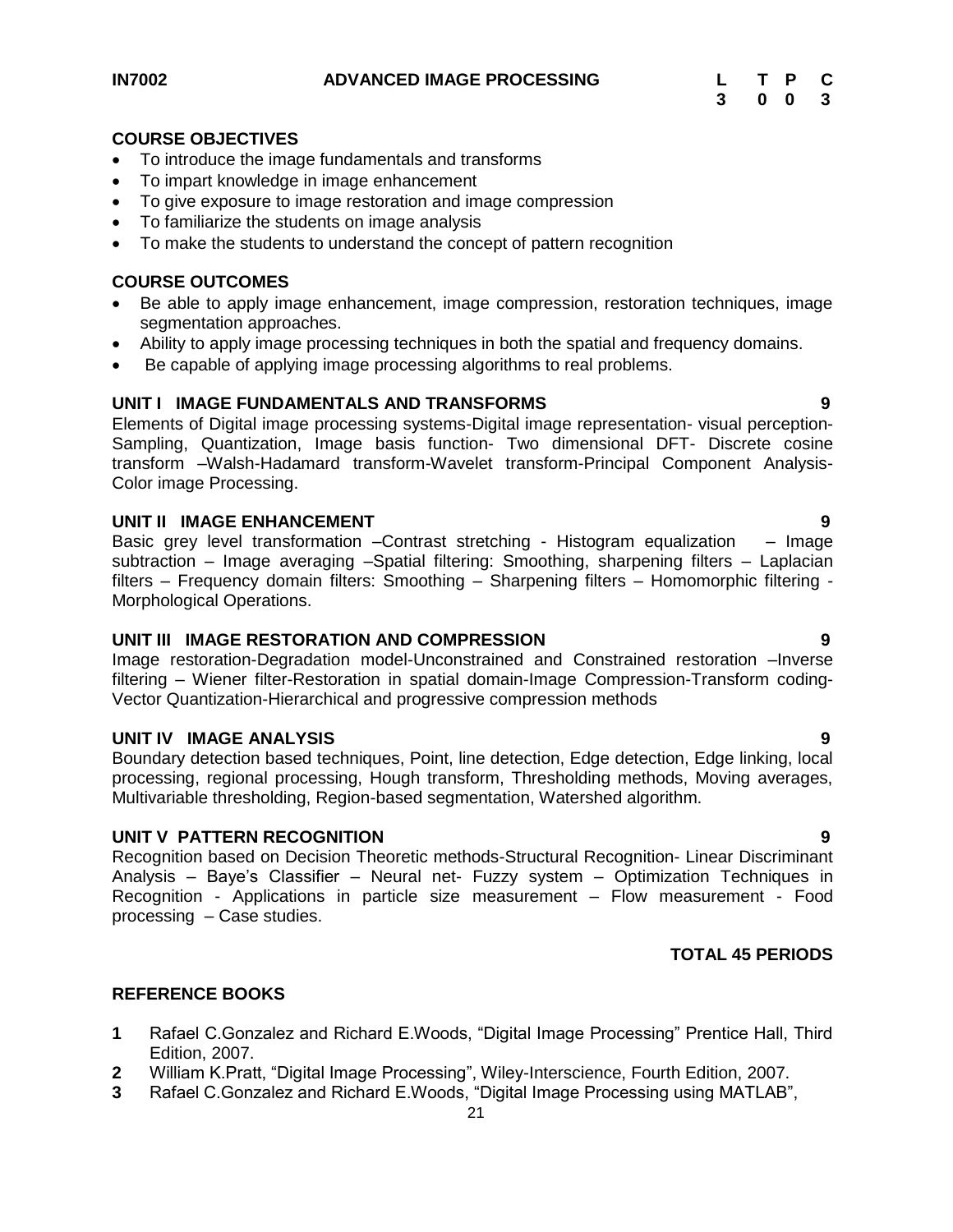Gatesmark Publishing, Second Edition, 2009.

- **4** M. Sonka, V.Hlavac and R.Boyle, "Image Processing Analysis and Machine Vision", CL Engineering, Third Edition, 2007.
- **5** A.K. Jain, "Fundamentals of Digital Image Processing", Prentice Hall, First Edition,1988.

#### <span id="page-21-0"></span>**IN7003 ADVANCED OPERATING SYSTEM PRINCIPLES L T P C 3 0 0 3**

# **COURSE OBJECTIVES**

- To introduce fundamental concepts and mechanisms of advanced operating system.
- To provide a basic foundation in the design of operating system.
- To provide various alternative approaches to the solution of the problems encountered in the design of operating system.

### **COURSE OUTCOMES**

- Ability to have the knowledge of distributed operating systems.
- Ability to implement the state of art techniques to address the various design issues in advanced operating system.

### **UNIT I OPERATING SYSTEM 9**

Introduction – operating systems and services – CPU scheduling approaches – Process synchronization semaphores – Deadlocks – Handling deadlocks – Multithreading.

# **UNIT II DISTRIBUTED SYSTEMS 9**

Introduction – Advantages of distributed system over centralized system, Limitations of distributed system, Communication in distributed systems – ATM, Client-Server model distributed operating system – Issues, Communication primitives – Message passing model, Remote procedure call.

#### **UNIT III SYNCHRONIZATION IN DISTRIBUTED SYSTEMS 9**

Clock synchronization – Lamport's logical clock, Vector clock, Causal ordering of messages, Causal ordering of messages, Mutual exclusion – Non token based and token based algorithm, Atomic transactions, Distributed deadlock detection and prevention.

#### **UNIT IV DISTRIBUTED RESOURCE MANAGEMENT 9**

Distributed file system – Trend, design and implementation, Distributed Shared Memory (DSM) – Memory coherence, Page based DSM, Shared variable DSM, Object based DSM, Distributed scheduling.

# **UNIT V FAILURE RECOVERY AND FAULT TOLERANCE 9**

Recovery – Classification, Backward and forward error recovery, Recovery in concurrent systems, synchronous check pointing and recovery, Check pointing for Distributed database system, Fault tolerant – commit protocols, Voting protocols, Dynamic vote reassignment protocol, Failure Resilient processes.

# **REFERENCE BOOKS**

**1.** Mukesh Singhal and Niranjan G. Shivaratri, "Advanced Concepts in Operating Systems", Tata McGraw Hill, 2001.

# **TOTAL 45 PERIODS**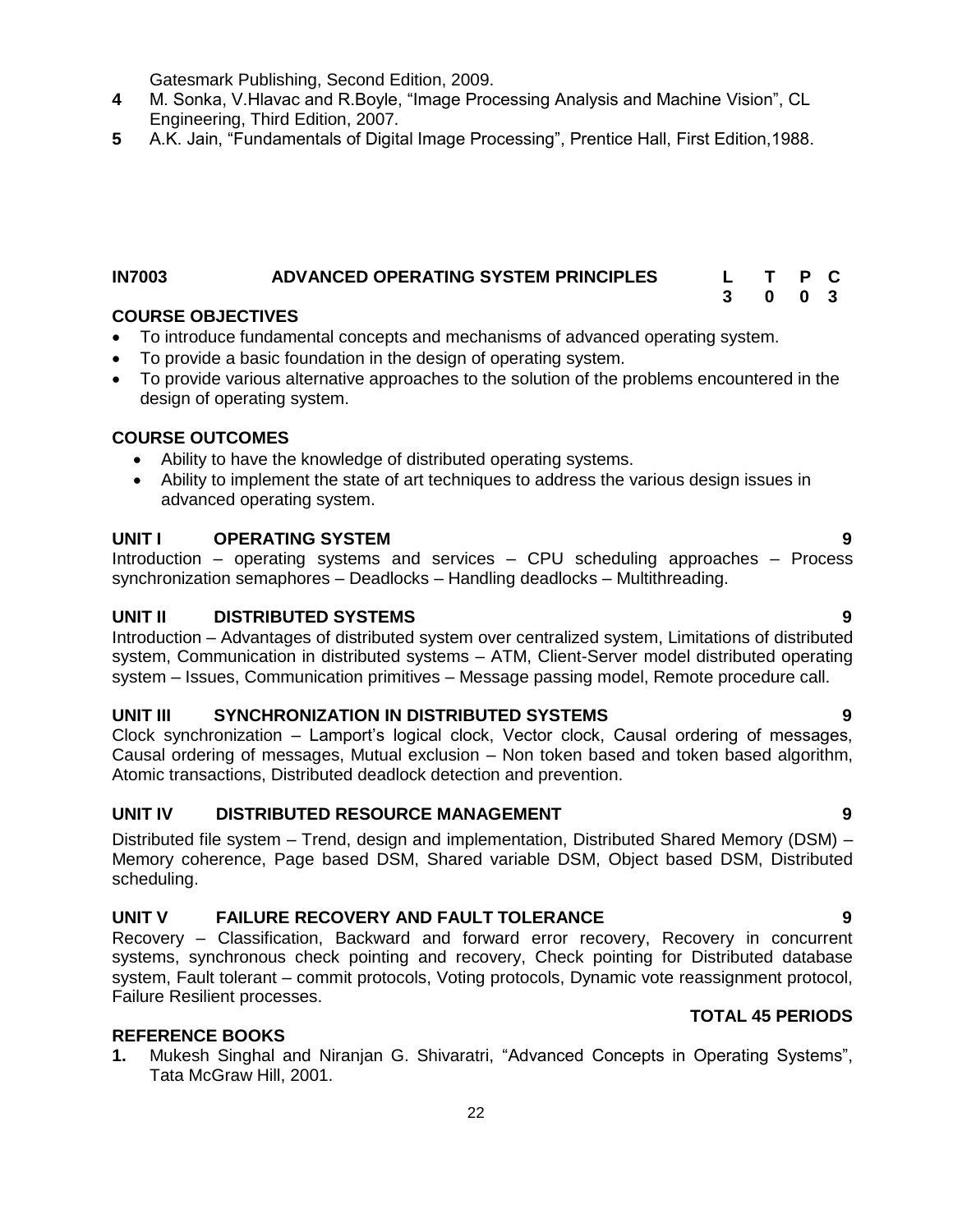- **2.** Abraham Silberschatz, Peter B. Galvin and Greg Gagne, "Operating Systems Concepts", John Wiley, Eighth edition, 2008.
- **3.** William Stallings, "Operating Systems: Internals and Design Principles", Pearson Education, Seventh edition, 2011.
- **4.** Andrew S. Tanenbaum, "Distributed Operating Systems", Pearson Education, 1995.

#### <span id="page-22-0"></span>**IN7004 APPLIED BIOMEDICAL INSTRUMENTATION L T P C 3 0 0 3**

#### **COURSE OBJECTIVES**

- To introduce the principles and design issues of biomedical instrumentation
- To understand the nature and complexities of biomedical measurements

#### **COURSE OUTCOMES**

.

- Ability to apply fundamental principles for designing and modelling biomedical systems.
- Ability to use mathematical/computational tools for biomedical image and signal analysis

#### **UNIT I INTRODUCTION TO BIOMEDICAL MEASUREMENTS 9**

Physiological systems and measurable variables- Nature and complexities of biomedical measurements- Medical equipment standards- organization, classification and regulation-Biocompatibility - Human and Equipment safety – Physiological effects of electricity, Micro and macro shocks, thermal effects.

### **UNIT II ADVANCES IN MODELING AND SIMULATIONS IN BIOMEDICAL INSTRUMENTATION**

Modeling and simulation in Biomedical instrumentation – Difference in modeling engineering systems and physiological systems – Model based analysis of Action Potentials - cardiac output – respiratory mechanism - Blood glucose regulation and neuromuscular function.

#### **UNIT III BIOMEDICAL SIGNALS AND THEIR ACQUISITIONS 9**

Types and Classification of biological signals – Signal transactions – Noise and artifacts and their management - Biopotential electrodes- types and characteristics - Origin, recording schemes and analysis of biomedical signals with typical examples of Electrocardiography(ECG), Electroencephalography(EEG), and Electromyography (EMG)– Processing and transformation of signals-applications of wavelet transforms in signal compression and denoising.

### **UNIT IV INSTRUMENTATION FOR DIAGNOSIS AND MONITORING 9**

Advanced medical imaging techniques and modalities -Instrumentation and applications in monitoring and diagnosis- Computed tomography, Magnetic Resonance Imaging and ultrasound- Algorithms and applications of artificial intelligence in medical image analysis and diagnosis-Telemedicine and its applications in telemonitoring.

#### **UNIT V BIOMEDICAL IMPLANTS AND MICROSYSTEMS 9**

Implantable medical devices: artificial valves, vascular grafts and artificial joints- cochlear implants - cardiac pacemakers – Microfabriation technologies for biomedical Microsystemsmicrosensors for clinical applications – biomedical microfluid systems

**9**

- 
-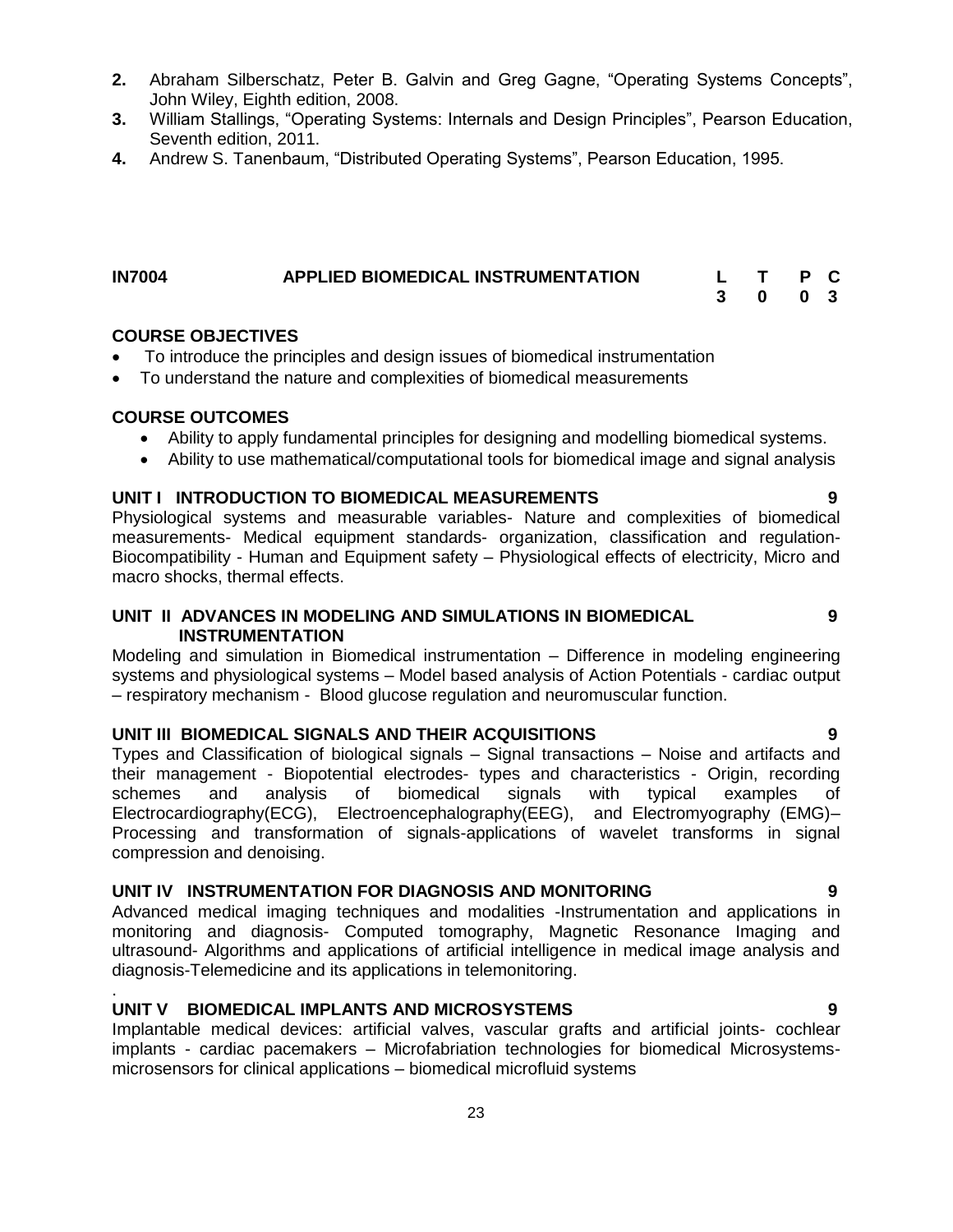#### **REFERENCE BOOKS**

- **1** John G.Webster, "Bioinstrumentation", John Wiley & Sons, 2008.
- **2** Shayne C.Gad, "Safety Evaluation of Medical Devices", CRC Press, Second Edition, 2002.
- **3** Michael C.K.Khoo, "Physiological Control Systems: Analysis, Simulation and Estimation, IEEE Press, 2000.
- **4** John G.Webster, "Medical Instrumentation Application and Design", John Wiley & Sons, Third Edition, 2009.
- **5** L.Cromwell, [Fred J.Weibell](http://www.google.co.in/search?tbo=p&tbm=bks&q=inauthor:%22Fred+J.+Weibell%22&source=gbs_metadata_r&cad=8) and [Erich A.Pfeiffer,](http://www.google.co.in/search?tbo=p&tbm=bks&q=inauthor:%22Erich+A.+Pfeiffer%22&source=gbs_metadata_r&cad=8) "Biomedical Instrumentation and Measurements", Prentice Hall of India, Digitized 2010.
- **6** P.Strong, "Biophysical Measurements", Tektronix, Digitized 2007.
- **7** K.Najarian and R. Splinter, "Biomedical Signal and Image Processing", CRC Press, 2005.
- **8** John L.Semmlow, "Biosignal and Biomedical Image Processing", CRC Press, First Edition, 2004.
- **9** Joseph J.Carr and John M.Brown, "Introduction to Biomedical Equipment Technology", Prentice Hall, Fourth Edition, 2004.

# <span id="page-23-0"></span>**IN7005 APPLIED SOFT COMPUTING L T P C**

**3 0 0 3**

# **COURSE OBJECTIVES**

- To review the fundamentals of ANN and fuzzy set theory
- To make the students understand the use of ANN for modeling and control of nonlinear system and to get familiarized with the ANN tool box.
- To give exposure to the different ANN architectures and online training algorithm.
- To impart knowledge of using Fuzzy logic for modeling and control of non-linear systems and get familiarized with the FLC tool box.
- To familiarize the students on various hybrid control schemes, P.S.O and get familiarized with the ANFIS tool box.

#### **COURSE OUTCOMES**

- Will be able to know the basic ANN architectures, algorithms and their limitations.
- Also will be able to know the different operations on the fuzzy sets.
- Will be capable of developing ANN based models and control schemes for non-linear system.
- Will get expertise in the use of different ANN structures and online training algorithm.
- Will be knowledgeable to use Fuzzy logic for modeling and control of non-linear systems.
- Will be competent to use hybrid control schemes and P.S.O and support vector Regressive.

#### **UNIT I OVERVIEW OF ARTIFICIAL NEURAL NETWORK (ANN) & FUZZY LOGIC 9**

Review of fundamentals - Biological neuron, Artificial neuron, Activation function, Single Layer Perceptron – Limitations – Multi Layer Perceptron – Back propagation algorithm (BPA); Fuzzy set theory – Fuzzy sets – Operation on Fuzzy sets - Scalar cardinality, fuzzy cardinality, union and intersection, complement (yager and sugeno), equilibrium points, aggregation, projection,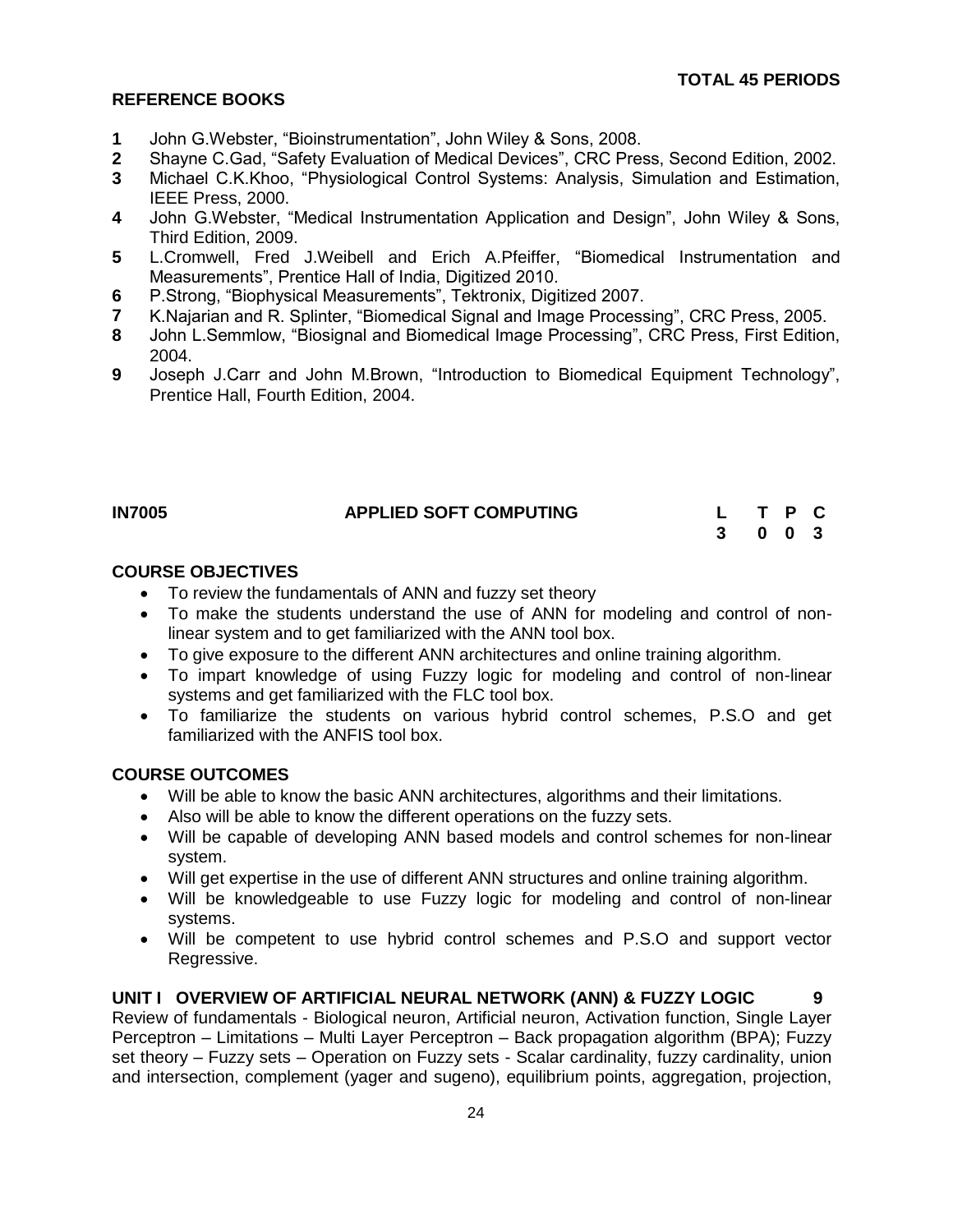composition, decomposition, cylindrical extension, fuzzy relation – Fuzzy membership functions.

# **UNIT II NEURAL NETWORKS FOR MODELLING AND CONTROL 9**

Modeling of non linear systems using ANN- NARX,NNSS,NARMAX - Generation of training data - optimal architecture – Model validation- Control of non linear system using ANN- Direct and Indirect neuro control schemes- Adaptive neuro controller – Case study - Familiarization of Neural Network Control Tool Box.

# **UNIT III ADVANCED ANN STRUCTURES AND ONLINE TRAINING ALGORITHMS 9**

Recurrent neural network (RNN)- Adaptive resonance theory (ART)based network- Radial basis function network- Introduction to Complex Neural Network - Online learning algorithms: BP through time, RTRL algorithms, Least Mean square algorithm and Reinforcement learning

### **UNIT IV FUZZY LOGIC FOR MODELLING AND CONTROL 9**

Modeling of non linear systems using fuzzy models(Mamdani and Sugeno) –TSK model - Fuzzy Logic controller – Fuzzification – Knowledge base – Decision making logic – Defuzzification-Adaptive fuzzy systems- Case study - Familiarization of Fuzzy Logic Tool Box.

### **UNIT V HYBRID CONTROL SCHEMES 9**

Fuzzification and rule base using ANN–Neuro fuzzy systems-ANFIS –Optimization of membership function and rule base using Genetic Algorithm Particle Swarm Optimization - Case study–Introduction to Support Vector Regression – Familiarization of ANFIS Tool Box.

### **TOTAL 45 PERIODS**

- **1** Laurene V.Fausett, "Fundamentals of Neural Networks, Architecture, Algorithms, and Applications", Pearson Education, 2008.
- **2** Timothy J.Ross, "Fuzzy Logic with Engineering Applications", Wiley, Third Edition, 2010.
- **3** George J.Klir and Bo Yuan, "Fuzzy Sets and Fuzzy Logic: Theory and Applications", Prentice HalI, First Edition, 1995.
- **4** David E.Goldberg, "Genetic Algorithms in Search, Optimization, and Machine Learning", Pearson Education, 2009.
- **5** W.T.Miller, R.S.Sutton and P.J.Webrose, "Neural Networks for Control", MIT Press, 1996.
- **6** C.Cortes and V.Vapnik, "Support-Vector Networks, Machine Learning", 1995.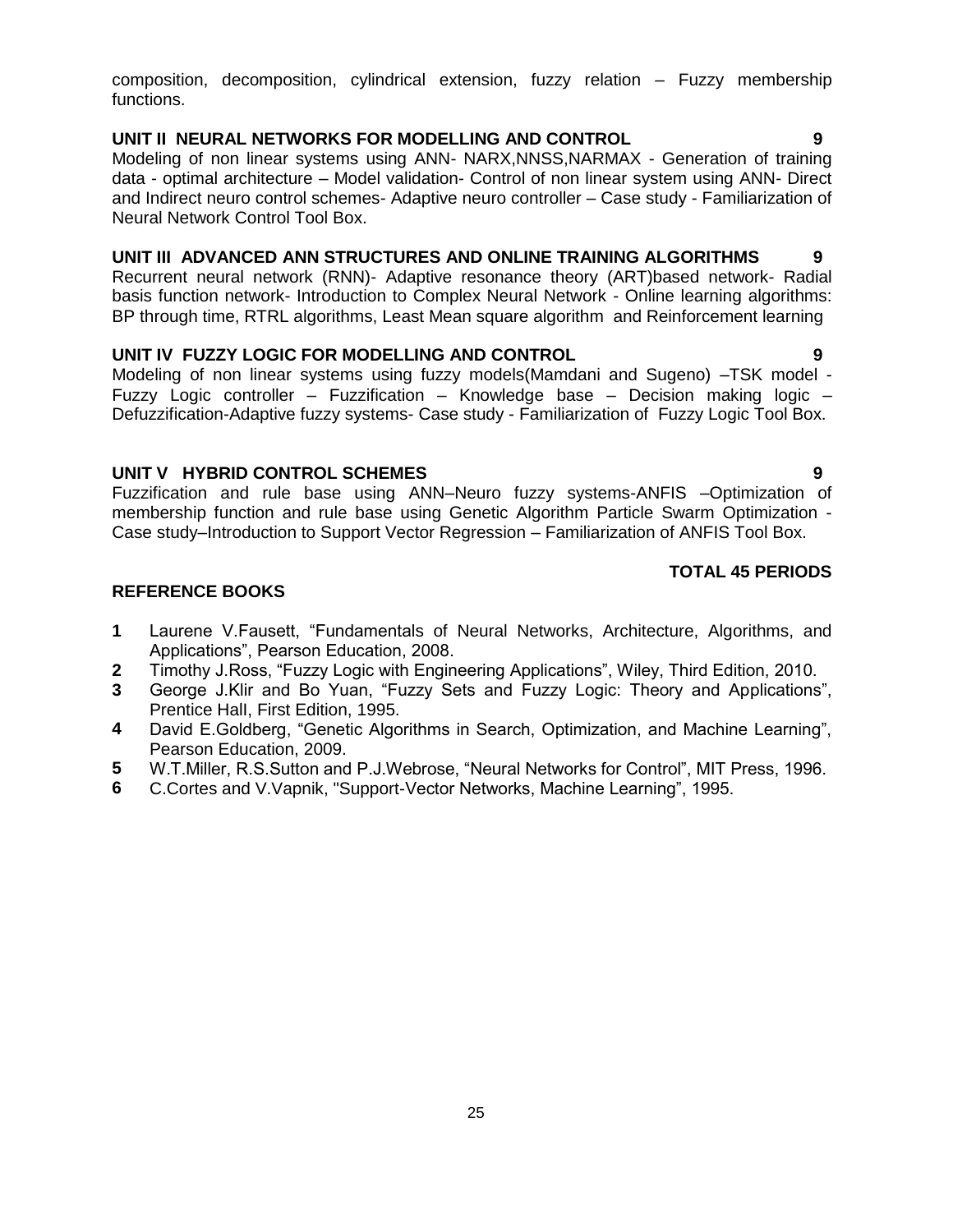<span id="page-25-0"></span>

#### **COURSE OBJECTIVES**

- To introduce fundamental, theoretical and methodological principles of biosignal processing and analysis
	- To estimate parametric models of the measured biosignals for prediction, simulation and diagnostic purposes

#### **COURSE OUTCOMES**

- Ability to estimate suitable models of the measured biosignals
- Ability to use mathematical/computational tools for biomedical image and signal analysis

# **UNIT I INTRODUCTION TO SIGNALS 9**

Sources of Biomedical signals, types of signals – Deterministic, stochastic, fractal and chaotic, auto correlation, cross correlation, auto covariance, DFT, FFT algorithm – Digital filters – Introduction to FIR and IIR filter.

### **UNIT II CLASSICAL SPECTRAL ESTIMATION TECHNIQUES 9**

Periodogram, Blackman – Tukey spectral Estimation applications – analysis of the Doppler signal using the Periodogram, analysis of Auditory Evoked potentials (AEP) using periodogram, analysis of Heart rate variability using the periodogram cepstrum anlaysis – Cepstra, power cepstrum, applications of cepstrum analysis – analysis of the ECG signal using cepstrum technique, analysis of Diastolic Heart sound using cepstrum technique.

#### **UNIT III ADAPTIVE NOISE CANCELLATION 9**

Introduction, principle of adaptive noise canceling, adaptive Noise cancellation with the LMS and RLS adaptation algorithm - applications – adaptive noise canceling method to enhance ECG monitoring, adaptive noise canceling method to enhance Fetal ECG monitoring, adaptive noise canceling method to enhance Electro gastric measurements.

#### **UNIT IV PARAMETRIC MODELING METHODS 9**

Autoregressive (AR) methods – Linear Prediction and Autoregressive methods, the autocorrelation (Yule - walker) methods, applications of AR methods AR modeling of seizure EEG, ECG signals and surface EMG. Autoregressive Moving Average (ARMA) method – MLE method, Akaike method, Durbin method, applications – ARMA modeling of somatosensory Evoked Potentials (SEPs), Diastolic Heart sounds and cutaneous Electro gastric signals.

# **UNIT V NON LINEAR BIOSIGNAL PROCESSING AND WAVELET TRANSFORM 9**

Clustering methods – hard and fuzzy clustering, applications of Fuzzy clustering to Biomedical signal processing, Neural Networks – Introduction – NN in processing and analysis of Biomedical signals wavelet transform – Introduction, Filter bank implementation of discrete wavelet transform, signal Denoising using wavelet transform, wavelet based compression.

#### **TOTAL 45 PERIODS**

- **1** M.Akay, "Biomedical Signal Processing", Academic Press, San Diego, 1994.
- **2** M.Akay, "Nonlinear Biomedical Signal Processing", Fuzzy Logic, Neural Networks and New Algorithms, vol.1, IEEE Press Series on Biomedical Engineering, New York, 2000.
- **3** Eugene N.Bruce, "Biomedical Signal Processing and Signal Modeling", John Wiley & Sons, First Edition, 2000.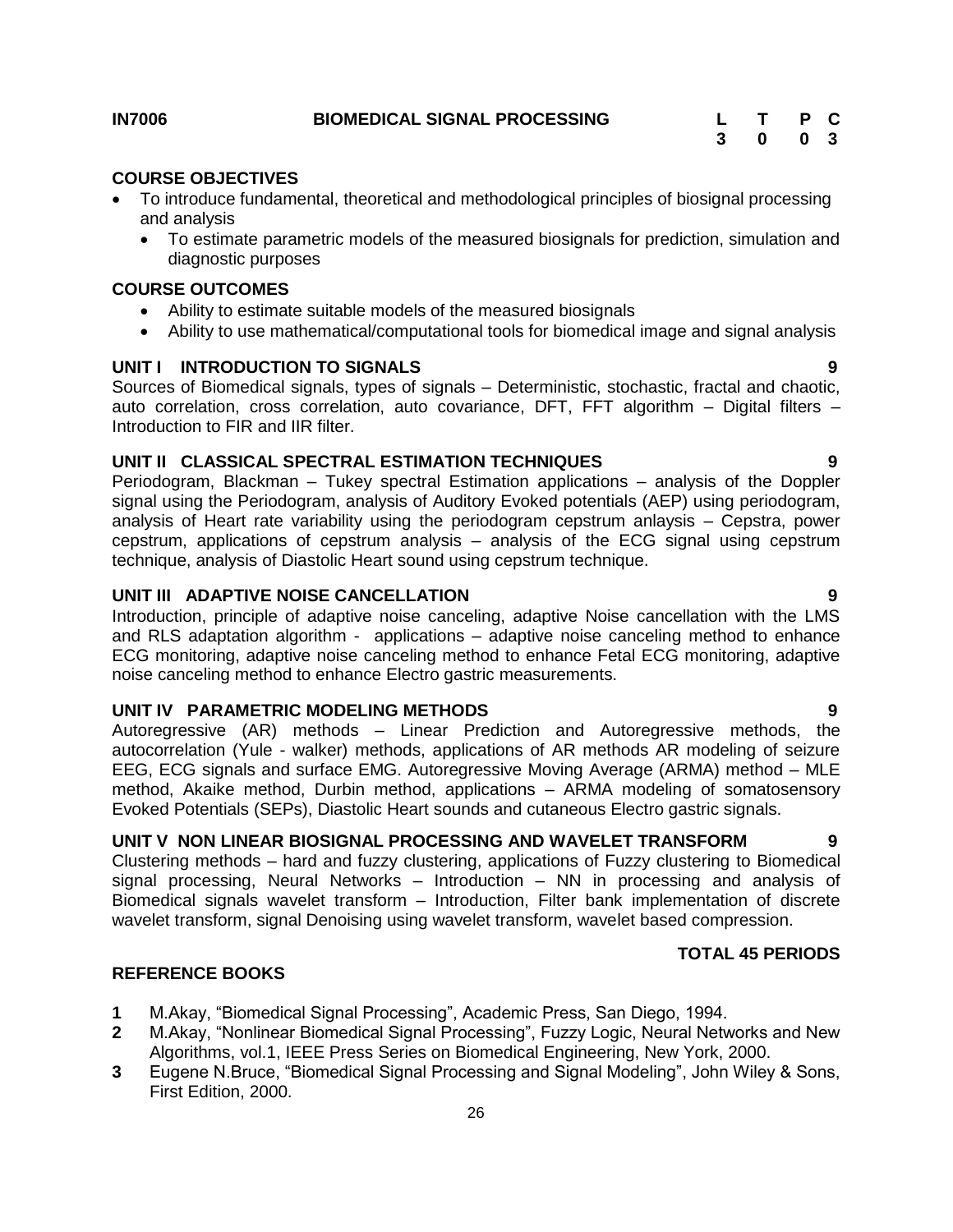- Ability to select embedded hardware components & its interface
- Gain knowledge on embedded software development process
- 
- Gain expertise in the Case studies in various fields

### **UNIT I INTRODUCTION TO REAL TIME SYSTEMS 9**

Fundamentals of systems and real time system - Definitions, classification, Characteristics-Basic model of Real Time Systems – Timing constraints – Safety and Reliability- Typical applications of Real Time Systems.

# **UNIT II EMBEDDED SYSTEM COMPONENTS AND ITS INTERFACE 9**

Embedded system definition- architecture and standards with examples - Embedded hardwareprocessors-memory devices-Interface and Peripherals- ARM processor based embedded boards - Power and its Management.

#### **UNIT III EMBEDDED SYSTEM SOFTWARE DEVELOPMENT 9**

Software embedded in a system – IDE, Assembler, Compiler, linker, simulator,debugger, In circuit Emulator(ICE), Target hardware debugging , Program modeling – Program models, Data flow model, State machine programming models, UML models - High level language descriptions in embedded system, Java based embedded system design.

#### **UNIT IV RTOS BASED EMBEDDED SYSTEM DESIGN 9**

Introduction to basic concepts of RTOS –Task, Process and Threads, Interrupt routines in RTOS, Multiprocessing & Multitasking, Preemptive and non-Preemptive scheduling, Task communication – shared memory –Inter Process communication – synchronization between processes – semaphores, mail box, pipes, priority Inversion, priority Inheritance, comparison of Real time operating systems: Vxworks, µC/OS II.

# **UNIT V CASE STUDIES** 9

Case studies of Embedded System Design and Coding in application areas of digital consumer electronics , automotives and networking/communication.

# **TOTAL 45 PERIODS**

- **COURSE OBJECTIVES**
	- To introduce the Building blocks of Real Time Embedded System
	- To familiarize the embedded hardware components & its interface
	- To impart knowledge on embedded software development process
	- To make the students understand the Real Time Operating Systems
	- To give exposure to the Case studies in various fields

# **COURSE OUTCOMES**

- 
- 
- Acquire knowledge on Real Time Operating Systems
- 

**IN7007 EMBEDDED SYSTEMS ARCHITECTURE L T P C 3 0 0 3**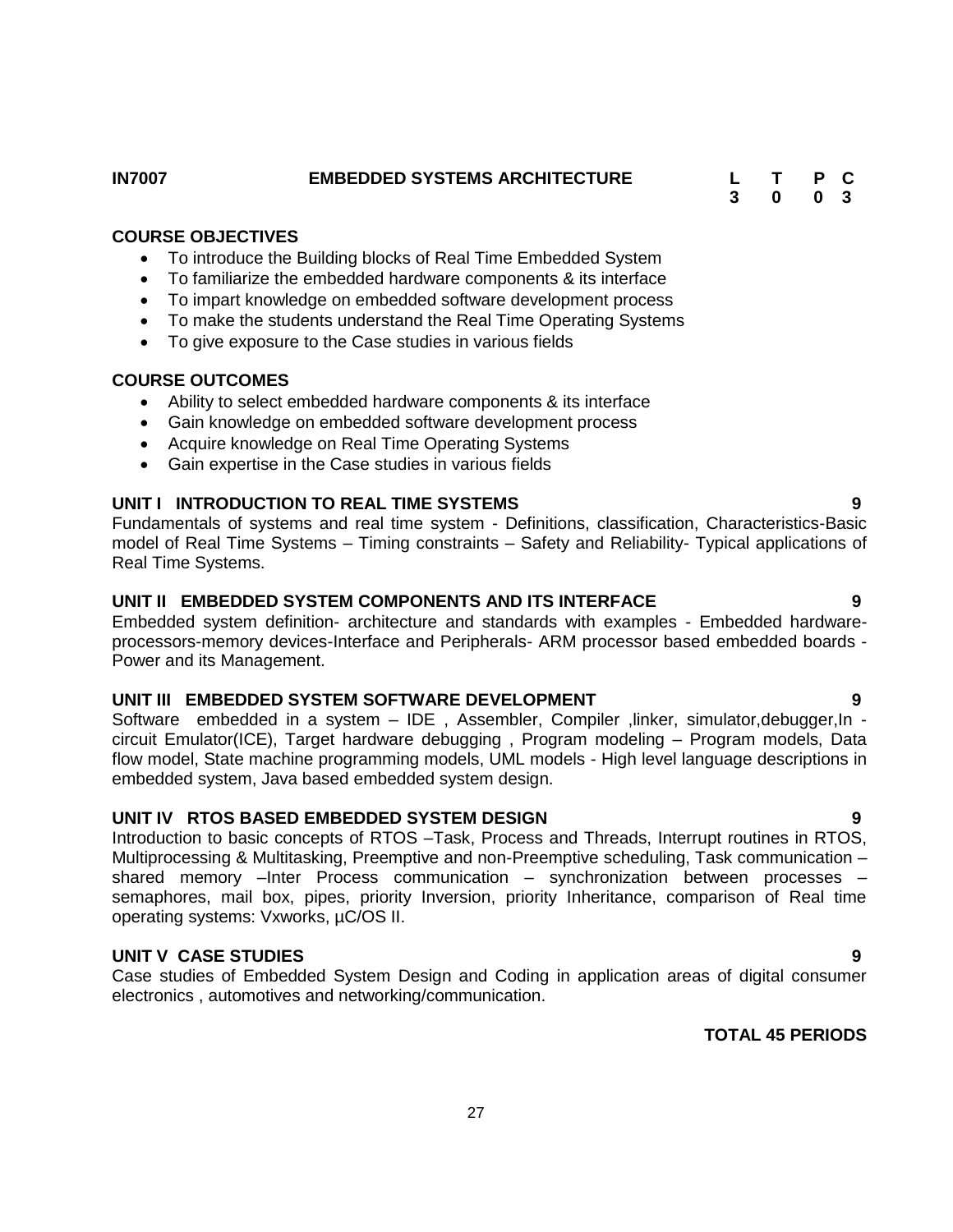# **REFERENCE BOOKS**

- **1** T.Noergaard , "Embedded Systems Architecture : A Comprehensive Guide for Engineers and Programmers", Elsevier Publications, 2010.
- **2** A.S.Berger, "Embedded System Design : An Introduction to Process, Tools and Techniques", CMP Books, 2008.
- **3** D.D.Gajski, F.Vahid, S.Narayan, "Specification and Design of Embedded Systems", PTR Prentice Hall, 2002
- **4** D.E.Simon, "An Embedded Software Primer", Addison Wesley, 2000.
- **5** Kai Qian, David Den haring, Li Cao, "Embedded Software Development with C", Springer, 2009.

<span id="page-27-0"></span>

| <b>IN7008</b> | <b>INDUSTRIAL DRIVES AND CONTROL</b> |         | L T P C |  |
|---------------|--------------------------------------|---------|---------|--|
|               |                                      | 3 0 0 3 |         |  |

## **COURSE OBJECTIVES**

- To give an overview on fundamental aspects of motor-load systems and basic characteristics of dc and ac drives.
- To introduce various modeling methods of dc and ac drives.
- To give detailed knowledge on operation, analysis and control of converter and chopper driven dc drives
- To give exposure to principle, techniques of conventional control of ac drives
- To introduce advanced control strategies of ac drives and latest developments in the field of control of electric drives.

### **COURSE OUTCOMES**

**Students** 

- Get a thorough understanding of motor-load system dynamics and stability, modern drive system objectives and fundamentals of dc and ac motors.
- Will have the ability to model both dc and ac motors in various conventional methods.
- Confidently design and analyze both converter and chopper driven dc drives
- Will have a thorough understanding of conventional control techniques of ac drives and will have the ability to design and analyze such system
- Get a detailed knowledge on advanced high performance control strategies for ac drives and emerging technologies in electric drives.

#### **UNIT I INTRODUCTION TO ELECTRIC DRIVES 9**

Motor-Load system–Dynamics, load torque, steady state stability, Multi quadrant operations of drives. DC motors- speed reversal, speed control and breaking techniques, Characteristics of Induction motor and Synchronous motors-Dynamic and regenerative braking ac drives.

#### **UNIT II MODELING OF DC AND AC MACHINES 9**

Circuit model of Electric Machines-Transfer function and State space models of series and separately excited DC motor-AC Machines –Dynamic modeling –linear transformationsequations in stator, rotor and synchronously rotating reference frames-flux linkage equations-Dynamic state space model-modeling of Synchronous motor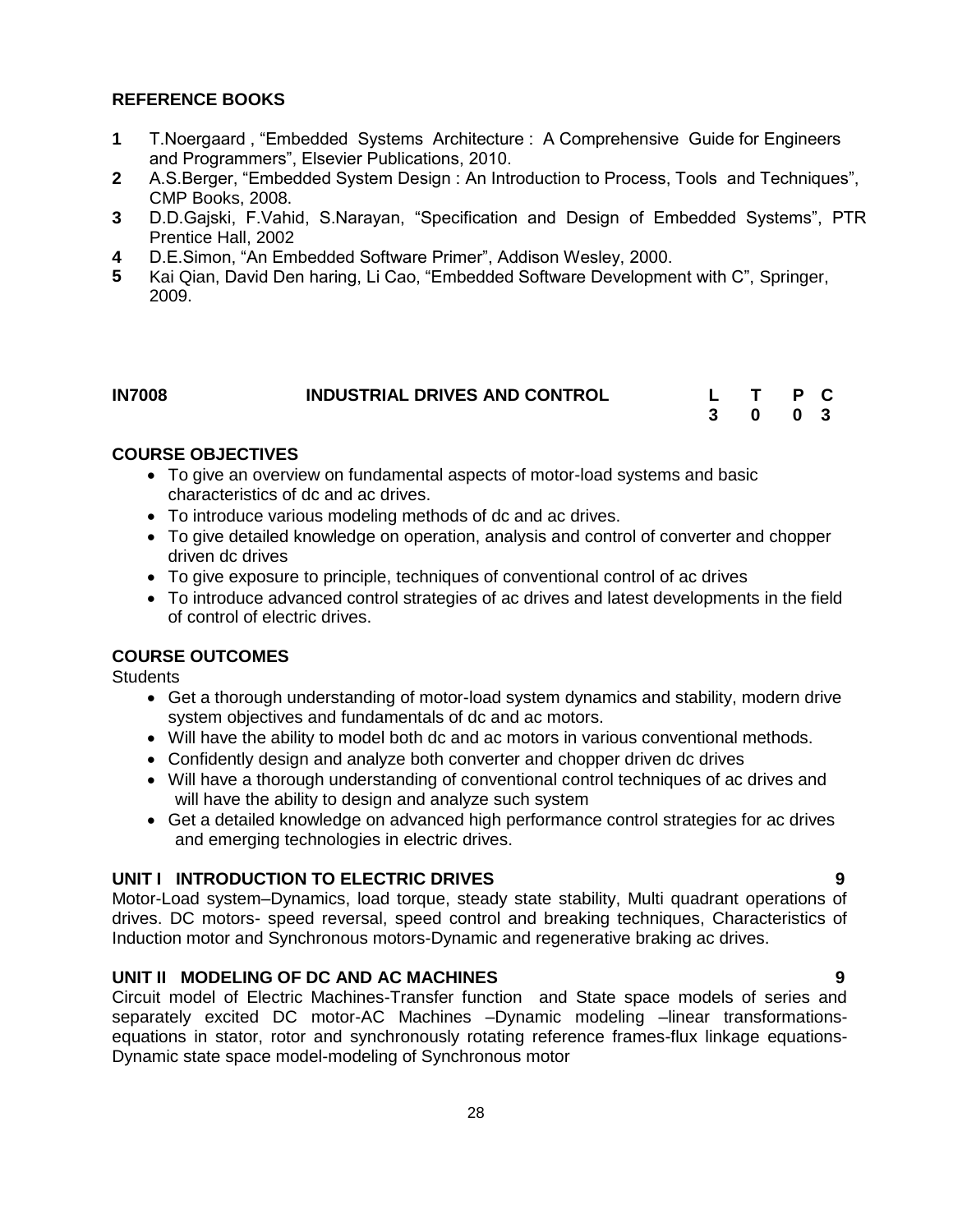#### **UNIT III CONTROL OF DC DRIVES 9**

Analysis of series and separately excited DC motor with single phase and Three phase converters operating in different modes and configurations- Analysis of series and separately excited DC motor fed from different choppers,-two quadrant and four quadrant operation-Closed loop control of dc drives-Design of controllers

### **UNIT IV CONTROL OF AC DRIVES 9**

Operation of induction motor with non-sinusoidal supply waveforms, Variable frequency operation of 3-phase inductions motors, constant flux operation, current fed operations, Constant torque operations, Static rotor resistance control and slip power recovery scheme –Synchronous motor control, control of stepped motors, Parameter sensitivity of ac drives.

#### **UNIT V ADVANCED CONTROL OF AC DRIVES 9**

Principles of vector control –Direct and indirect vector control of induction motor –DTC- sensor less vector control-speed estimation methods-Applications of Fuzzy logic and Artificial Neural Network for the control of AC drives.

### **TOTAL 45 PERIODS**

- **1** G.K.Dubey, "Power Semiconductor Controlled Drives," Prentice Hall International, New Jersey, 1989.
- **2** Paul .C.Krause, Oleg wasynczuk and Scott D.Sudhoff, "Analysis of Electric Machinery and Drive Systems", 2<sup>nd</sup>edition, Wiley-IEEE Press, 2002.
- **3** Bimal K Bose, "Modern Power electronics and AC Drives", Pearson education Asia, 2002.
- **4** R .Krishnan, "Electrical Motor Drives- Modeling, Analysis and Control", Prentice Hall of India Pvt Ltd., 2<sup>nd</sup> Edition, 2003.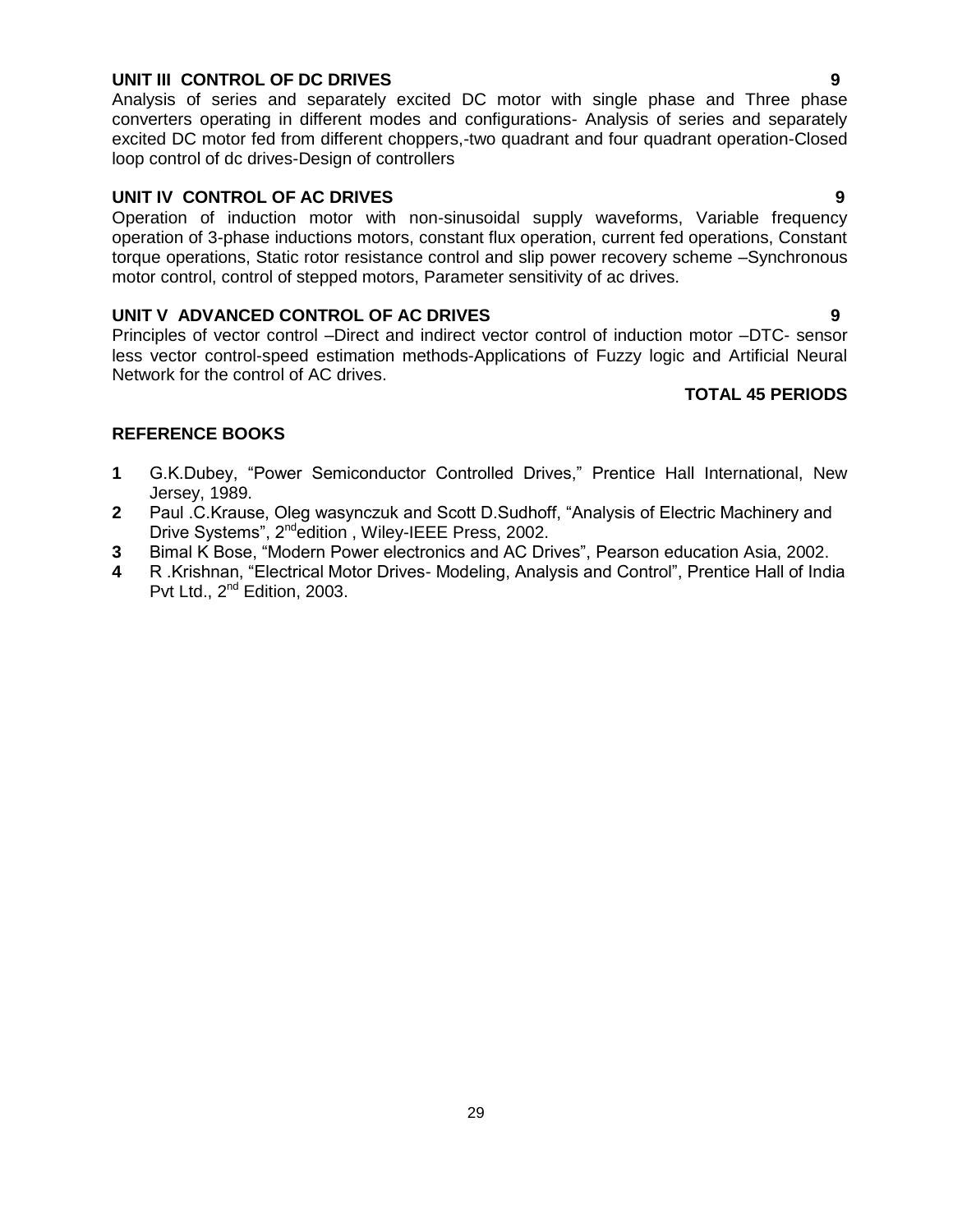#### <span id="page-29-0"></span>**IN7009 INSTRUMENTATION IN PETROCHEMICAL INDUSTRY L T P C**

**3 0 0 3**

#### **COURSE OBJECTIVES**

To enable students to acquire knowledge about

- The different methods of crude oil recovery, processing and refining
- Important Unit operations in petroleum refinery and petrochemical industry
- Production routes of important petrochemicals, and
- Control of selected petrochemicals production processes.
- Hazards and therefore the necessary **safety** measure in planning and function of petrochemical Industry.

# **COURSE OUTCOME**

After completing this course the student will:

- Gain basic knowledge about the methodologies applied for recovery and processing of petroleum.
- Be familiar with different unit operations involved in Petroleum industry.
- Have a general understanding of the production routes for important petrochemicals.
- Be able to describe the control of Important processes like FCCU, Catalytic Reformer, Alkylation.
- Be able to classify the hazardous zones and gain knowledge about the techniques used to reduce the explosion hazards.

# **UNIT I OIL EXTRACTION AND PROCESSING 9**

Techniques used for oil discovery:-seismic survey - methods of oil extraction - oil rig system – Primary, Secondary and Enhanced oil recovery - separation of gas and water from oil - control loops in oil gas separator - scrubber – coalescer.

### **UNIT II PETROLEUM REFINING 9**

Petroleum refining process - unit operations in refinery :- thermal cracking - catalytic cracking catalytic reforming - polymerization - isomerization - alkylation - Production of ethylene, acetylene and propylene from petroleum.

#### **UNIT III CHEMICALS FROM PETROLEUM 9**

Chemicals from methane, acetylene, ethylene and propylene - production routes of important petrochemicals such as polyethylene, polypropylene, ethylene dioxide, methanol, xylene, benzene, toluene, styrene, VCM and PVC.

# **UNIT IV CONTROL LOOPS IN PETROCHEMICAL INDUSTRY 9**

Control of binary and fractional distillation columns - Control of catalytic and thermal crackers control of catalytic reformer - control of alkylation process - Control of polyethylene production – Control of VCM and PVC production.

# **UNIT V SAFETY IN INSTRUMENTATION SYSTEM 9**

Area and material classification as per National Electric Code (NEC) - Classification as per International Electro technical Commission (IEC) - Techniques used to reduce explosion hazards - Pressurization techniques - Type X, Type Y and Type Z - Intrinsic safety - Mechanical and Electrical isolation - Lower and Upper explosion limit.

# **TOTAL 45 PERIODS**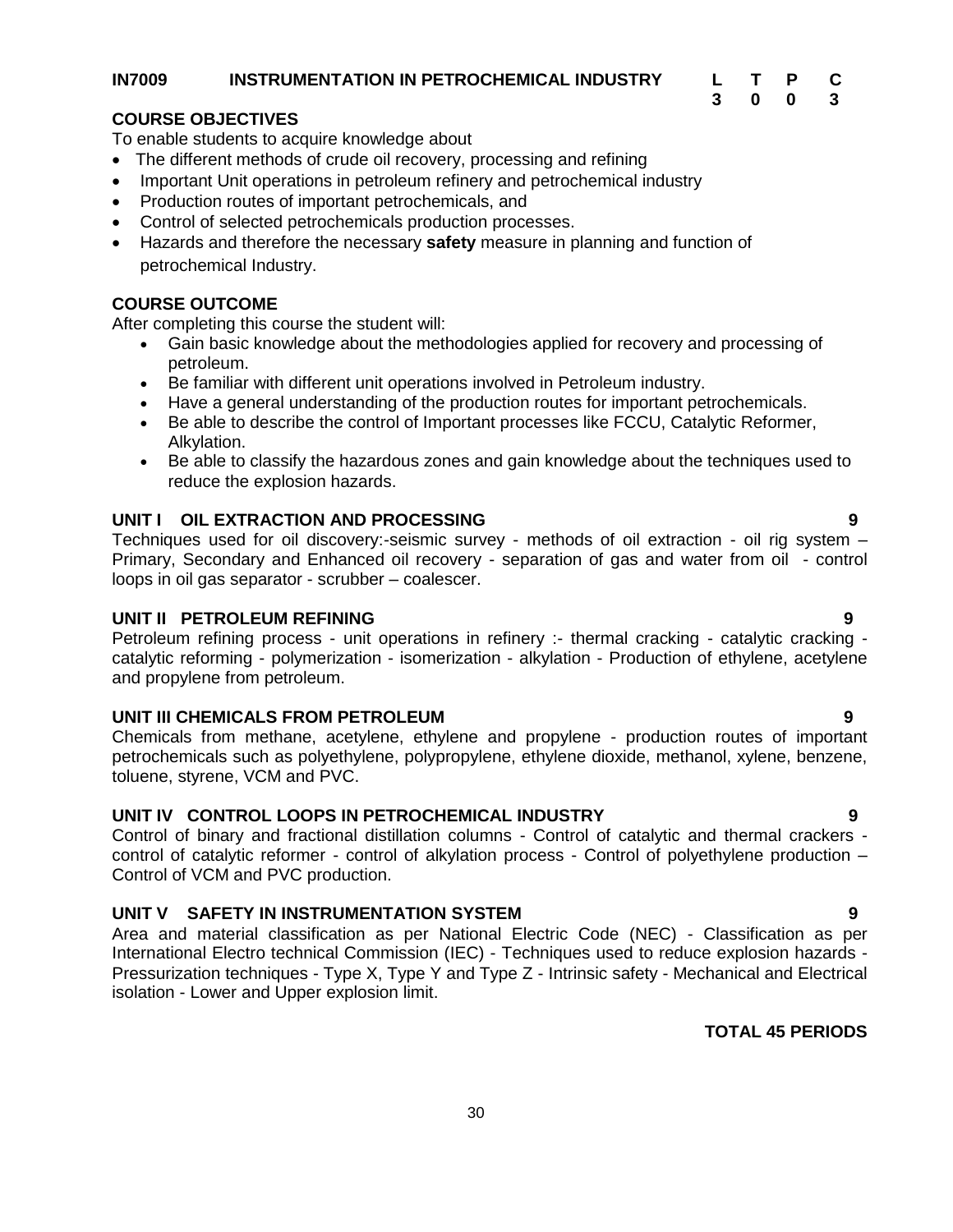#### **REFERENCE BOOKS**

- **1** [Jens G. Balchen,](http://www.google.co.in/search?tbo=p&tbm=bks&q=inauthor:%22Jens+G.+Balchen%22) [Kenneth I. Mummé,](http://www.google.co.in/search?tbo=p&tbm=bks&q=inauthor:%22Kenneth+I.+Mumm%C3%A9%22) Process Control: Structures and Applications, Von Nostrand Reinhold Company, New York, 1995.
- **2** Håvard Devold, "Oil and Gas Production Handbook-An Introduction to Oil and Gas Production" ABB ATPA Oil and Gas, 2006.
- **3** [Béla G. Lipták,](http://www.google.co.in/search?tbo=p&tbm=bks&q=inauthor:%22B%C3%A9la+G.+Lipt%C3%A1k%22) "Instrumentation in Process Industries", Chilton Book Company, 2005.
- **4** [Austen Lawrence Waddams,](http://www.google.co.in/search?tbo=p&tbm=bks&q=inauthor:%22Austen+Lawrence+Waddams%22) "Chemical from Petroleum", Butter and Janner Ltd., 1968.
- **5** Ram Prasad, Petroleum Refining Technology, Khanna Publishers, New Delhi, 2000.

### <span id="page-30-0"></span>**IN7010 OPTIMAL CONTROL L T P C**

**3 0 0 3**

# **COURSE OBJECTIVES**

- To give exposure to different type of optimal control problems such as time-optimal, fuel optimal, energy optimal control problems
- To impart knowledge and skills needed to design Linear Quadratic Regulator for Timeinvariant and Time-varying Linear system (Continuous time and Discrete-time systems)
- To introduce concepts needed to design optimal controller using Dynamic Programming Approach and H-J-B equation.
- To give exposure to various types of fault tolerant control schemes such as Passive and active approaches
- To introduce concepts needed to design optimal controller in the presence of state constraints and time optimal controller

# **COURSE OUTCOMES**

- Ability to explain different type of optimal control problems such as time-optimal, fuel optimal, energy optimal control problems
- Ability to design Linear Quadratic Regulator for Time-invariant and Time-varying Linear system (Continuous time and Discrete-time systems)
- Ability to design optimal controller using Dynamic Programming Approach and H-J-B equation.
- Ability to Explain the Pontryagin Minimum Principle.
- Ability to design optimal controller in the presence of state constraints and time optimal controller.

#### **UNIT I CALCULUS OF VARIATIONS AND OPTIMAL CONTROL 9**

Introduction – Performance Index- Constraints – Formal statement of optimal control system – Calculus of variations – Function, Functional, Increment, Differential and variation and optimum of function and functional – The basic variational problem Extrema of functions and functionals with conditions – variational approach to optimal control system

**9**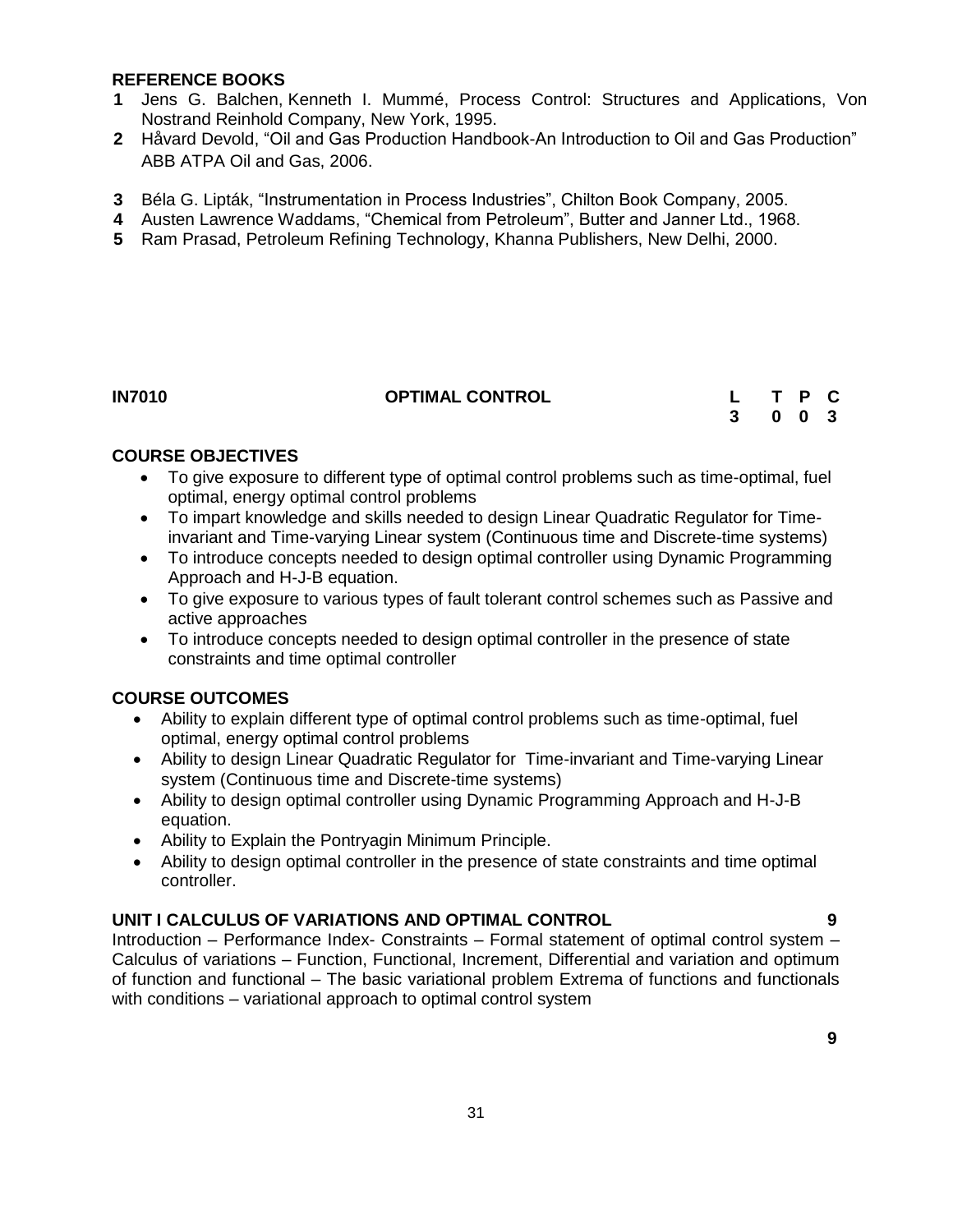### **UNIT II LINEAR QUADRATIC OPTIMAL CONTROL SYSTEM**

Problem formulation – Finite time Linear Quadratic regulator – Infinite time LQR system: Time Varying case- Time-invariant case – Stability issues of Time-invariant regulator – Linear Quadratic Tracking system: Fine time case and Infinite time case

### **UNIT III DISCRETE TIME OPTIMAL CONTROL SYSTEMS 9**

Variational calculus for Discrete time systems – Discrete time optimal control systems:- Fixedfinal state and open-loop optimal control and Free-final state and open-loop optimal control - Discrete time linear state regulator system – Steady state regulator system

#### **UNIT IV PONTRYAGIN MINIMUM PRINCIPLE 9**

Pontryagin Minimum Principle – Dynamic Programming:- Principle of optimality, optimal control using Dynamic Programming – Optimal Control of Continuous time and Discrete-time systems – Hamilton-Jacobi-Bellman Equation – LQR system using H-J-B equation

### **UNIT V CONSTRAINED OPTIMAL CONTROL SYSTEMS 9**

Time optimal control systems – Fuel Optimal Control Systems- Energy Optimal Control Systems – Optimal Control Systems with State Constraints

# **TOTAL 45 PERIODS**

- **1** Donald E. Kirk, Optimal Control Theory An Introduction, Dover Publications, Inc. Mineola, New York, 2004.
- **2** D. Subbaram Naidu, Optimal Control Systems, CRC Press, New York, 2003.
- **3** Frank L. Lewis, Draguna Vrabie, Vassilis L. Syrmos, Optimal Control, 3<sup>rd</sup> Edition, Wiley Publication, 2012.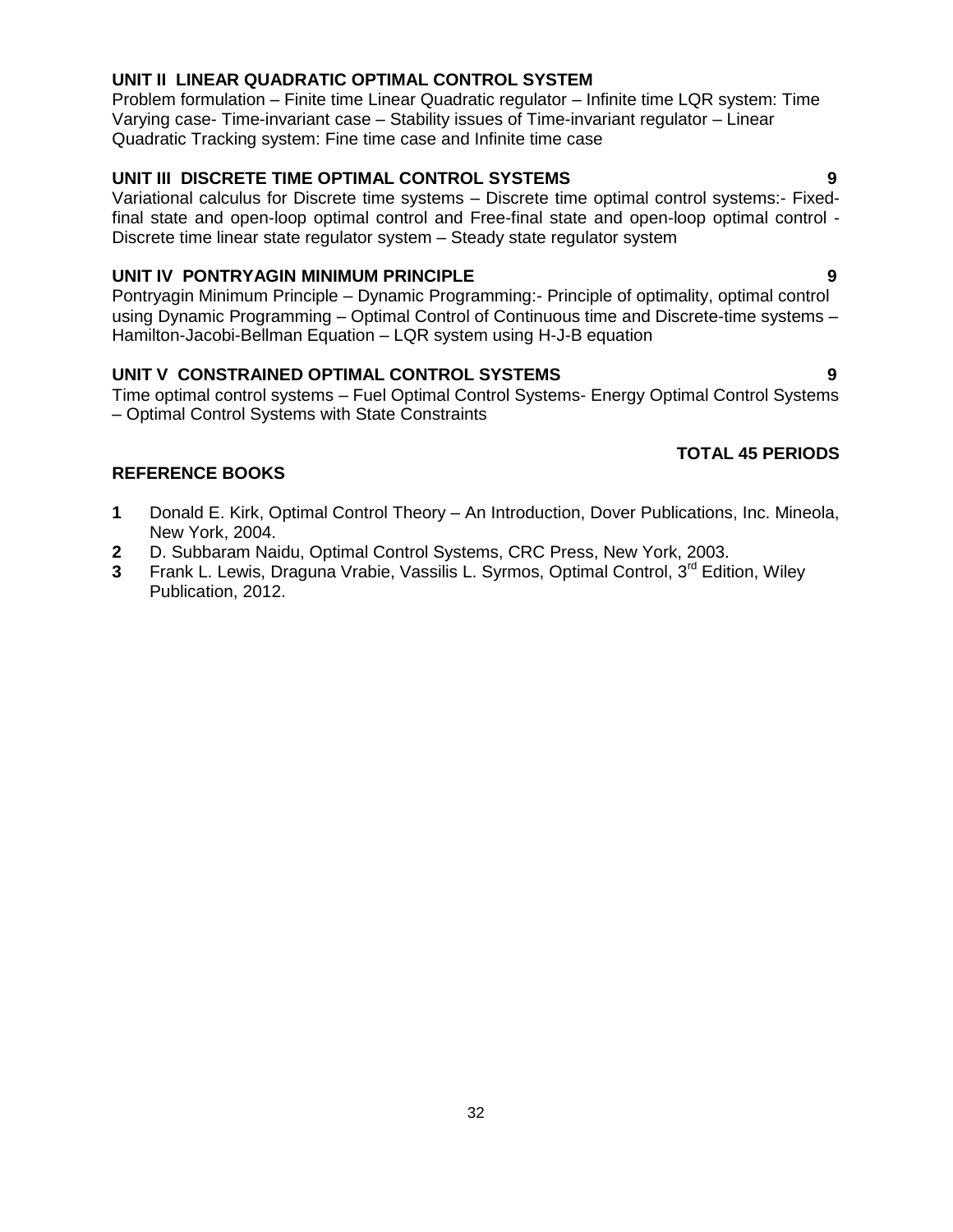#### **COURSE OBJECTIVES**

- <span id="page-32-0"></span>• To impart Knowledge and Skills
- To design and implement a Discrete Kalman Filter
- To design and implement Extended Kalman Filter, Iterated Extended Kalman Filter, and Second-order Extended Kalman filter
- To design and implement Derivative Free Kalman filter such as Unscented Kalman filter and its variants and Ensemble Kalman Filter
- To design and implement Particle Filter, Unscented Particle Filter

#### **COURSE OUTCOMES**

- Ability to Design and Implement Kalman Filter for Linear systems
- Ability to Design and Implement variants of Derivative Based Kalman Filters such as Extended Kalman filter, Iterated Extended Kalman filter, Second order Extended Kalman Filter for non-linear systems
- Ability to Design and Implement variants of Derivative free Kalman Filters such as Unscented Kalman filter, Spherical and Simplex transformations based Unscented Kalman filter
- Ability to Design and Implement variants of H-infinity filters.
- Ability to Design and Implement various types of Particle filters for non-linear and non-Gaussian systems.

# **UNIT I INTRODUCTION TO STATE ESTIMATION AND KALMAN FILTER 9**

Review of Matrix Algebra and Matrix Calculus and Probability Theory – Least Square Estimation – Review of state observers for Deterministic System- Derivation of the Discrete – time Kalman filter – Kalman filter properties- Kalman filter generalization: - Correlated Process and Measurement Noise – Case Studies

#### **UNIT II EXTENDED KALMAN FILTER 9**

Linearized Kalman filter – Extended Kalman filter – The iterated Extended Kalman filter – The Second order Extended Kalman filter – Constrained Extended Kalman filter – Simultaneous State and Parameter Estimation using EKF – Dual Extended Kalman Filter - Case Studies

#### **UNIT III UNSCENTED KALMAN FILTER 9**

Means and Covariance of non-linear transformations – Unscented transformation – Unscented Kalman filtering -General - Unscented transformation - The simplex Unscented transformation – Spherical Unscented transformation - Simultaneous State and Parameter Estimation using UKF Constrained Unscented Kalman filter – Case Studies

#### **UNIT IV THE H-INFINITY FILTER 9**

The H**-** infinity filter – Introduction - Kalman filter Limitations - A game theory Approach to Hinfinity filtering – Steady state H**-** infinity Filtering -Mixed Kalman / H**-** Infinity filtering - Robust Kalman / H**-** infinity filtering - Constrained H**-** infinity filtering – Case Studies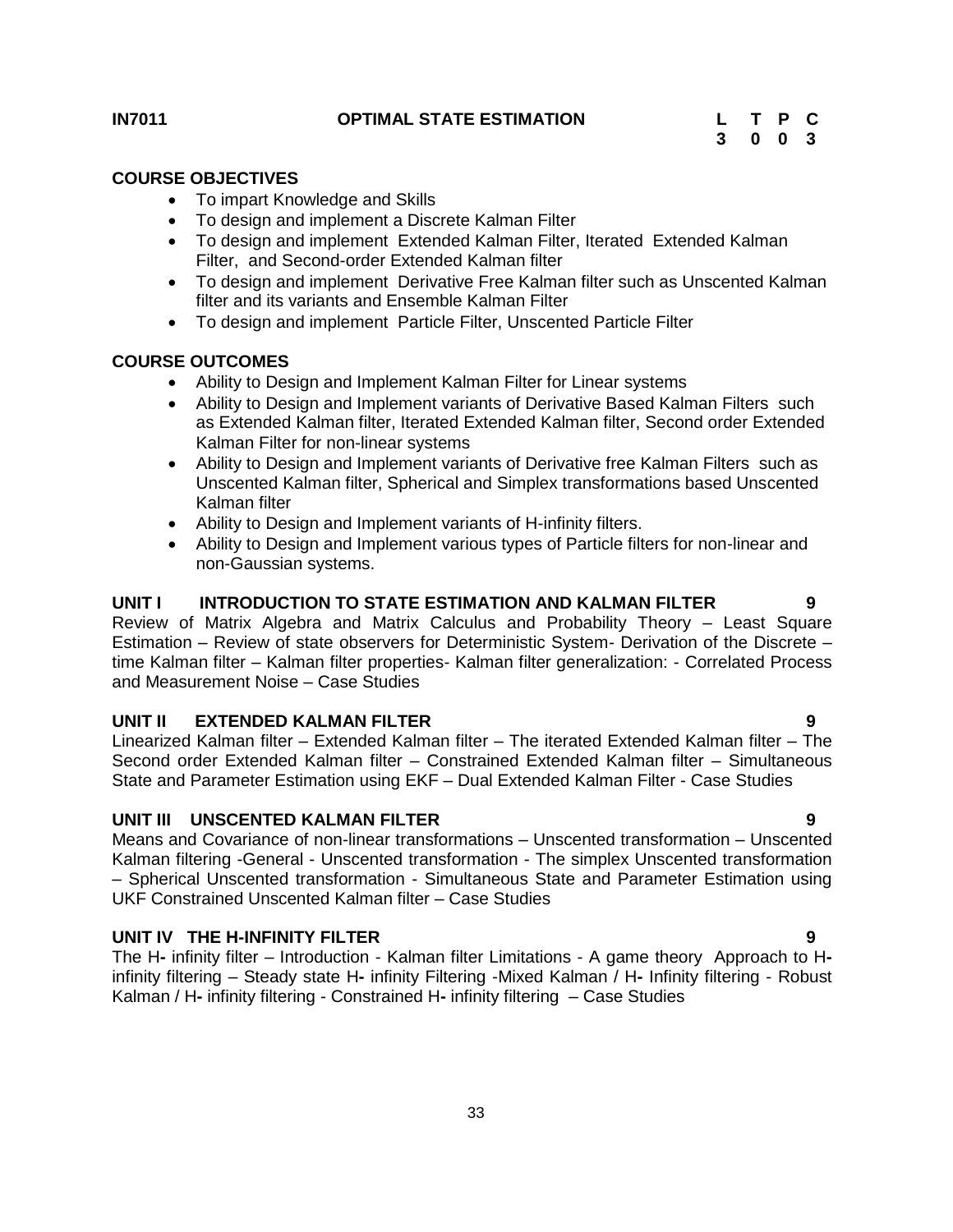# **UNIT V ENSEMBLE KALMAN FILTER & PARTICLE FILTER 9**

Bayesian state Estimation - Ensemble Kalman filter – Introduction to Particle filtering – SIS – Implémentation issues: - Sample Impoverishment - SIR - Particle filter with EKF as proposal - Unscented Particle filter - Case Studies

# **TOTAL 45 PERIODS**

**3 0 0 3**

### **REFERENCE BOOKS**

- **1** Dan Simon, "Optimal State Estimation Kalman, H-infinity and Non-linear Approaches", John Wiley and Sons, 2006.
- **2** Branko Ristic, Sanjeev Arulampalam, Neil Goodon, "Beyond the Kalman Filter: Particle filters for Tracking Application" Artech House Publishers, Boston, London, 2004.
- **3** A. Gelb, Applied Optimal Estimation, MIT Press
- **4** Bruce P. Gibbs, "Advanced Kalman Filtering, Least-Squares and Modeling: A Practical Handbook" Wiley, 2011.

<span id="page-33-0"></span>

| <b>IN7012</b> | <b>ROBOTICS AND AUTOMATION</b> |  |  |  |
|---------------|--------------------------------|--|--|--|
|               |                                |  |  |  |

### **COURSE OBJECTIVES**

- To make the students understand the basic concepts of robots, their kinematics and trajectory planning of robots
- To elaborate the modeling of robot dynamics using tools such as Euler dynamic model and Lagrangian formulation
- To give an overview of the various methods of control of robots, robotic applications, mobile robots and the related issues in industrial automation

# **COURSE OUTCOMES**

- Ability to analyze the workspace and trajectory panning of robots
- Ability to model the motion of Robots
- Ability to develop application based Robots
- Abiilty to formulate models for the control of mobile robots in various industrial applications

# **UNIT I INTRODUCTION AND ROBOT KINEMATICS 9**

Basic concepts of Robots and automation  $-$  classification  $-$  specifications  $-$  Application  $-$ Notation - Direct Kinematics - Co-ordinate frames – rotations - Homogeneous coordinates - The Arm equation - Kinematic analysis of a typical Robot - Inverse Kinematics - Tool configuration - Inverse kinematics of a typical Robot - Workspace analysis and trajectory planning - Work envelope of different robots - The pick and place operation.

# **UNIT II DYNAMIC OF ROBOTS 9**

Continuous path motion-interpolated motion - Straight line motion - Tool configuration Jacobian matrix and manipulator Jacobian - Manipulator Dynamics - Kinetic of potential energy - Energized forces - Lagrange's Equation - Euler Dynamic model.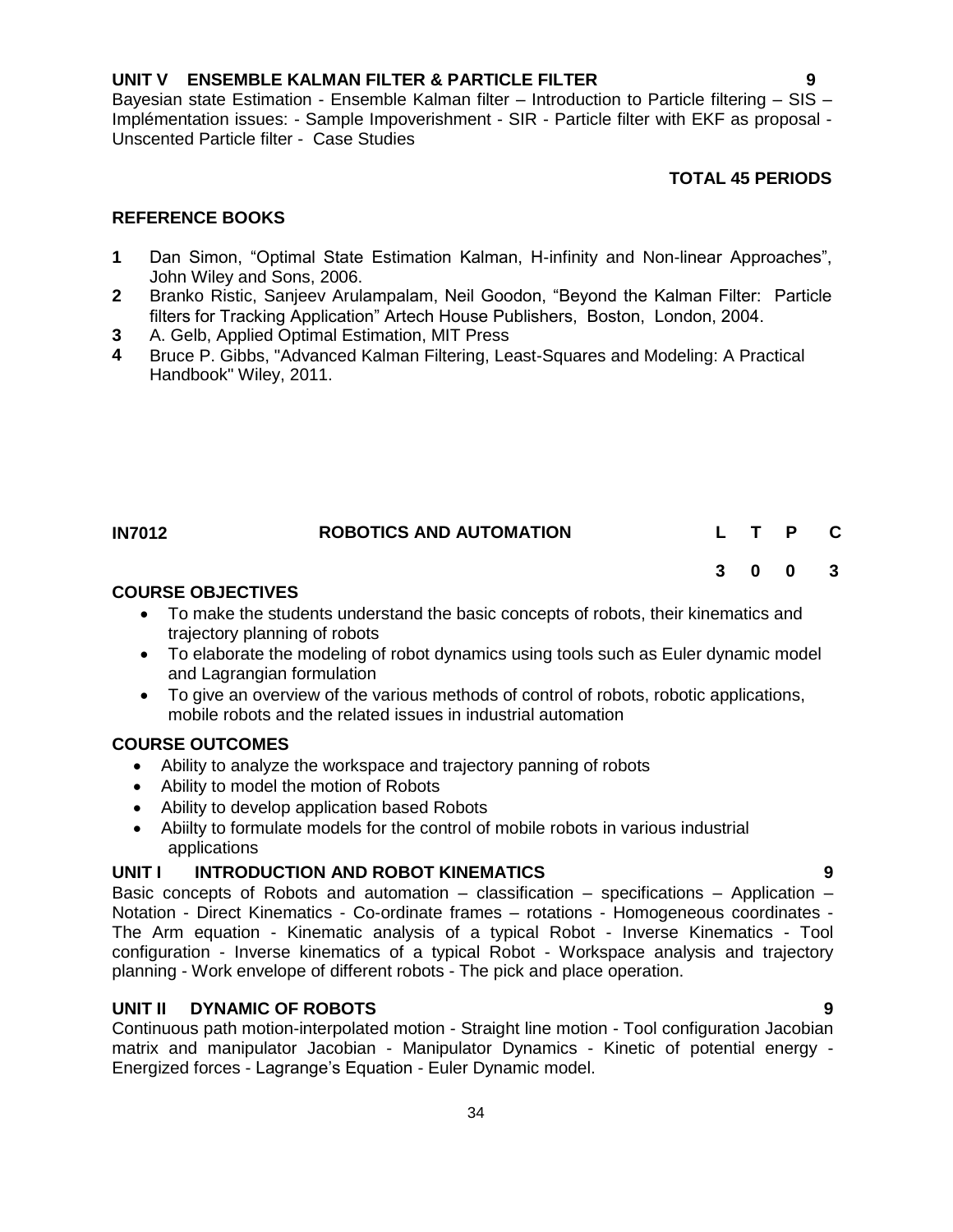# **UNIT III ROBOT CONTROL AND MICRO ROBOTICS 9**

The control problem - state equation - Single axis PID control - PD gravity control -Computed torque control - Variable Structure control - Impedance control. Micro Robotics and MEMS - Fabrication technology for micro robotics, Stability issues in legged robots, under actuated manipulators.

#### **UNIT IV ROBOT VISION 9**

Fundamentals of Robot applications - Robot vision – Image representation – Template – matching - polyhedral objects - Shape analysis - Segmentation – Iterative processing -Robot cell design -Types of applications - material handling applications - Machine loading and unloading - spot welding - arc welding - spray painting.

# **UNIT V MOBILE ROBOTS AND CONTROL ISSUES 9**

Industrial automation - General layout - general configuration of an automated flow line conveyor systems - major features – types - Roller, State wheel, Belt, Chain and overhead trolley - Inspection station with feedback loops to up steam workstations - shop floor control - 3 phases - order scheduling.

# **TOTAL 45 PERIODS**

- **1.** [Saeed B. Niku,](http://www.flipkart.com/author/saeed-b-niku) "An Introduction to Robotics- Analysis, Systems, Applications", Second Edition, John Wiley & Sons Inc., 2010.
- **2.** Thomas R. Kurfess, "Robotics and Automation Handbook", CRC Press, 2004.
- **3.** Robert Joseph Schilling, "Fundamentals of Robotics: Analysis and Control", Prentice Hall of India Pvt. Ltd., 1990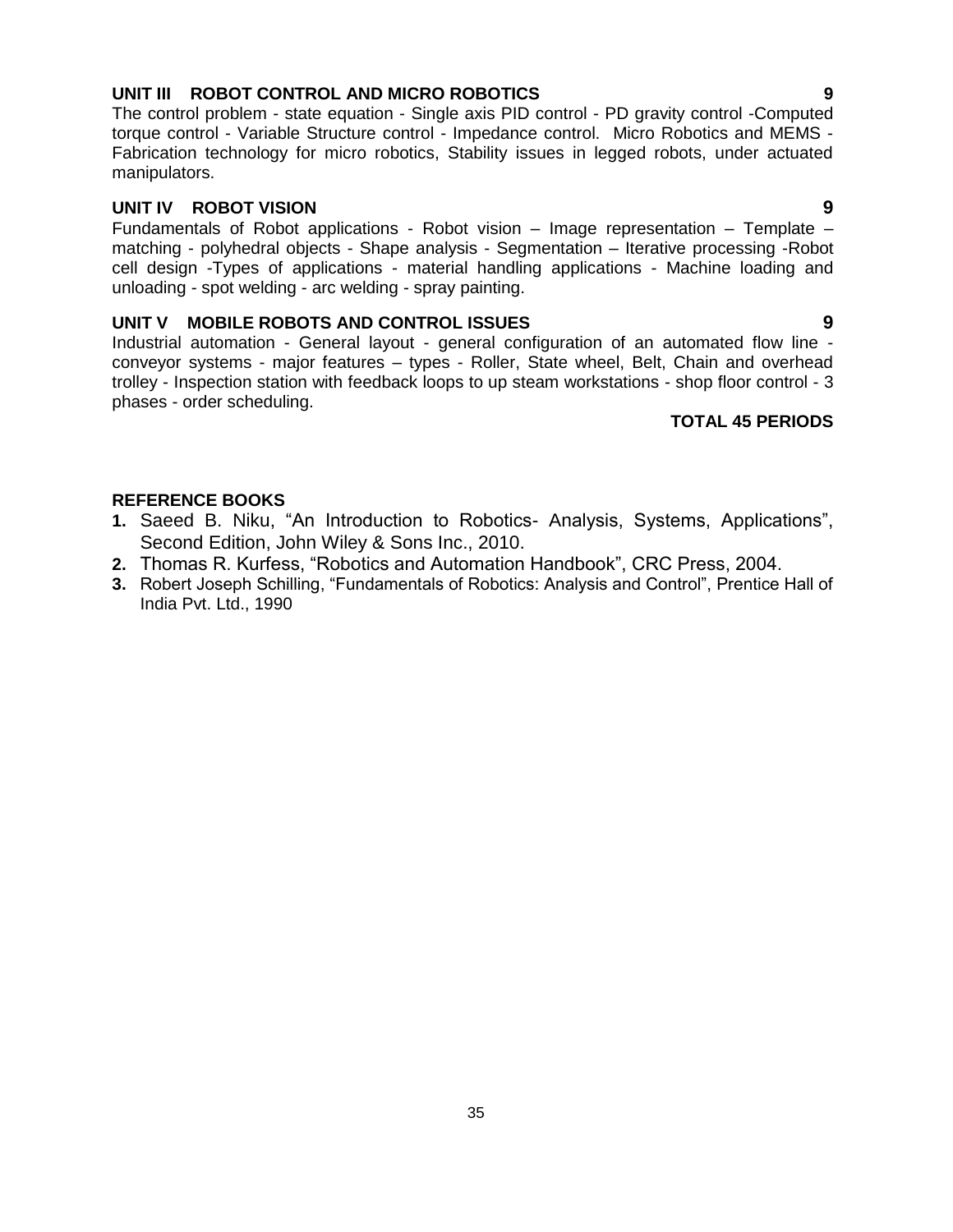#### <span id="page-35-0"></span>**IN7013 SYSTEM IDENTIFICATION**

| L | Т | P | C                       |
|---|---|---|-------------------------|
| 3 | 0 | 0 | $\overline{\mathbf{3}}$ |

#### **COURSE OBJECTIVES**

- To give an overview on the different data driven identification methods
- To make the student understand the principles of relay based identification
- To enable the student to select a suitable model for identification
- To elaborate the concept of estimating the parameters of the selected models using parameter estimation algorithm
- To provide the background on the practical aspects of conducting experiments for real time system identification

#### **COURSE OUTCOMES**

- Ability to develop various models from the experimental data
- Will be able to select a suitable model and parameter estimation algorithm for the identification of systems
- Will be able to carry out the verification and validation of identified model
- Will gain expertise on using the model for prediction and simulation purposes and for developing suitable control schemes

#### **UNIT I INTRODUCTION 9**

System Identification-motivation and overview - Non-parametric methods: Impulse response, step response and Frequency response methods, correlation and spectral analysis methods.

# **UNIT II PARAMETER ESTIMATION METHODS 9**

Parametric model structures-ARX, ARMAX, OE, BJ models - Linear regression - Least square estimates, statistical properties of LS Estimates. Weighted least squares, maximum likelihood estimation, Prediction error methods, Instrumental variable methods, Recursive Least squares method- Exercises using system identification toolbox.

#### **UNIT III RELAY FEEDBACK IDENTIFICATION 9**

A generalized relay feedback identification method – model; structure selection- relay feedback identification of stable processes: FOPDT and SOPDT model. Relay feedback Identification of unstable processes: FOPDT and SOPDT model. Illustrative examples

#### **UNIT IV CLOSED- LOOP IDENTIFICATION 9**

Identification of systems operating in closed loop: Identifiability considerations – direct identification – indirect identification - Subspace Identification methods : classical and innovation forms, free and structures parameterizations.

#### **UNIT V PRACTICAL ASPECTS OF IDENTIFICATION 9**

Practical aspects: experimental design – input design for identification, notion for persistent excitation, drifts and de-trending – outliers and missing data – pre-filtering -robustness – Model validation and Model structure determination-case studies. Introduction to Nonlinear System Identification.

# **TOTAL 45 PERIODS**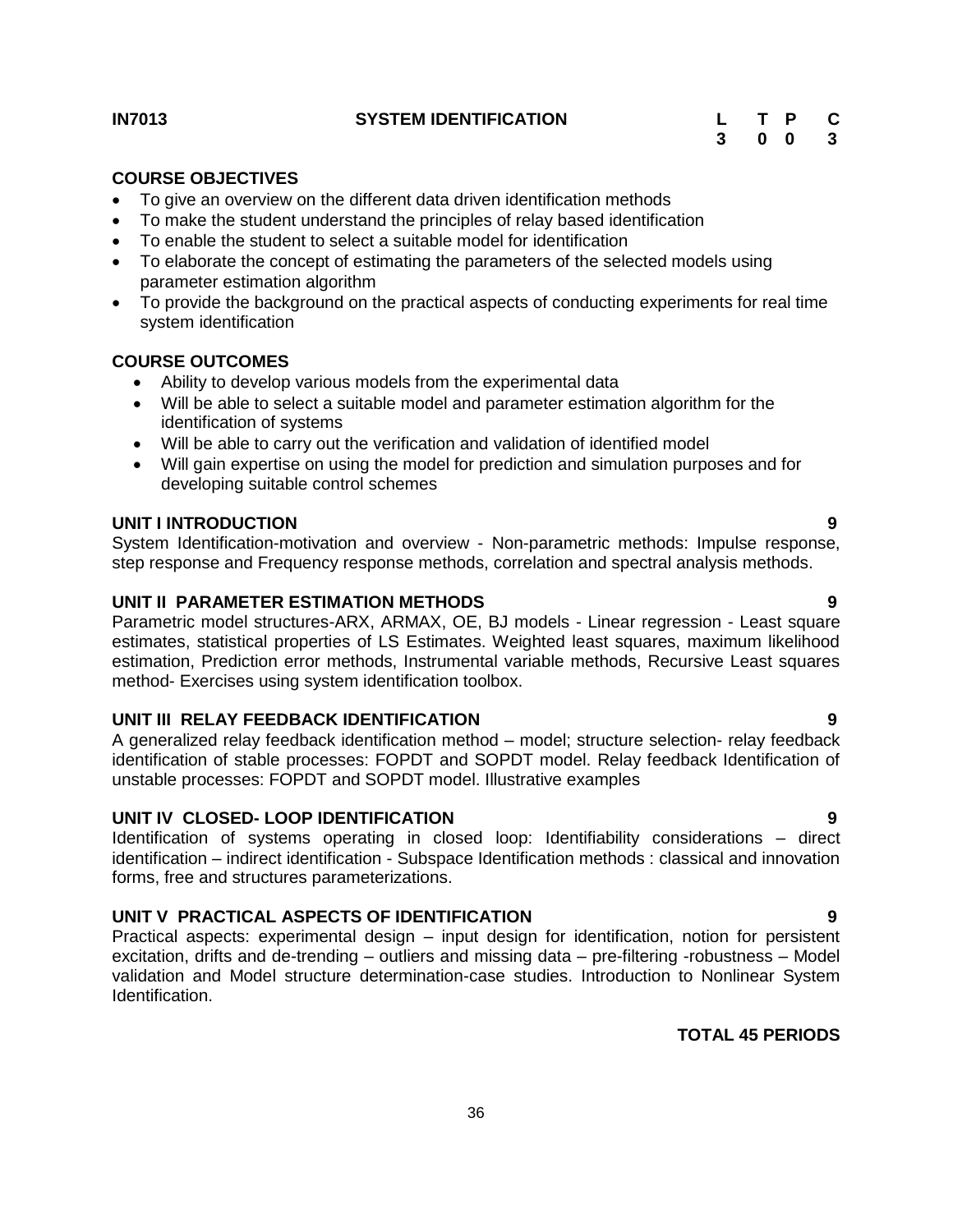- **1** Karel J. Keesman," System Identification an Introduction ",Springer, 2011.
- [Lennart](http://www.amazon.com/Lennart-Ljung/e/B000APLEIM/ref=ntt_athr_dp_pel_1) Ljung, "System Identification: Theory for the user", Second edition, Prentice Hall, 1999.
- **3** Tao Liu, Furong Gao, "Industrial Process Identification and control design, Step-test and relay-experiment-based methods", Springer- Verilog London Ltd, 2012.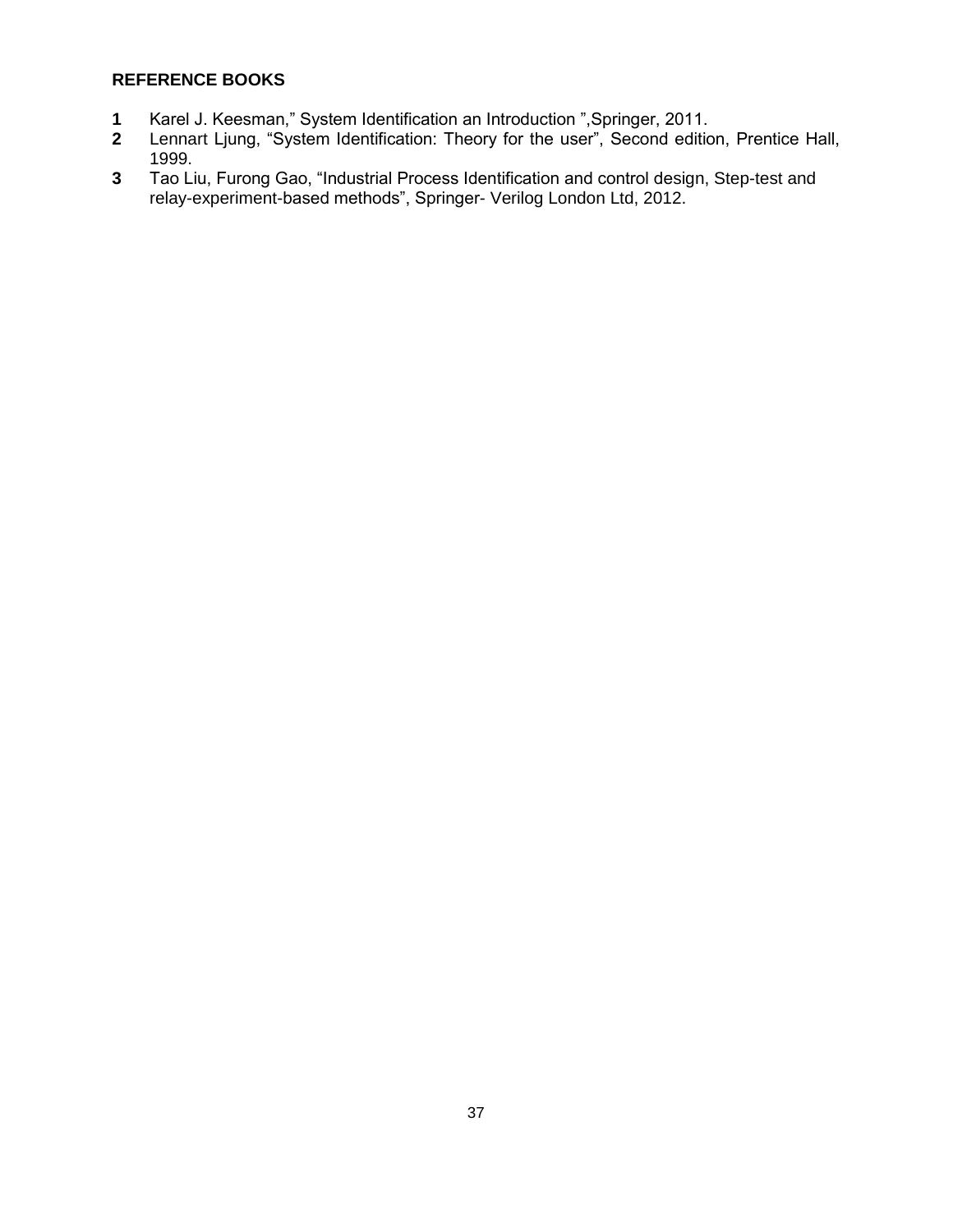#### <span id="page-37-0"></span>**IN7014 THERMAL POWER PLANT INSTRUMENTATION L T P C**

# **3 0 0 3**

#### **COURSE OBJECTIVE**

After completion of the course the students will acquire extensive knowledge about:

- Operation & importance of Instrumentation in Thermal power plant
- Development of Mathematical model of different systems in Thermal power plant
- Conventional and advanced control schemes applied to various processes in Thermal Power Plant
- Measurement of important parameters and control techniques applied to steam turbines
- Calculation and optimization of Boiler efficiency by including various losses in thermal power plant

#### **COURSE OUTCOME**

- The student will be equipped with the basic knowledge of function of different systems in Thermal power plant
- The student knows the procedural steps to obtain the mathematical model of various units in Thermal power plant
- Will be able to explain conventional and advanced control concepts and theirs implementation in various processes.
- Will get idea on the parameters to be monitored, measured and controlled in steam turbines
- Calculation and optimization of Boiler efficiency by including various losses in thermal power plant

# **UNIT I BASICS OF THERMAL POWER PLANT 9**

Process of power generation in coal – fired and oil-fired thermal power plants- Types of Boilers-Combustion process – Super heater – Turbine – Importance of Instrumentation in thermal power plants.

#### **UNIT II BOILER MODELING 9**

Development of first principle and data driven models:- combustion chamber, boiler drum,superheater and attemperator

#### **UNIT III BOILER CONTROL 9**

Combustion control-Air/fuel ratio control-furnace draft control –Drum level control –Steam temperature Control– DCS in power plant – Interlocks in Boiler Operation- Model predictive control of super heater – control of drum level using AI techniques.

#### **UNIT IV TURBINE & ALTERNATOR - MONITORING AND CONTROL 9**

Measurement of speed, vibration, shell temperature of steam turbine – Steam pressure Control – Speed control of turbine – Alternator- Monitoring voltage and frequency –Operation of several units in parallel- Synchronization.

#### **UNIT V OPTIMIZATION OF THERMAL POWER PLANT OPERATION 9**

Determination of Boiler efficiency – Heat losses in Boiler – Effect of excess air –Optimizing total air supply- Combustible material in ash- Reduction of turbine losses-Choice of optimal plant parameters- Economics of operation.

#### **TOTAL 45 PERIODS**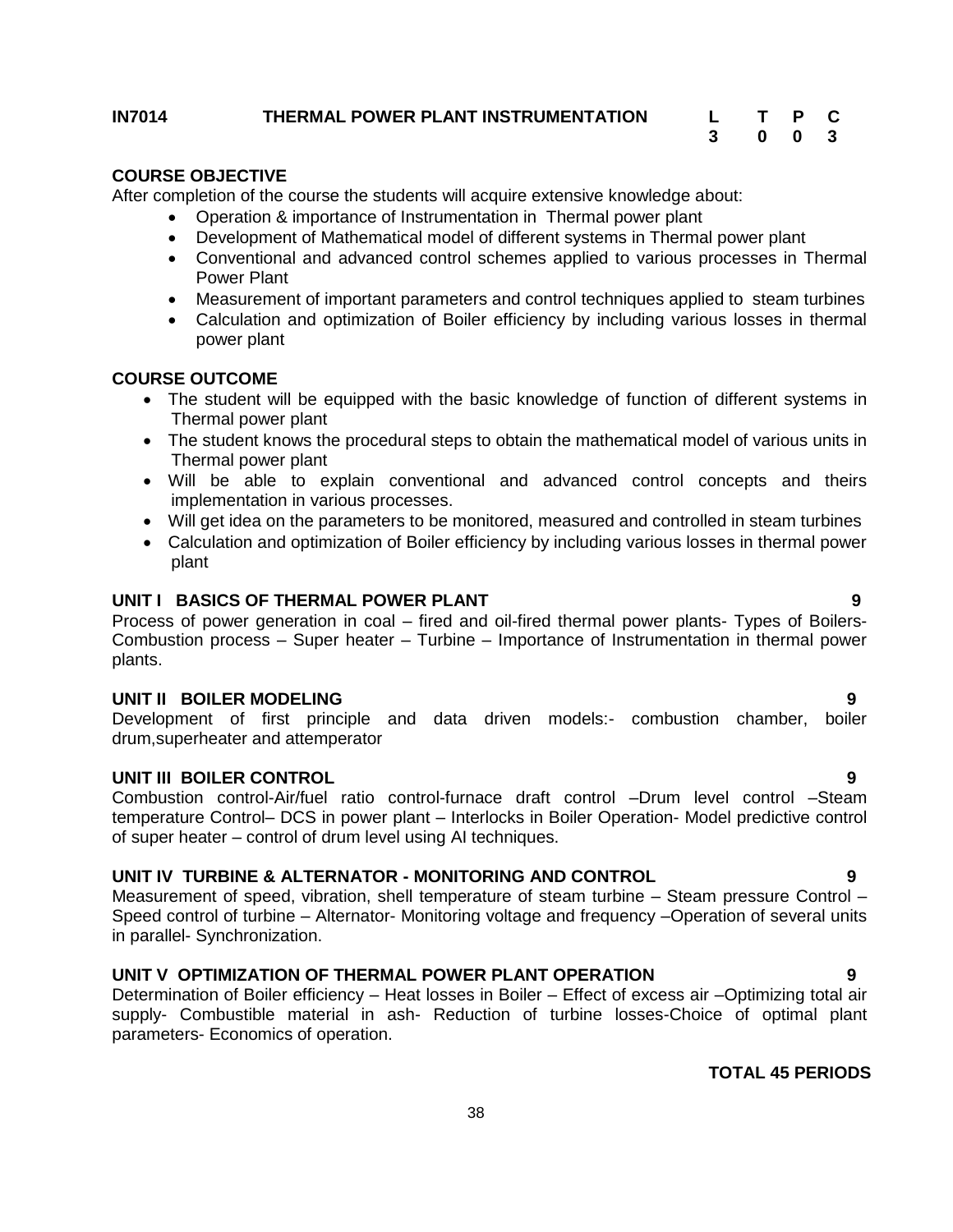#### **REFERENCE BOOKS**

- **1** A.B.Gill, "Power Plant Performance", Elsevier India, New Delhi , 2003.
- **2** S.M.Elonko and A.L.Kohal, "Standard Boiler Operations", McGraw Hill, New Delhi, 1994.
- **3** Sam G. Duke Low, "The Control of Boiler", ISA press, 1991
- **4** R.K.Jain, "Mechanical and Industrial Measurements", Khanna Publishers, New Delhi, 1995.

<span id="page-38-0"></span>

| <b>IN7015</b> | <b>VIRTUAL INSTRUMENTATION</b> |  | T P C               |  |
|---------------|--------------------------------|--|---------------------|--|
|               |                                |  | $0 \quad 0 \quad 3$ |  |

# **COURSE OBJECTIVES**

- To provide the background for developing a VI
- To make the student become competent in using state-of-the-art VI tools.
- To enable the student to gain experience in data acquisition and instrument control

### **COURSE OUTCOMES**

- Ability to develop software program called VI
- Student will be able to experiment with plug-in DAQ interfaces for prototype measurement systems

#### **UNIT I INTRODUCTION 9**

Virtual Instrumentation: Historical perspective - advantages - block diagram and architecture of a virtual instrument - Conventional Instruments versus Traditional Instruments - data-flow techniques, graphical programming in data flow, comparison with conventional programming.

#### **UNIT II VI PROGRAMMING TECHNIQUES 9**

VIs and sub-VIs, loops and charts, arrays, clusters and graphs, case and sequence structures, formula nodes, local and global variables, State machine, string and file I/O.

#### **UNIT III DATA ACQUISITION 9**

Introduction to latest ADCs, DACs. Introduction to PC based data acquisition - typical plug-in data acquisition board - multiplexing of analog inputs - single ended and differential inputs different strategy for sampling of multi channel analog inputs. Concept of universal DAQ card use of timers/counters

#### **UNIT IV VI TOOLSETS 9**

Use of Analysis tools, Fourier transforms, power spectrum, correlation methods, windowing and filtering. Simulation of level, thermal, reactor processes. On-Off controller PID Controller.

#### **UNIT V APPLICATIONS 9**

Distributed I/O modules-Virtual Laboratory, Virtual Oscilloscope, Virtual function generator, Simulation of systems using VI, Development of Control system, Industrial Communication, Image acquisition and processing, Motion control. Development of Virtual Instrument using GUI, Real-time systems, Embedded Controller, OPC, HMI / SCADA software, Active X programming.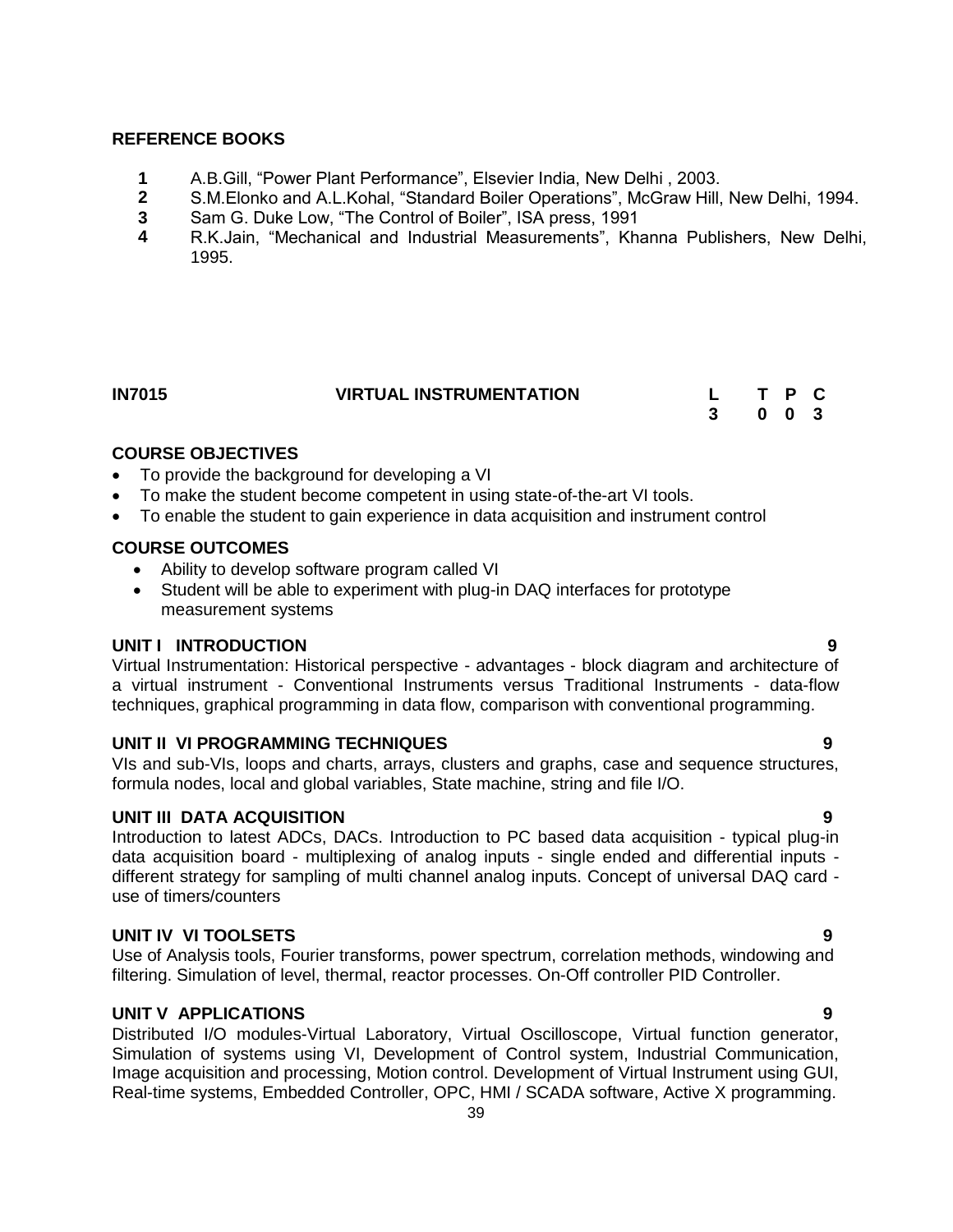#### **REFERENCE BOOKS**

- **1** Robert H.Bishop, " LabVIEW 2009 Student Edition", Pearson College Division, 2009.
- **2** N.Mathivanan, "PC-based Instrumentation :Concepts and Practice", Eastern Economy Edition, PHI Learning private ltd ,2007.
- **3** Kevin James, "PC Interfacing and Data Acquisition: Techniques for Measurement, Instrumentation and Control", Newnes, 2000.
- **4** Jovitha Jerome, "Virtual Instrumentation Using LabVIEW", Eastern Economy Edition, PHI Learning private ltd ,2010.

<span id="page-39-0"></span>

| I<br>ш |
|--------|
|--------|

# **IN7016 VLSI SYSTEM DESIGN L T P C**

| L |   | Р | C.           |
|---|---|---|--------------|
| 3 | 0 | 0 | $\mathbf{3}$ |

# **COURSE OBJECTIVES**

- To introduce the fundamentals of various MOS device characteristics.
- To familiarize the design rules and layout for NMOS and CMOS.
- To give exposure on the design of simple examples using various logic design methods.
- To lay foundation about issues involved in the selection of PLD.
- To impart knowledge on implementation of the above design in VHDL programming environment.

# **COURSE OUTCOMES**

- Will be able to gain the knowledge of the characteristics and performance of MOS devices.
- Will have an exposure to design of stick diagrams and layout of gates.
- Ability to carry out design of simple circuits using various logic schemes.
- Will be able to select appropriate PLD for an application.
- Will gain expertise in developing and effectively synthesizing VDHL programs for combinational and sequential applications.

# **UNIT I BASIC DEVICE CHARACTERISTICS 9**

NMOS, PMOS, enhancement and depletion mode transistor, MOSFET threshold voltage, linear and saturated operation, standard CMOS inverter, transit time and switching speed of NMOS and CMOS inverters. Circuit characteristics and performance estimation: delay estimation, transistor sizing, power distribution, scaling, noise margin and latch up.

# **UNIT II DESIGN RULES AND LAYOUT 9**

Purpose of design rules, NMOS and CMOS design rules and layout, Design of NMOS and CMOS inverters, NAND and NOR gates. Stick diagrams and layout of logic gates.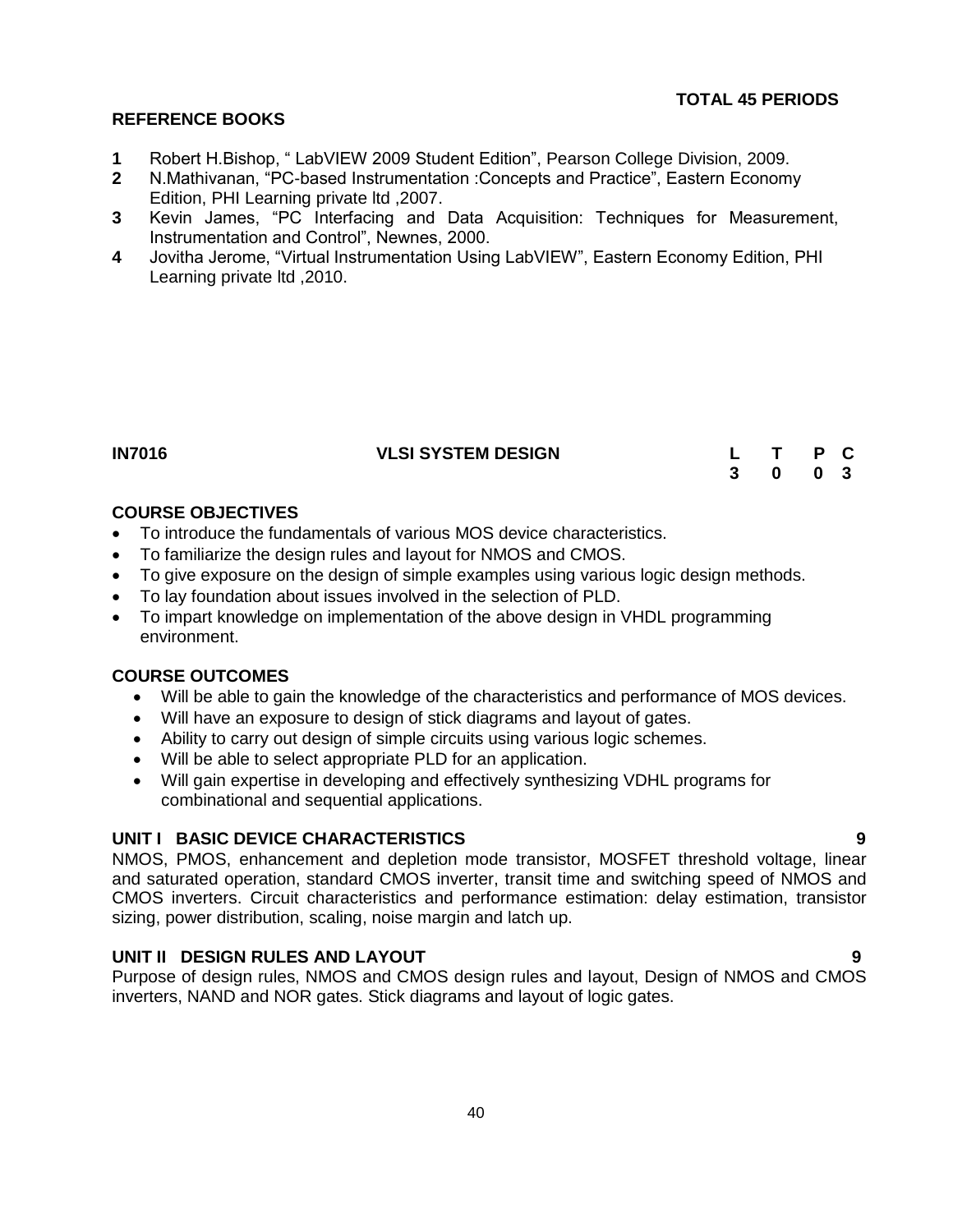#### **UNIT III VLSI SUBSYSTEM DESIGN 9**

Pass Transistor Logic, transmission gate logic, NMOS logic, Static/Dynamic CMOS logic and BiCMOS logic. Design examples: logic gates, multiplexer, flip flop and shift registers.

#### **UNIT IV FPGAs AND CPLDs 9**

Introduction to PLDs -PLA, PAL, GAL. FPGA: Architecture, logic element, interconnects technology. CPLD: Architecture, logic array block, Macrocell, PIA Technology. Specific GAL, FPGA and CPLD devices from Altera / Xilinx.

#### **UNIT V PRINCIPLES OF HDL 9**

VHDL design Entity- Signal and Variable - Concurrent Assignment Statements – Sequential Assignment Statements – Combinational circuits: Multiplexers, adders, priority encoder. Sequential circuits: different types of flip flops, registers, shift register and counters. An introduction to High level VLSI synthesis and design tools. Realizing PID controller in VHDL.

#### **TOTAL 45 PERIODS**

- **1** Jan M.Rabaey, Anantha Chandrakasan and Borivoje Nikolic, "Digital Integrated Circuits A Design Perspective", Second Edition, Prentice Hall, 2003.
- **2** Stephen Brown, Zvonko Vranesic, "Fundamentals of Digital Logic with VHDL Design", Second edition, McGraw Hill, 2004.
- **3** Thomas L.Floyd & Jain ,"Digital Fundamentals", Tenth edition, Pearson Education, 2009
- **4** John P.Uyemura, "Introduction to VLSI Circuits and Systems", First Edition, John Wiley and Sons, 2001.
- **5** Wayne Wolf, "FPGA Based System Design", Prentice Hall, 2004.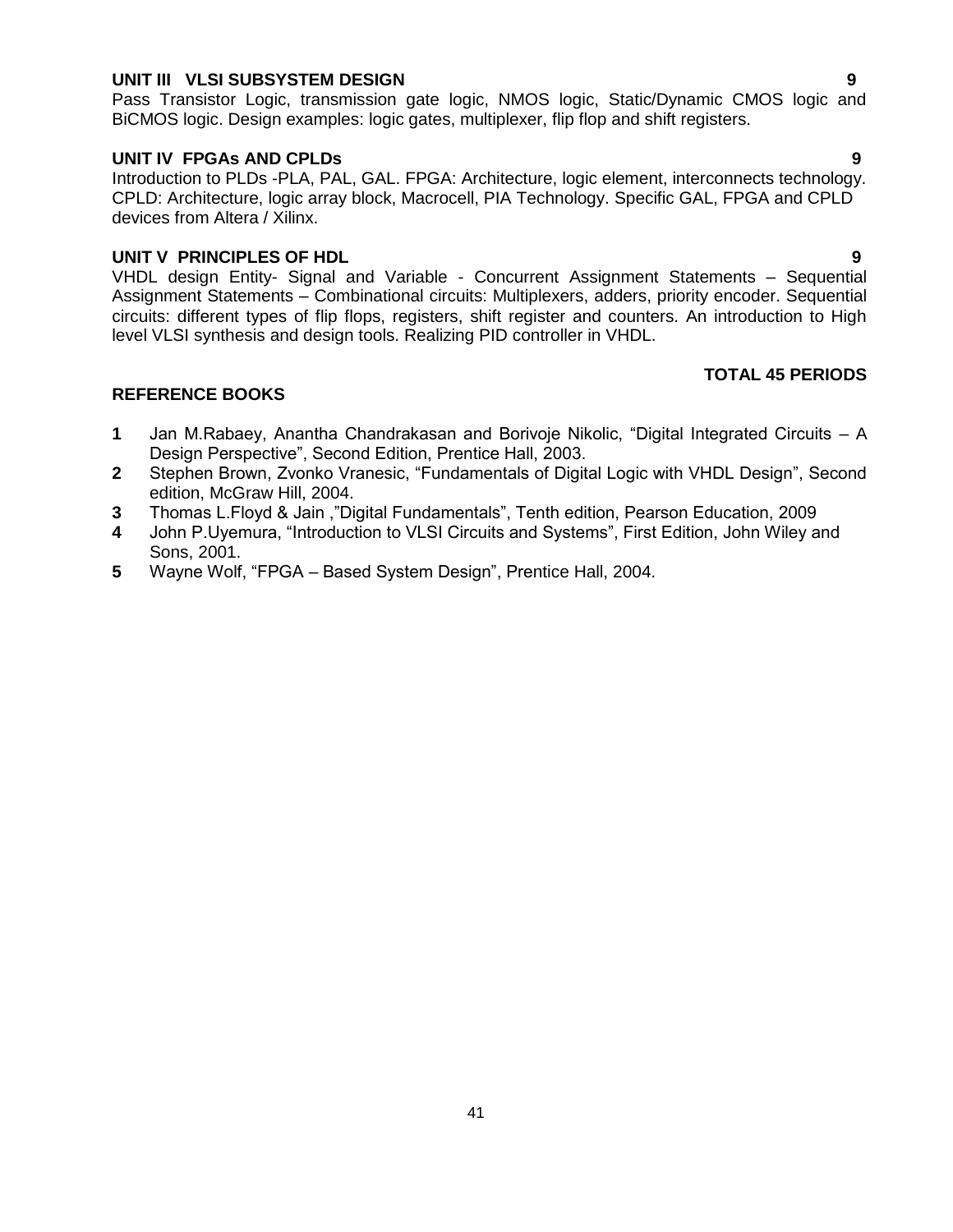# <span id="page-41-0"></span>**CL7003 WIRELESS SENSOR NETWORKS LT P C**

# **3 0 0 3**

# **OBJECTIVES**

- To introduce the technologies and applications for the emerging domain of wireless sensor networks,
- To impart knowledge on the design and development of the various layers in the WSN protocol stack
- To elaborate the various issues related to WSN implementations
- To familiarize the students with the hardware and software platforms used in the design of WSN

# **COURSE OUTCOMES**

- Ability to analyze WSN with respect to various performance parameters in the protocol stack
- Ability to understand MAC algorithms and Network protocols used for specific WSN applications
- Design and develop a WSN for a given application

# **UNIT I INTRODUCTION 9**

Challenges for wireless sensor networks, Comparison of sensor network with ad hoc network, Single node architecture – Hardware components, energy consumption of sensor nodes, Network architecture – Sensor network scenarios, types of sources and sinks, single hop versus multi-hop networks, multiple sinks and sources, design principles, Development of wireless sensor networks.

# **UNIT II PHYSICAL LAYER 9**

Wireless channel and communication fundamentals – frequency allocation, modulation and demodulation, wave propagation effects and noise, channels models, spread spectrum communication , packet transmission and synchronization, quality of wireless channels and measures for improvement, physical layer and transceiver design consideration in wireless sensor networks, energy usage profile, choice of modulation, power management.

# **UNIT II DATA LINK LAYER 9**

MAC protocols –fundamentals of wireless MAC protocols, low duty cycle protocols and wakeup concepts, contention-based protocols, Schedule-based protocols, Link Layer protocols – fundamentals task and requirements ,error control ,framing, link management

# **UNIT IV NETWORK LAYER 9**

Gossiping and agent-based uni-cast forwarding , Energy-efficient unicast, Broadcast and multicast, geographic routing , mobile nodes, Data –centric and content-based networking – Data –centric routing, Data aggregation, Data-centric storage, Higher layer design issue

# **UNIT V CASE STUDIES 9**

Target detection and tracking, Habitat monitoring, Environmental disaster monitoring, Practical implementation issues, IEEE 802.15.4 low rate WPAN, Sensor Network Platforms and tools-Sensor node hardware, Node-level software platforms, node –level simulators.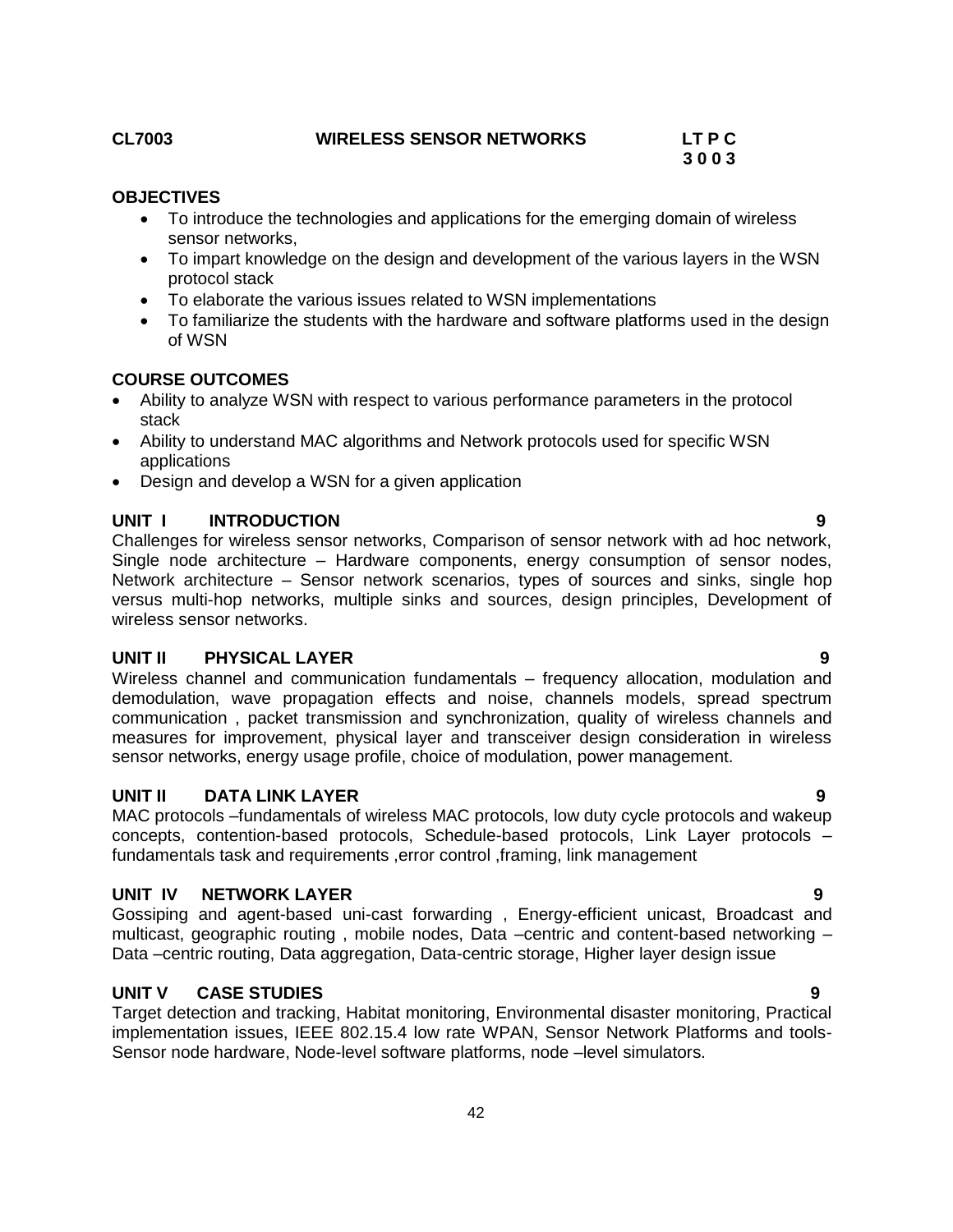# **REFERENCES**

- 1. Feng Zhao and Leonidas J. Guibas, "Wireless Sensor Networks : An Information Processing Approach", Elsevier, 2004.
- 2. Holger Karl and Andreas Willig, "Protocols And Architectures for Wireless Sensor Networks", John Wiley, 2007.
- 3. Ivan Stojmenovic, "Handbook of Sensor Networks: Algorithms and Architectures", Wiley, 2005.
- 4. Kazem Sohraby, Daniel Minoli and Taieb Znati, "Wireless Sensor Networks :Technology, Protocols and Applications", John Wiley, 2007.
- 5. Bhaskar Krishnamachari, "Networking Wireless Sensors", Cambridge University Press, 2011.

| <b>CL7002</b> | <b>ROBUST CONTROL</b> | LTPC |
|---------------|-----------------------|------|
|               |                       | 3003 |

# **OBJECTIVES**

- To introduce norms, random spaces and robustness measures
- *2*To educate on H2 optimal control and estimation techniques
- To educate on Hinfinity optimal control techniques
- *4*To educate on the LMI approach of Hinfinity control
- To educate on synthesis techniques for robust controllers and illustrate through case studies

#### **UNIT I INTRODUCTION 9**

Norms of vectors and Matrices – Norms of Systems – Calculation of operator Norms – vector Random spaces- Specification for feedback systems – Co-prime factorization and Inner functions –structured and unstructured uncertainty- robustness

### **UNIT II H<sup>2</sup> OPTIMAL CONTROL 9**

Linear Quadratic Controllers – Characterization of  $H_2$  optimal controllers – H2 optimal estimation-Kalman Bucy Filter – LQG Controller

#### **UNIT III H-INFINITY OPTIMAL CONTROL-RICCATI APPROACH 9**

Formulation – Characterization of H-infinity sub-optimal controllers by means of Riccati equations – H-infinity control with full information – Hinfinity estimation

# **UNIT IV H-INFINITY OPTIMAL CONTROL- LMI APPROACH 9**

Formulation – Characterization of H-infinity sub-optimal controllers by means of LMI Approach – Properties of H-infinity sub-optimal controllers – H-infinity synthesis with poleplacement constraints

# **UNIT V SYNTHESIS OF ROBUST CONTROLLERS & CASE STUDIES 9**

Synthesis of Robust Controllers – Small Gain Theorem – D-K –iteration- Control of Inverted Pendulum- Control of CSTR – Control of Aircraft – Robust Control of Second-order Plant-Robust Control of Distillation Column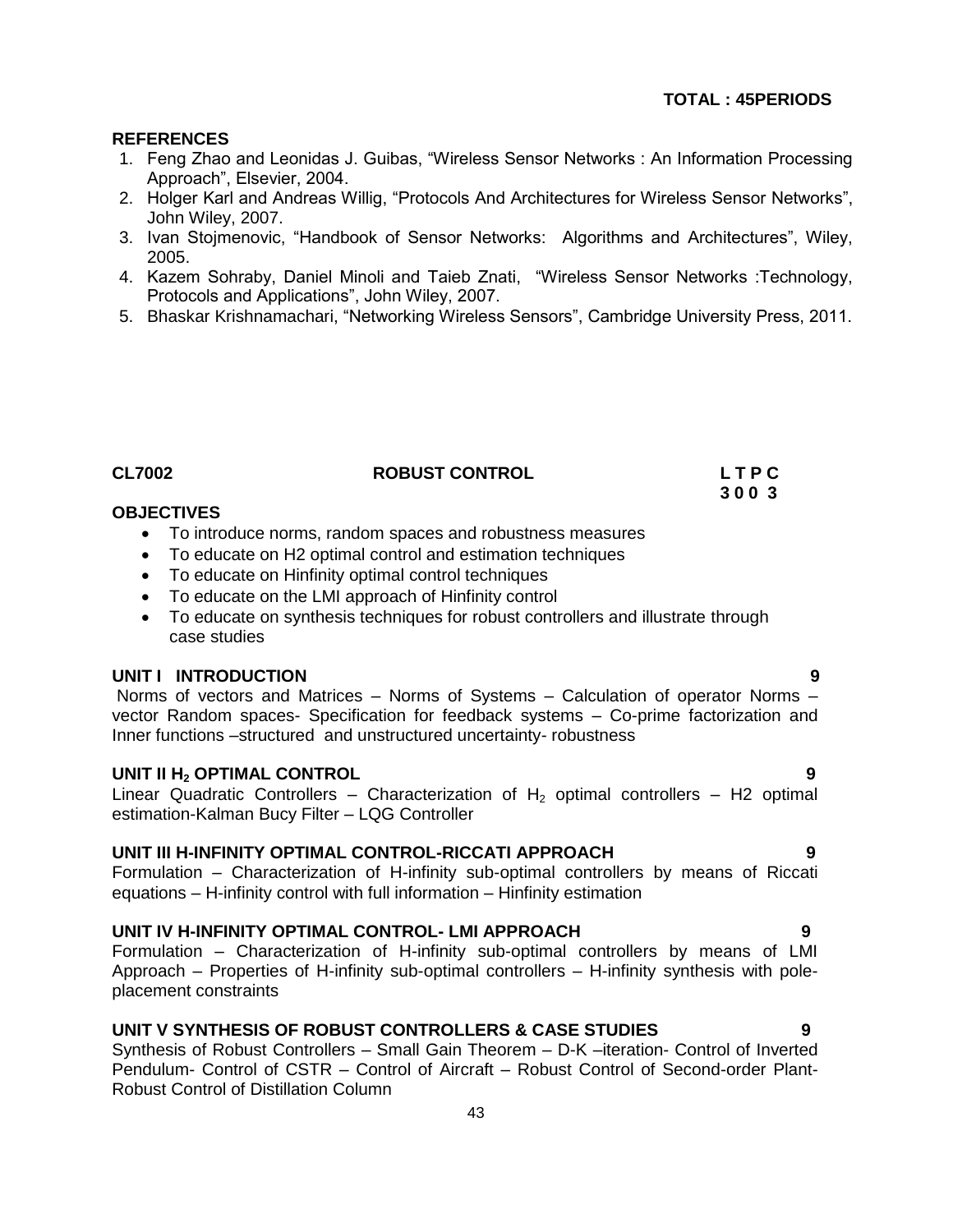### **REFERENCES**

- 1. U. Mackenroth "Robust Control Systems: Theory and Case Studies", Springer International Edition, 2010.
- 2. 2. J. B. Burl, " Linear optimal control H2 and H-infinity methods", Addison W Wesley, 1998
- 3. D. Xue, Y.Q. Chen, D. P. Atherton, "Linear Feedback Control Analysis and Design with MATLAB, Advances In Design and Control", Society for Industrial and Applied Mathematics, 2007.
- 4. I. R. Petersen, V.A. Ugrinovskii and A. V. Savkin, "Robust Control Design using H infinity Methods", Springer, 2000.
- 5. M. J. Grimble, "Robust Industrial Control Systems: Optimal Design Approach for Polynomial Systems", John Wiley and Sons Ltd., Publication, 2006.

## **ET7010 CRYPTOGRAPHY AND NETWORK SECURITY L T P C 3 0 0 3**

**Pre-requisites**:Basics of Signal Processing, Mathematics of Transforms, microcontroller

### **OBJECTIVES**

- To expose the students to the fundamentals of data security.
- To teach the fundamentals of mathematical aspects in creating Encryption keys
- To teach the fundamentals of Security in data communication.
- To teach the fundamentals of Secured system operation.
- To teach the fundamentals of Security in wireless communication.

#### **UNIT I SYMMETRIC CIPHERS 9**

Overview – classical Encryption Techniques – Block Ciphers and the Data Encryption standard – Introduction to Finite Fields – Advanced Encryption standard – Contemporary Symmetric Ciphers – Confidentiality using Symmetric Encryption.

# **UNIT II PUBLIC-KEY ENCRYPTION AND HASH FUNCTIONS 9**

Introduction to Number Theory – Public-Key Cryptography and RSA – Key Management – Diffie-Hellman Key Exchange – Elliptic Curve Cryptography – Message Authentication and Hash Functions – Hash Algorithms – Digital Signatures and Authentication Protocols.

# **UNIT III NETWORK SECURITY PRACTICE 9**

Authentication Applications – Kerberos – X.509 Authentication Service – Electronic mail Security – Pretty Good Privacy – S/MIME – IP Security architecture – Authentication Header – Encapsulating Security Payload – Key Management.

# **UNIT IV SYSTEM SECURITY 9**

Intruders – Intrusion Detection – Password Management – Malicious Software – Firewalls – Firewall Design Principles – Trusted Systems.